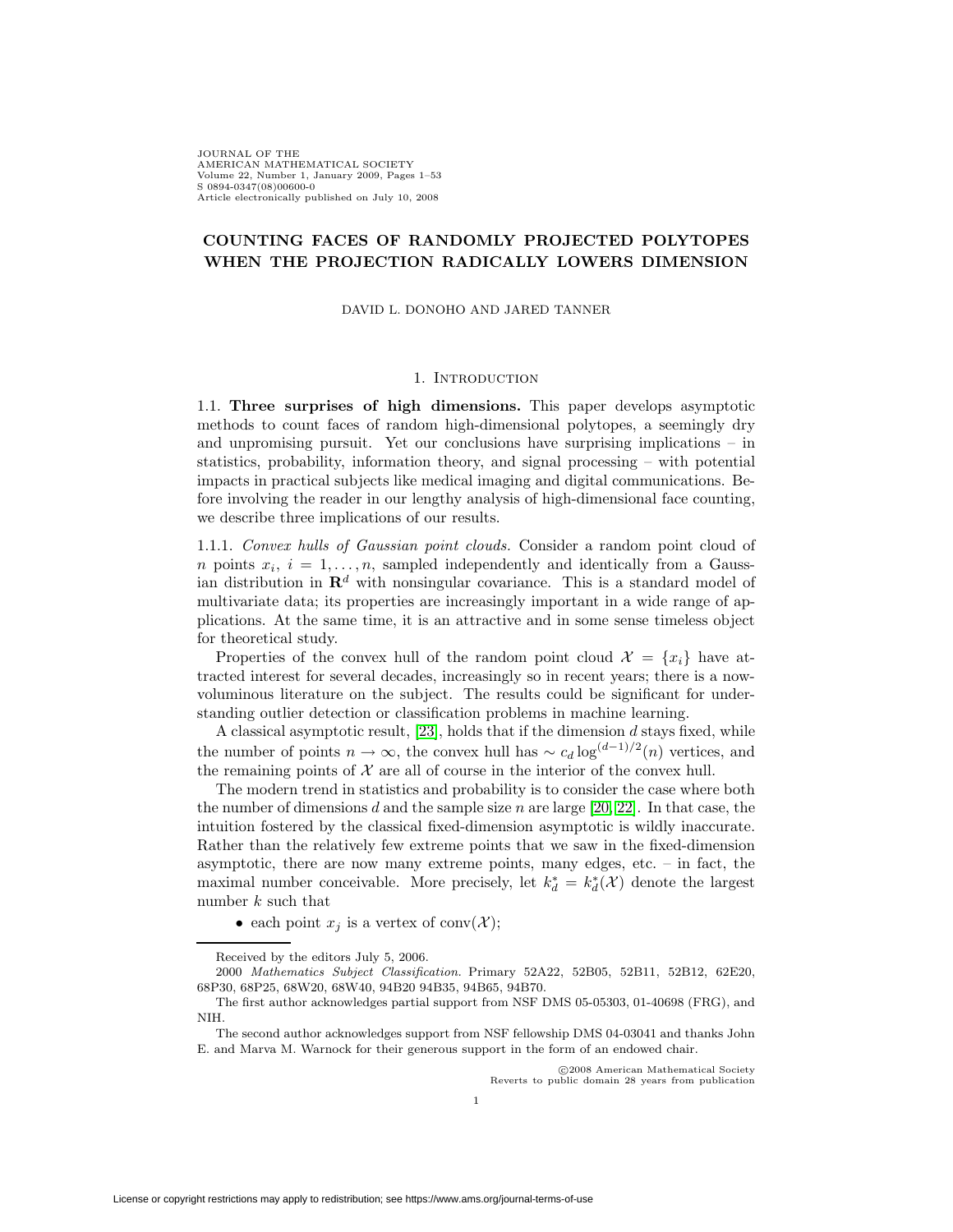- each line segment  $[x_i, x_i], j \neq i$ , is an edge of conv $(X)$ ;
- $\bullet$  ...
- <span id="page-1-1"></span>• every  $k + 1$  distinct points of X span a k-face of conv $(X)$ .

Then, not only is  $k_d^*$  defined and positive, it is rather large. Section [7.1](#page-37-0) below gives a corollary of our main results saying roughly that, for  $\epsilon > 0$ , with overwhelming probability for large  $d < n$ ,

(1.1) 
$$
k_d^* > \frac{d}{2e\log(n/d)}(1-\epsilon).
$$

Not only are no points of  $\mathcal X$  'inside' conv $(\mathcal X)$ , it is also true that no edge between any pair of points crosses the interior of  $conv(X)$ , etc. This is about as far from low-dimensional intuition as it is possible to get!

<span id="page-1-0"></span>1.1.2. Signal recovery from random projections. Suppose we are interested in a vector  $x_0 \in \mathbb{R}^N$  which, although unknown to us, is known to be k-sparse – i.e. we know that it has at most  $k$  nonzeros when represented in the standard basis. We are allowed to ask some number n of 'questions' about  $x_0$ , each question coming in the form of a projection  $y_i = \langle a_i, x_0 \rangle$  on a vector  $a_i \in \mathbb{R}^N$ . How big should n be so that we may recover  $x_0$ , i.e. "how many questions suffice to recover a k-sparse vector"?

Obviously,  $N$  suffice (simply ask for the  $N$  coordinates in the standard unit vector basis), but in cases where  $x_0$  is very sparse,  $k \ll N$ , many fewer questions will do. Indeed,  $n = 2k + 1$  suffice; simply take the  $a_i$  as independent random vectors with iid Gaussian entries. (The matrix A having  $a_i$  for rows will then have its columns in general position, which implies that there cannot be two  $k$ -sparse vectors  $x_0$  and  $x_1$  both answering the questions in the same way [\[9\]](#page-51-3).) Although such a random set of questions determines  $x_0$  uniquely, the task of actually recovering  $x_0$  from such information is daunting; in general, one must enumerate the k-subsets of columns of  $A$  looking for a subset which can be combined linearly to generate  $y$ .

A more useful question: how many questions are needed in order to permit computationally tractable recovery of  $x_0$ ? We will give precise and simply stated results for reconstruction using standard linear programming.

Generate *n* questions 'at random' by simply taking for A an  $n \times N$  matrix with iid Gaussian  $N(0, 1/n)$  entries. Obtain a vector of n measurements  $y = Ax_0$  where  $x_0$  has k nonzeros. Consider the convex optimization problem

$$
(P_1) \tmin ||x||_1 \tsubject to y = Ax.
$$

If n is large enough relative to k, then the solution  $x_1$  to  $(P_1)$  is very likely to be exactly  $x_0$ . Section [7.3](#page-39-0) below gives a corollary of this paper's main results showing that, for  $N$  much larger than  $k$ , and both large, this exact equality happens as soon as

<span id="page-1-2"></span>(1.2) 
$$
n \ge 2k \cdot \log(N/n)(1 + o_p(1)).
$$

(Here  $o_p(1)$  denotes a sequence of random variables  $(V_n)$  having  $P\{|V_n| > \epsilon\} = o(1)$ as  $n \to \infty$  for each  $\epsilon > 0$ .)

Thus if we sample not  $2k + 1$  projections but instead roughly  $2k \log(N/n)$ , we can efficiently reconstruct the k-sparse vector, and this can be far fewer than the N samples superficially required.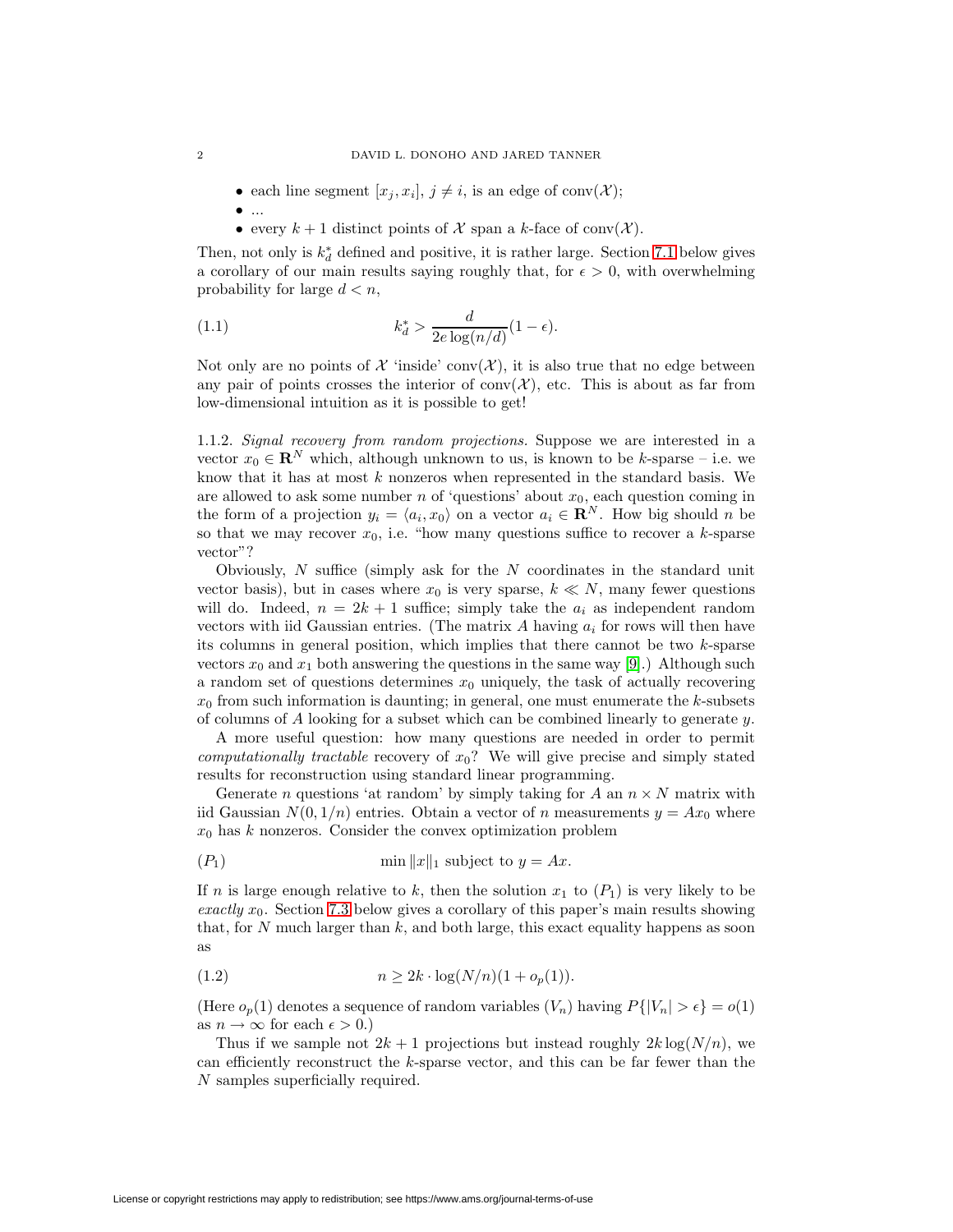<span id="page-2-1"></span>1.1.3. How many gross errors can we efficiently correct? Consider a stylized problem of transmitting m 'pieces' of information – i.e. m numbers – with immunity to occasional transmission errors. A standard strategy is to encode the data to be transmitted as a block of  $N>m$  numbers and to decode the received block. Let B be an  $m \times N$  matrix. Given a vector  $u \in \mathbb{R}^m$  to be transmitted, encode it as  $v = B<sup>T</sup>u \in \mathbb{R}^N$  and transmit. The receiver measures  $w = v + z$  where  $w \in \mathbb{R}^N$  and  $z$  represents transmission errors. The receiver in some way decodes the  $N$  numbers, hoping to produce the  $m$  original entries in  $u$ .

The nonzeros in z represent transmission errors; call the number of nonzeros  $k$ . How many errors can such a scheme tolerate? In principle, if  $B$  is well-chosen and  $N-m=2k+1$ , it is possible to correct k errors. To do so, the receiver executes a combinatorial search through all possible locations of the  $k$  nonzeros among the  $N$ received values, to see which error pattern is consistent with the underlying model. Unfortunately, such a brute-force scheme is impractical for all but the smallest N. More to the point is the question of how many errors a practical decoding scheme can tolerate.

A simple decoding scheme based on  $(P_1)$  can be used if the encoding matrix B is generated in a specific way. Let  $U$  be a random orthogonal matrix, uniformly distributed on  $O(N)$ , and partition it as  $U =$  $\sqrt{A}$ B where the encoding matrix  $\overrightarrow{B}$ is  $m \times N$  and the generalized checksum matrix  $\hat{A}$  is  $n \times N$ , with  $m + n = N$ . Given the received data w, form the generalized checksum  $y = Aw$ . Solve the instance of  $(P_1)$  given by  $(y, A)$ , obtaining  $x_1$ . The generalized checksum is used to estimate the error pattern (as  $BB<sup>T</sup>$  is the identity and  $AB<sup>T</sup> = 0$ ), and the optimization result  $x_1$  is our estimate of z. Reconstruct by subtracting this estimate of the error out of the received message and projecting down from  $\mathbb{R}^N$  to  $\mathbb{R}^m$ :  $u_1 = B(w-x_1)$ .

As  $(P_1)$  is a standard convex optimization problem, this can be considered computationally tractable. How many errors can this scheme tolerate?

To answer this quantitatively, let us call  $R = n/N$  the rate of the code, and consider the regime of high-rate coding, where  $R$  is nearly one. In this regime we do not want to expand the block length by very much in our encoding, but we still want to gain some immunity to errors.

The results just stated in Section [1.1.2](#page-1-0) together with the discussion in Section 7.4 below together imply the following. Consider a sequence of problems  $(n, N_n)$ with  $R_n = n/N_n \rightarrow 1$  sufficiently slowly. Suppose the error vector z contains k nonzeros and is stochastically independent of  $(A, B)$ , so the sites and signs of the nonzeros are random and independent of A. There is perfect recovery  $u_1 = u$ provided  $k \leq k_n^W$ , where  $k_n^W$  is a random variable dependent on  $(A, B)$  and obeying

<span id="page-2-0"></span>(1.3) 
$$
k_n^W = n/(2\log(1/(1 - R_n)))(1 + o_p(1)), \qquad n \to \infty.
$$

In short, if we use very long blocks and stipulate a very small loss in transmission rate  $R_n = 1 - \epsilon_n$ , with  $\epsilon_n$  small, we can use linear programming to correct about  $n/2 \log(\epsilon_n)$  errors.

Results to be stated below – see Section [7.2](#page-38-0) – imply an even more impressive result. Again, consider a sequence of problems  $(n, N_n)$  with  $R_n = n/N_n \rightarrow 1$ sufficiently slowly. Suppose the error vector  $z$  contains  $k$  nonzeros at arbitrary sites and with *arbitrary nonzeros*. There is *perfect* recovery  $u_1 = u$  provided  $k \leq k_n^S$ ,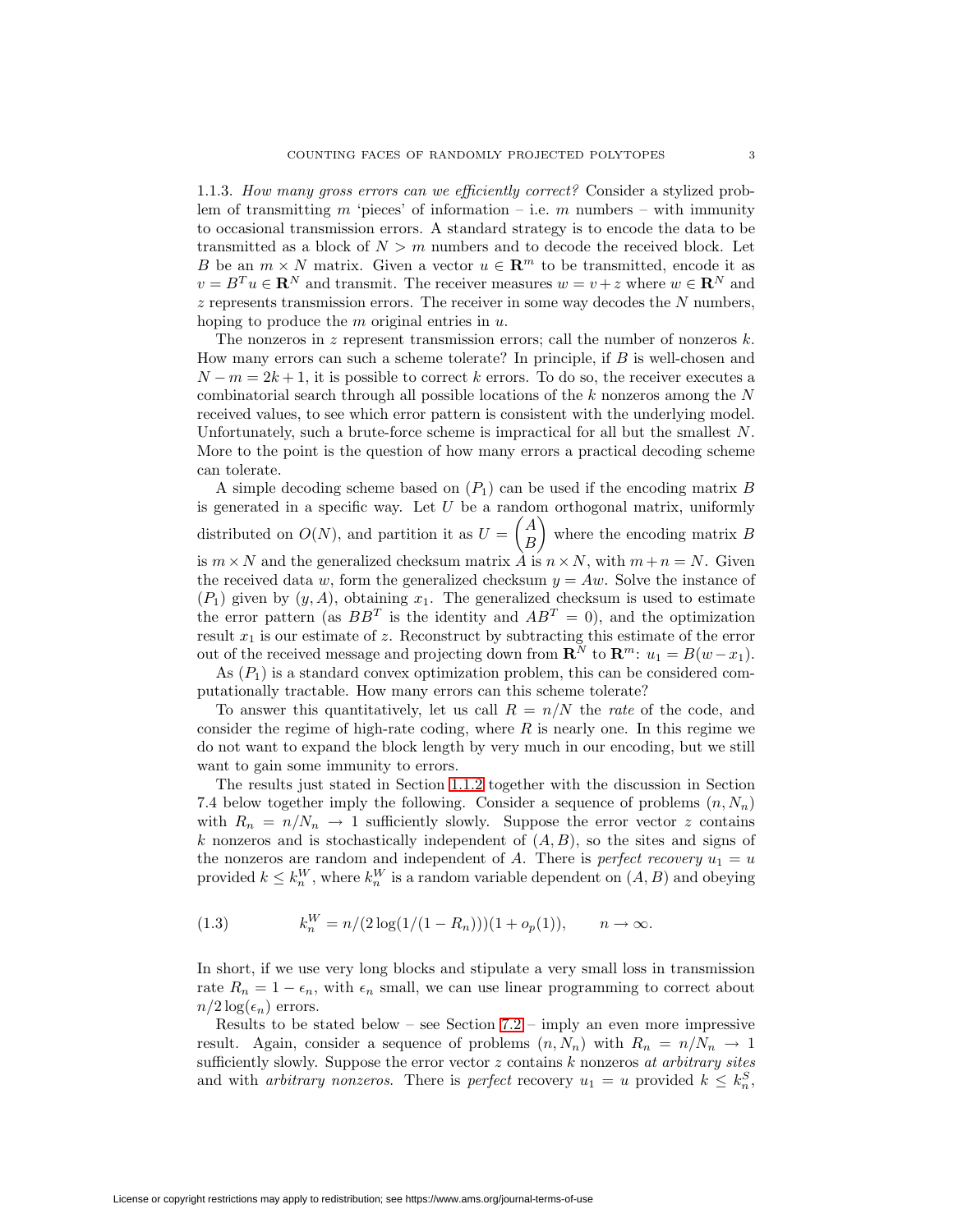<span id="page-3-0"></span>where  $k_n^S$  is a random variable dependent on  $(A, B)$  and obeying

(1.4) 
$$
k_n^S \ge n/(2e \log(\sqrt{\pi}/(1 - R_n))(1 + o_p(1))), \quad n \to \infty.
$$

In short, if we use very long blocks and stipulate a very small loss in transmission rate  $R_n = 1 - \epsilon_n$ , with  $\epsilon_n$  small, we can use linear programming to correct all possible patterns of about  $n/2e \log(\epsilon_n)$  errors.

Note that the sites and values of the errors can here be arbitrary; they can be chosen by a malicious opponent who knows  $v, B, A$ , and  $u$ ! The noise can thus be arbitrarily more energetic than the signal, it can be carefully chosen, and still it is completely suppressed. In contrast to [\(1.3\)](#page-2-0), which requires errors to be in random positions, [\(1.4\)](#page-3-0) allows them to occur in bursts or in any other malicious patterns.

1.2. **Random projections of convex polytopes.** The surprises [\(1.1\)](#page-1-1), [\(1.2\)](#page-1-2), [\(1.3\)](#page-2-0), [\(1.4\)](#page-3-0) are facets of a phenomenon which makes appearances throughout the mathematical sciences, in the fields of statistics, probability, information theory, and signal processing. Underlying all of these surprises are sharp thresholds in the behavior of face counts of random high-dimensional polytopes. We now develop the terminology and framework clarifying what we mean by such threshholds, only later explaining how they imply  $(1.1)$ – $(1.4)$ .

Let  $T = T^{N-1}$  denote the standard simplex  $\{x : \sum_i x_i = 1, x_i \geq 0\}$  and let  $C = C^N$  denote the standard cross-polytope in  $\mathbf{R}^N$ , i.e. the collection of vectors  ${x : ||x||_1 \leq 1}$  (also called the  $\ell_1^N$ -ball). Here and in what follows, let Q be either  $T^{N-1}$  or  $C^N$ .

Let A be an  $n \times N$  random matrix with Gaussian iid entries. The image AQ is a convex subset of  $\mathbb{R}^n$ , in fact, a convex polytope. We are interested in the case  $n < N$ , so that multiplication by A lowers the dimension.

It makes sense to count the number of k-dimensional faces of Q and  $AQ$ ,  $0 \le k \le$ n. In general  $AQ$  will have fewer faces than  $Q$ . More precisely, if we enumerate the k-faces F of Q, each  $AF$  will either be a face of  $AQ$  or will belong to the interior of  $AQ$ . More picturesquely, some of the faces of  $Q$  'survive projection', while some of the faces 'do not survive'.

1.2.1. Typical faces of random polytopes. The k-dimensional faces of Q make a finite set,  $\mathcal{F}_k(Q)$  (say); by placing uniform measure on this set, we may speak of typical faces as follows.

**Definition 1.0.** Consider a sequence of problem sizes  $(n, N_n)$ . Suppose that, for a given projector A, a property  $\mathcal{P} = \mathcal{P}(F; A)$  of the projected face AF holds, at a fraction  $\pi_{k,n} = \pi_{k,n}(A)$  of k-faces  $F \in \mathcal{F}_k(Q)$ . Suppose that the random variable  $\pi_{k,n} \to p 1$  (goes to one in probability) as  $n \to \infty$ . Then we say that (asymptotically) the typical k-face  $F \in \mathcal{F}_k(Q)$  has property  $\mathcal{P}$ .

We now consider the fate of the typical k-face of A under the projection  $Q \mapsto AQ$ . In the following statements, fix  $\epsilon > 0$ .

- Let F be a typical k-face of  $T^{N-1}$ . Is  $AF$  a face of  $AT^{N-1}$ ? The answer is yes provided N and k are both large and  $n > 2k \log(N/n)(1+\epsilon)$  and no provided  $n < 2k \log(N/n)(1 - \epsilon)$ .
- Let F be a typical k-face of  $C^N$ . Is AF a face of  $AC^N$ ? The answer is yes provided N and k are both large and  $n > 2k \log(N/n)(1 + \epsilon)$  and no provided  $n < 2k \log(N/n)(1 - \epsilon)$ .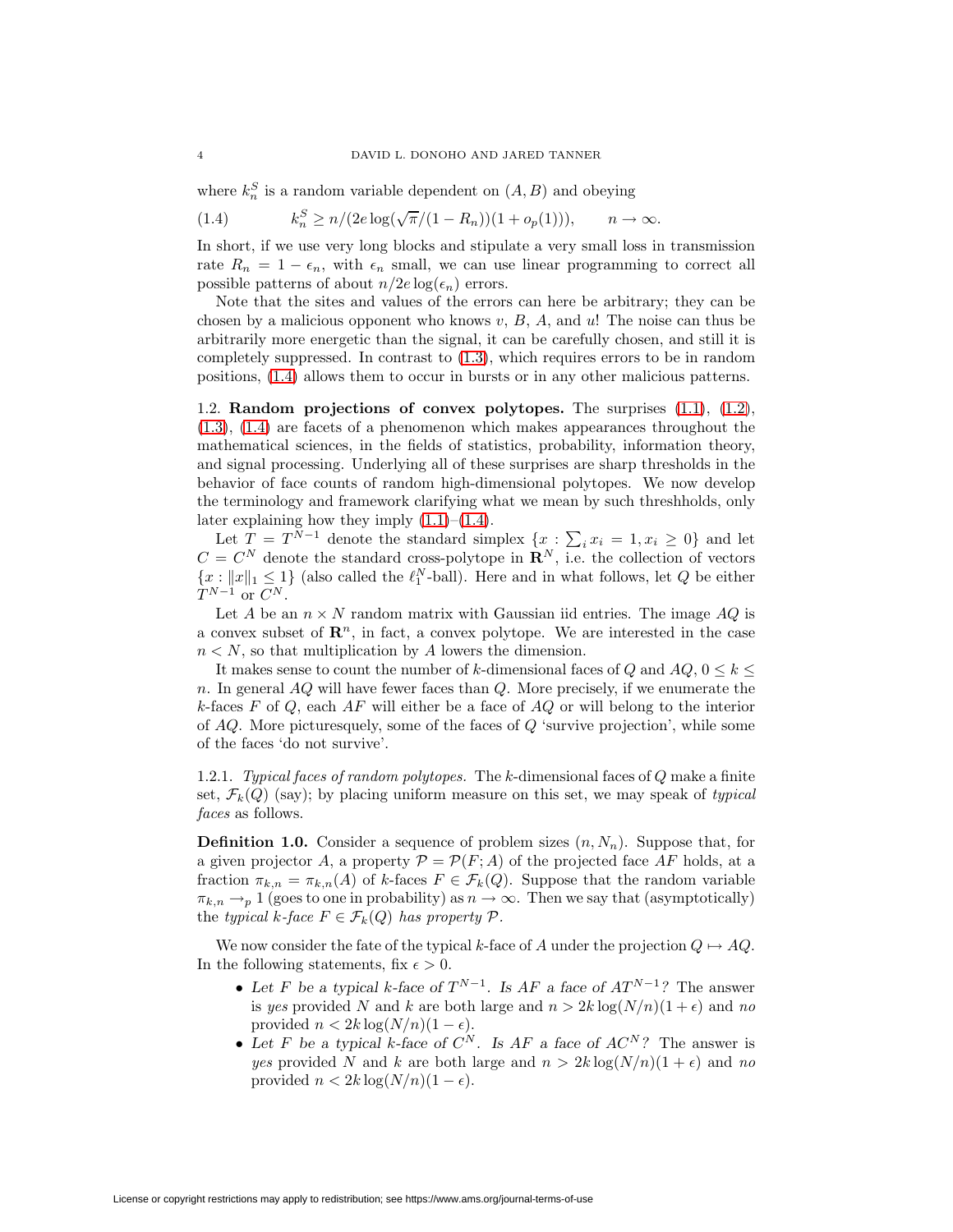In short, there are well-defined thresholds at which *typical k*-faces of the simplex and the cross-polytope begin to get 'swallowed up' under random lowering of dimension.

1.2.2. All faces of random polytopes. We now consider the fate of the whole collection of k-faces simultaneously.

- For every k-face F of  $T^{N-1}$ , is AF also a k-face of  $AT^{N-1}$ ? The answer is overwhelmingly likely to be *yes* provided N and k are both large and  $n >$  $2ek \log(N/(n \cdot 2\sqrt{\pi}))(1+\epsilon)$  and no provided  $n < 2ek \log(N/n \cdot 2\sqrt{\pi})(1-\epsilon)$ .
- For every  $k$ -face  $F$  of  $C^N$ , is  $AF$  also a  $k$ -face of  $AC^N$ ? The answer is overwhelmingliy likely to be *yes* provided N and k are both large and  $n >$  $2ek \log(N/(n \cdot \sqrt{\pi}))(1+\epsilon)$  and no provided  $n < 2ek \log(N/(n \cdot \sqrt{\pi}))(1-\epsilon)$ .

Below certain specific bounds on the face dimension  $k$ , no faces are lost in projection.

1.3. **Background: Proportional growth setting.** Our promised applications, such as  $(1.1)$  and  $(1.2)$ , were stated merely with n and N (respectively k and N) both large. However, the backbone of our analysis (and the bulk of prior scholarly work) concerns a setting in which  $(k, n, N)$  are large but also comparable in size. We consider this case first and later extend our results to a more general setting.

<span id="page-4-0"></span>**Definition 1.1.** A sequence of triples  $((k_n, n, N_n) : n = n_0, n_0 + 1, \dots)$  will be said to **grow proportionally** if there are  $\delta \in (0,1)$  and  $\rho \in (0,1)$  so that

(1.5)  $k_n/n \to \rho, \quad n/N_n \to \delta, \quad n \to \infty.$ 

We omit subscripts  $n$  on  $k$  and  $N$  unless they are absolutely necessary.

There are several significant prior results concerning thresholds for face counts in the proportional-growth setting. Let  $f_k(Q)$  denote the number of k-faces of Q.

1.3.1. Weak thresholds. Consider first the question whether the typical face survives projection.

• Simplex. There is a function  $\rho_W^+ : [0,1] \mapsto [0,1]$  with the following property. In the proportional growth setting with  $\rho < \rho_W^+(\delta)$ , we have

$$
E f_k(AT^{N-1}) = f_k(T^{N-1})(1 - o(1)), \quad 0 \le k < \rho n, \quad n \to \infty;
$$

while if  $\rho > \rho_W^+(\delta)$ , we have that for some  $\epsilon > 0$  and some sequence  $(k_n)$ with  $k_n < \rho n$ ,

$$
Ef_k(AT^{N-1}) < f_k(T^{N-1})(1 - \epsilon), \quad n \to \infty.
$$

Informally, the fraction of faces lost:

$$
(f_k(T^{N-1}) - Ef_k(AT^{N-1}))/f_k(T^{N-1})
$$

is either negligible or nonnegligible depending on which side of  $\rho_W^+(\delta)$  the fraction  $k/n$  sits. In words, for  $k_n$  somewhat below the threshold  $n \cdot \rho_W^+(\delta)$ the typical  $k_n$ -face of the simplex survives projection into n dimensions; but for  $k_n$  somewhat above the threshold this is no longer true.

• Cross-polytope. There is a function  $\rho_W^{\pm} : [0,1] \mapsto [0,1]$  with the following property. In the proportional growth setting with  $\rho < \rho_W^{\pm}(\delta)$ , we have

$$
Ef_k(AC^N) = f_k(C^N)(1 - o(1)), \quad 0 \le k < \rho n, \quad n \to \infty;
$$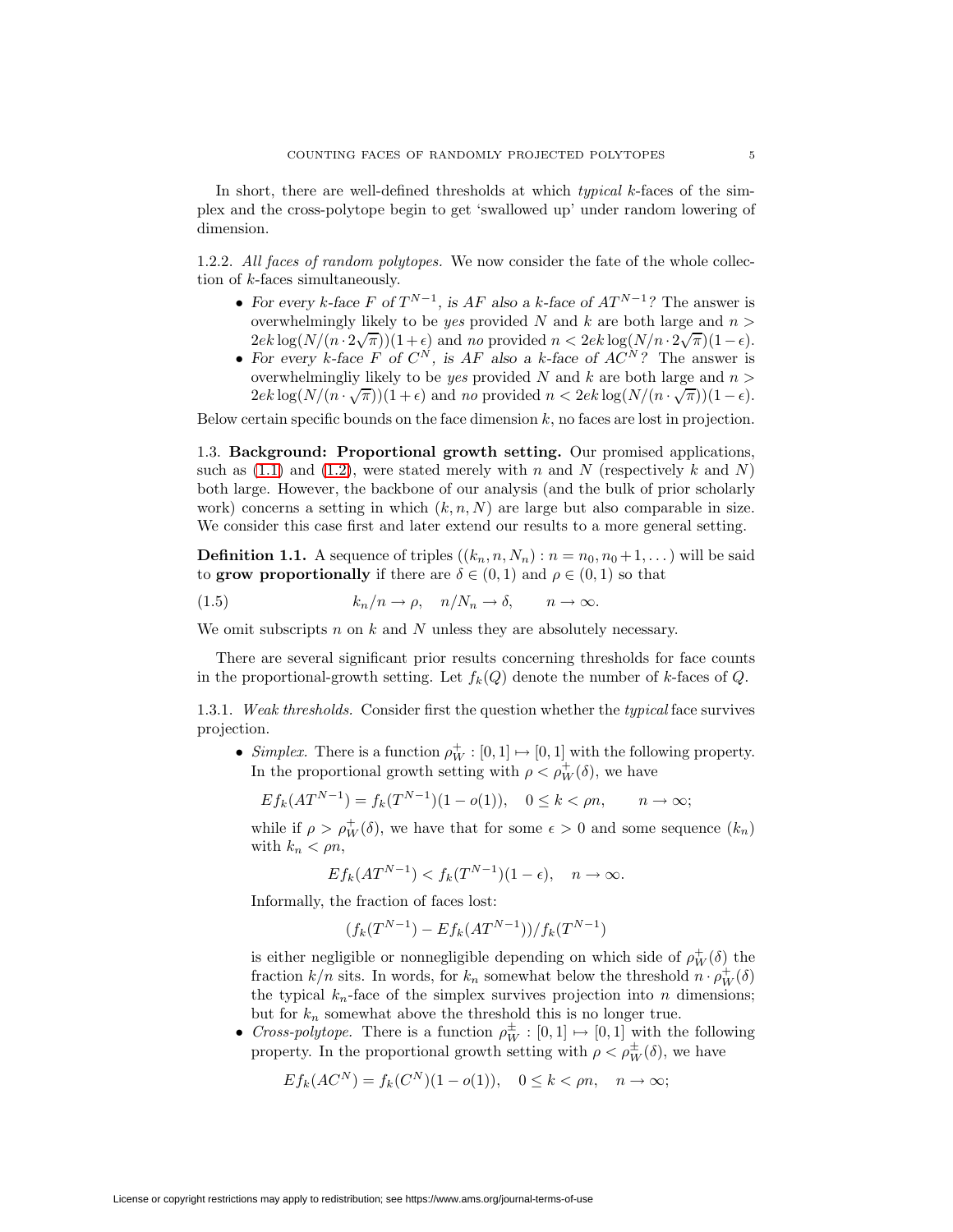while if  $\rho > \rho_W^{\pm}(\delta)$ , we have for some  $\epsilon > 0$  and some sequence  $(k_n)$  with  $k_n < \rho n$ ,

$$
E f_k(AC^N) < f_k(C^N)(1 - \epsilon), \quad n \to \infty.
$$

Again, for  $k_n$  somewhat below the threshold  $n \cdot \rho_W^{\pm}(\delta)$  the typical  $k_n$ -face of the cross-polytope survives projection into  $n$  dimensions; but for some  $k_n$  at or above the threshold this is no longer true.

In view of these results, the square  $0 \le \delta, \rho \le 1$  may be decorated with a phase diagram. The two  $\rho_W$ -functions mark phase transitions; there are two phases for the property "the projected polytope has approximately as many faces as the original". Below the transitions, the property holds asymptotically for large  $n$ , while above the transitions, the property fails asymptotically for large  $n$ . Both transitions are depicted in Figure [1.1,](#page-6-0) which displays a *phase diagram* in the  $(\delta, \rho)$ -plane. In the region below these curves, typical faces are not lost; in the region above those curves, typical faces are lost. To interpret these curves, note that if  $\delta = 1/2$ , we are lowering dimension by 50%, and if n is large, then the typical k-face of the simplex survives, for  $k/n \leq 0.5581$ , while the typical k-face of the cross-polytope survives, for  $k/n \leq .3848$ .

Vershik and Sporyshev [\[34\]](#page-52-0) pioneered study of the proportional growth setting and proved the existence of what we call here the weak threshold for the simplex case. The weak threshold function  $\rho_W^+$  was introduced using our notation and carefully studied by the authors in [\[12\]](#page-51-4), where numerical methods were developed for its calculation and display. The weak threshold for the cross-polytope  $\rho_W^{\pm}$  was introduced in [\[10\]](#page-51-5), calculated, and displayed.

1.3.2. Strong thresholds. We now ask when the difference between  $f_k(AQ)$  and  $f_k(Q)$  is small in absolute, not relative, terms.

• Simplex. There is a function  $\rho_S^+ : [0,1] \mapsto [0,1]$  with the following property. In the proportional growth setting with  $\rho < \rho_S^+(\delta)$ , we have

$$
E f_k(AT^{N-1}) = f_k(T^{N-1}) - o(1), \qquad 0 \le k < \rho n, \quad n \to \infty.
$$

Thus, for k below  $n \cdot \rho_S^+(\delta)$  there are on average as many k-faces of the projected simplex as the original simplex. On the other hand, if  $\rho > \rho_S^+(\delta)$ , then there is a sequence  $(k_n)$  with  $k_n < n\rho$  along which

$$
f_k(T^{N-1}) - Ef_k(AT^{N-1}) \to \infty.
$$

• Cross-polytope. There is a function  $\rho_S^{\pm} : [0,1] \mapsto [0,1]$  with the following property. In the proportional growth setting with  $\rho < \rho_S^{\pm}(\delta)$ ,

$$
Ef_k(AC^N) = f_k(C^N) - o(1), \qquad 0 \le k < \rho n, \quad n \to \infty.
$$

Thus, for k somewhat below  $n \cdot \rho_S^{\pm}(\delta)$  there are on average just as many k-faces of the projected cross-polytope as the standard cross-polytope. On the other hand, if  $\rho > \rho_S^{\pm}(\delta)$ , then there is  $k_n < n\rho$  with

$$
f_k(C^N) - Ef_k(AC^N) \to \infty.
$$

The function  $\rho_S^+$  was introduced and carefully studied by the authors in [\[12\]](#page-51-4), and numerical methods were developed for its calculation and display. The threshold function  $\rho_S^{\pm}$  was introduced in [\[10\]](#page-51-5), calculated, and displayed.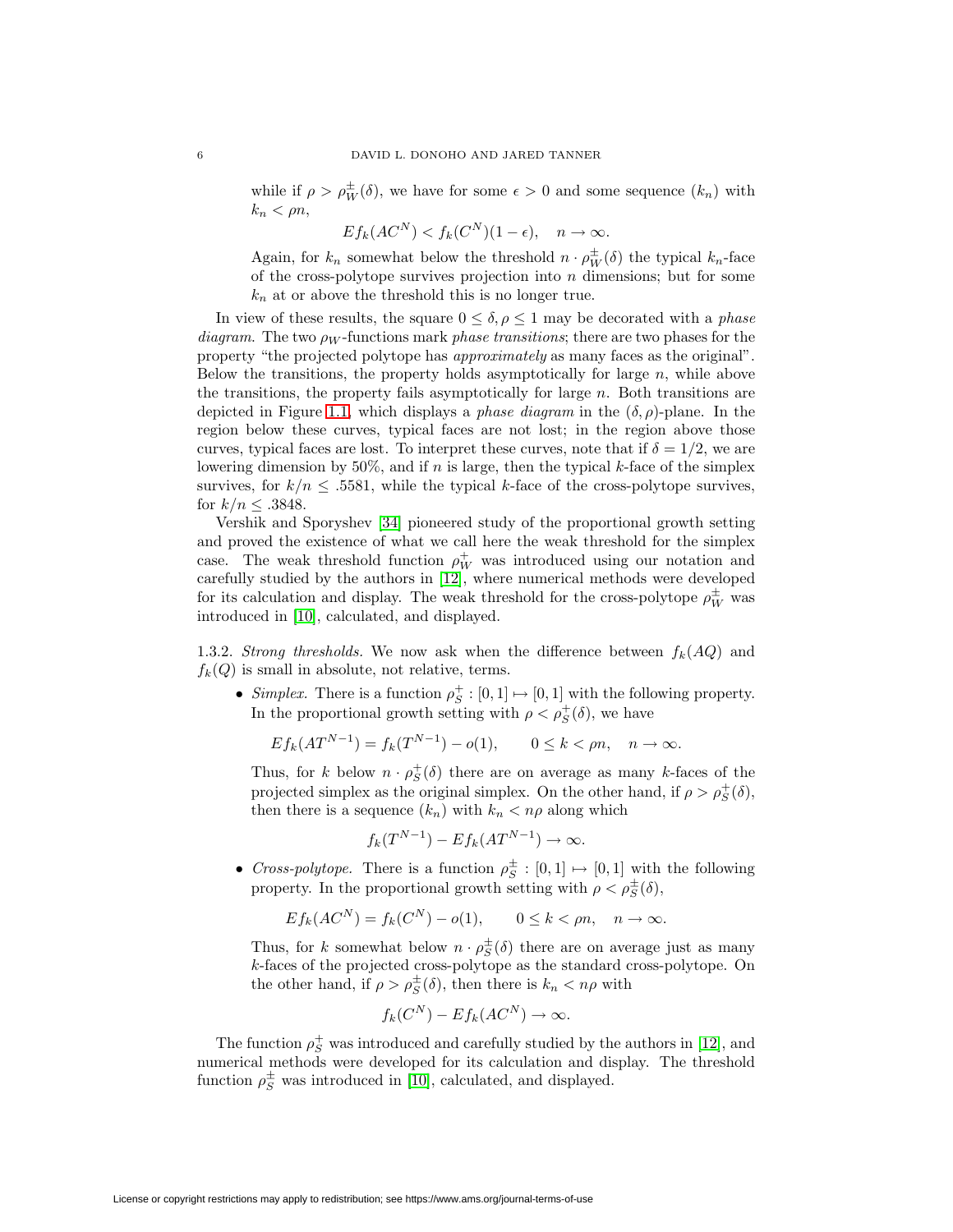These strong thresholds have another interpretation. Consider the event "all low-dimensional faces survive projection", i.e.

$$
\Omega(k, n, N) = \{ f_{\ell}(AT^{N-1}) = f_{\ell}(T^{N-1}), \ell = 0, \ldots, k \}.
$$

Simple arguments as in [\[10,](#page-51-5) [12\]](#page-51-4) show that if  $\rho < \rho_S^+(\delta)$ , the probability

 $P(\Omega(k_n,n,N_n)) \to 1, \quad n \to \infty.$ 

Hence, below the strong phase transition, all low-dimensional faces survive projection. Parallel arguments can be made in the cross-polytope case. Thus in the region where  $k/n$  is below the corresponding  $\rho_s$  function not only are very few k faces lost on average, but actually, there is overwhelming probability that no faces are lost.

These  $\rho$ -functions are depicted in Figure [1.1.](#page-6-0) The strong thresholds  $\rho_S^+$  and  $\rho_S^{\pm}$ fall below the corresponding weak thresholds  $\rho_W^+$ ,  $\rho_W^{\pm}$ ; indeed a property holding for every  $k$ -face is less likely to hold than one holding for the typical  $k$ -face. To interpret these curves, note that if  $\delta = 1/2$  so we are lowering dimension by 50%, then every k-face of the simplex survives, for  $k \leq 0.1335$ , while every k-face of the cross-polytope survives, for  $k \leq .0894.$ 



<span id="page-6-0"></span>FIGURE 1.1. Thresholds for  $\delta \in (0,1)$  from top to bottom:  $\rho_W^+$ (blue – solid),  $\rho_W^{\pm}$ (blue – dashed),  $\rho_S^+$ (red – solid), and  $\rho_S^{\pm}$ (red – dashed).

1.4. **Main results: Proportional growth setting.** For applications, the range where  $\delta$  is small is very interesting; it corresponds to:

- studying convex hulls of Gaussian point clouds where there are many points relative to the number of dimensions – Section [1.1.1;](#page-0-0)
- recovering a sparse signal from very few samples  $-$  Section [1.1.2;](#page-1-0)
- protecting against errors in digital transmission while sacrificing very little in the transmission rate – Section [1.1.3.](#page-2-1)

Previous work by the authors [\[12,](#page-51-4) [10\]](#page-51-5) considered the asymptotic behavior of the several  $\rho(\delta)$  functions just defined and showed that  $\rho(\delta) \geq c_{\epsilon} \log(1/\delta)^{-1-\epsilon}$  for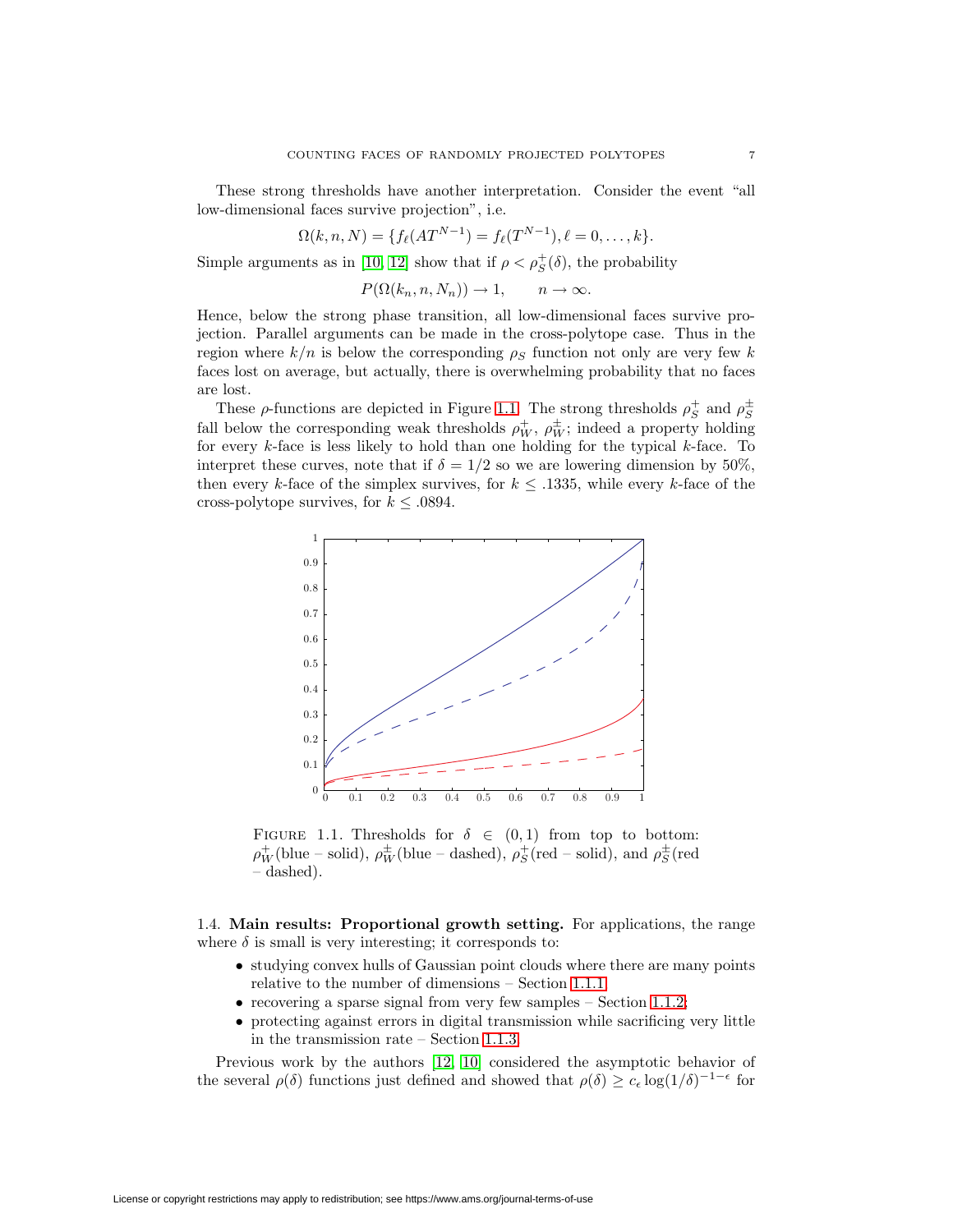each  $\epsilon > 0$ . Work by others [\[6,](#page-51-6) [29,](#page-51-7) [25\]](#page-51-8) can be seen to imply that actually  $\rho(\delta) \ge$  $c \log(1/\delta)^{-1}$ . In this paper we determine the precise constants in the asymptotic behavior as  $\delta \to 0$ . These precise constants are important in applications; they can be used to plan how many samples to take in a digital imaging system or how much transmission rate sacrifice to make for a given error resistance.

<span id="page-7-0"></span>**Theorem 1.2** (Weak threshold – simplex)**.**

(1.6) 
$$
\rho_W^+(\delta) \sim |2\log(\delta)|^{-1}, \qquad \delta \to 0.
$$

<span id="page-7-4"></span>**Theorem 1.3** (Strong threshold – simplex)**.**

(1.7) 
$$
\rho_S^+(\delta) \sim |2e \log(\delta 2\sqrt{\pi})|^{-1}, \qquad \delta \to 0.
$$

Comparing these results:

- Note the leading factor e in  $\rho_S$ . The highest dimension k where the vast majority of k-faces survive projection is asymptotically  $e$  times higher than the dimension where we can guarantee that *every* k-face survives.
- An additional difference is the  $2\sqrt{\pi}$  factor in the argument of the logarithm.

<span id="page-7-2"></span><span id="page-7-1"></span>**Theorem 1.4** (Weak threshold – cross-polytope)**.**

(1.8) 
$$
\rho_W^{\pm}(\delta) \sim |2\log(\delta)|^{-1}, \qquad \delta \to 0.
$$

<span id="page-7-3"></span>**Theorem 1.5** (Strong threshold – cross-polytope)**.**

(1.9) 
$$
\rho_S^{\pm}(\delta) \sim \left|2e \log(\delta\sqrt{\pi})\right|^{-1}, \quad \delta \to 0.
$$

Comparing the cross-polytope results to those for the simplex:

- Remarkably, to first order, the thresholds are the same for the simplex and cross-polytope. This is surprising since at moderate values of  $\delta$  the two functions are quite different; see Figure [1.1.](#page-6-0)
- The bounds on strong thresholds agree, except for factors of 2 in the argument of the logarithm.

The weak-threshold asymptotic behavior [\(1.2\)](#page-7-0) and [\(1.8\)](#page-7-1) closely matches  $\rho_W^+$ and  $\rho_W^{\pm}$  for modest values of  $\delta$  – see Figure [1.2.](#page-8-0) The strong-threshold asymptotic behavior, on the other hand, slowly approaches  $\rho_S^+$  and  $\rho_S^{\pm}$  from above – see Figure [1.3.](#page-8-1)

1.5. **Beyond proportional growth.** Having considered the Vershik-Sporyshev proportional growth scenario, we now generalize to the case where  $N$  can be dramatically larger than  $n$ . This is important for applications where we want to sample very few projections of a high-dimensional object. The paper [\[8\]](#page-51-9) exhibits stylized imaging problems where an N-pixel image can be reconstructed by asking  $n = O(N<sup>a</sup>)$  questions,  $a < 1$ . This of course lies outside the reach of proportional growth as it is dramatically smaller than  $N$ , underscoring the potential interest of the 'how many questions' problem of Section [1.1.2](#page-1-0) where the number of questions  $n \ll N$ .

We would naively hope that the same threshold functions  $\rho(\cdot)$  "work" even outside the proportional growth setting. That is, in a setting where  $n/N_n \to 0$ , we would hope to get the 'right answer' for the behavior of face counts by simply 'plugging in' a varying  $\delta = \delta_n = n/N_n \to 0$  into the appropriate  $\rho$ -function. Happily, such naive hopes go unpunished.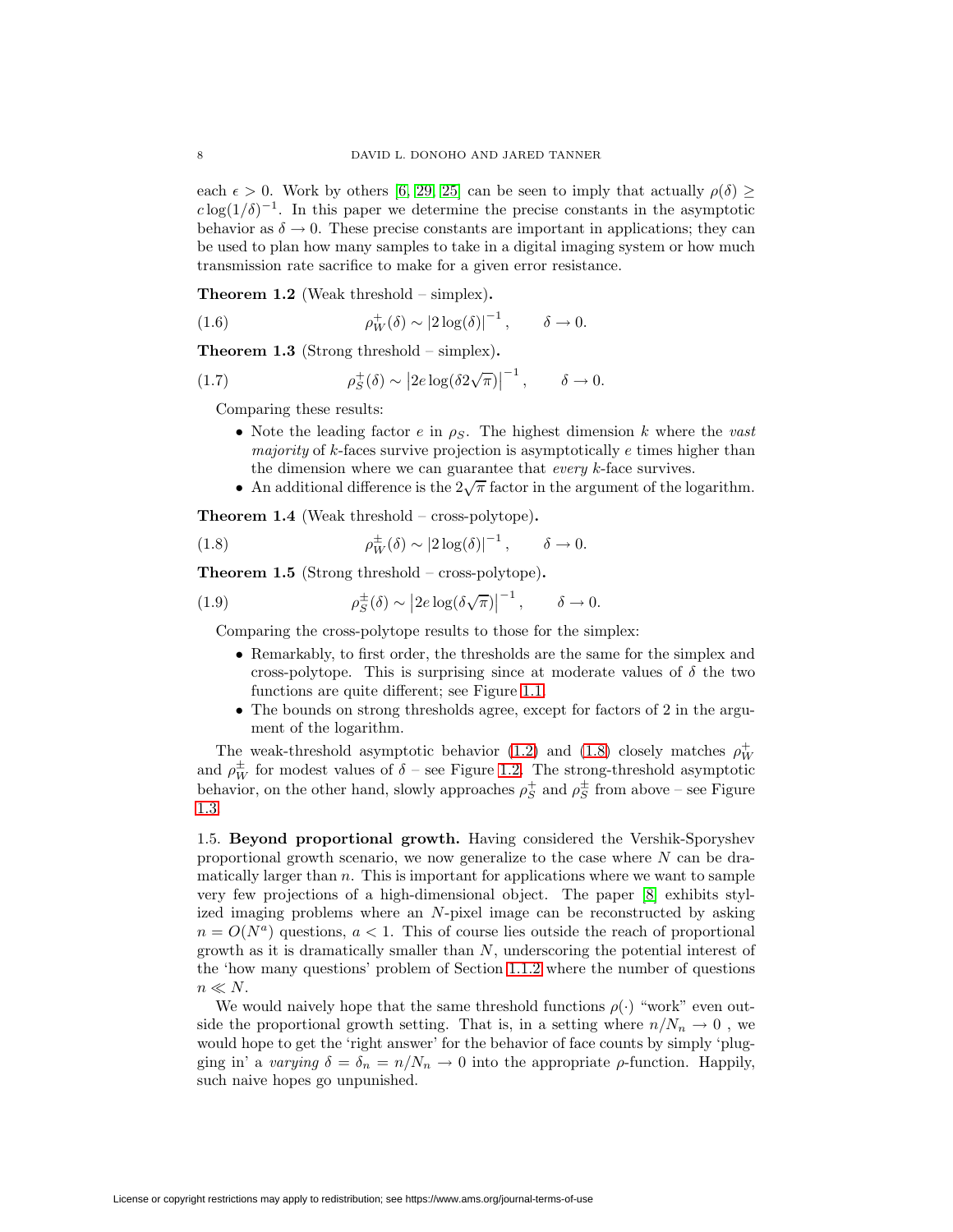

<span id="page-8-0"></span>FIGURE 1.2. Weak thresholds  $\rho_W^+$  (red),  $\rho_W^{\pm}$  (green), and their asymptotic behavior,  $|2 \log(\delta)|^{-1}$  (blue), from Theorems [1.2](#page-7-0) and [1.4,](#page-7-2)  $\delta \in [10^{-3}, 10^{-2}]$ .



<span id="page-8-1"></span>Figure 1.3. Ratio of the strong thresholds and their asymptotic behaviors,  $\rho_S^+(\delta)$  in blue and  $\rho_S^{\pm}(\delta)$  in red. The asymptotic formulae approach slowly from above by the factors shown.

We say that  $N$  grows subexponentially relative to  $n$  if

(1.10) 
$$
N_n/n \to \infty
$$
,  $\frac{\log(N_n)}{n} \to 0$ ,  $n \to \infty$ .

<span id="page-8-2"></span>**Theorem 1.6.** Consider a sequence of problem sizes  $(n, N_n)$  where  $N_n$  grows subexponentially relative to n. Let  $\rho$  be one of the four functions  $\rho_W^+$ ,  $\rho_W^{\pm}$ ,  $\rho_S^{\pm}$ ,  $\rho_S^{\pm}$ . Fix  $\epsilon > 0$  and consider a sequence  $(k_n)$  obeying  $k_n/n < \rho(n/N_n)(1-\epsilon)$  for  $n > n_0$ . Then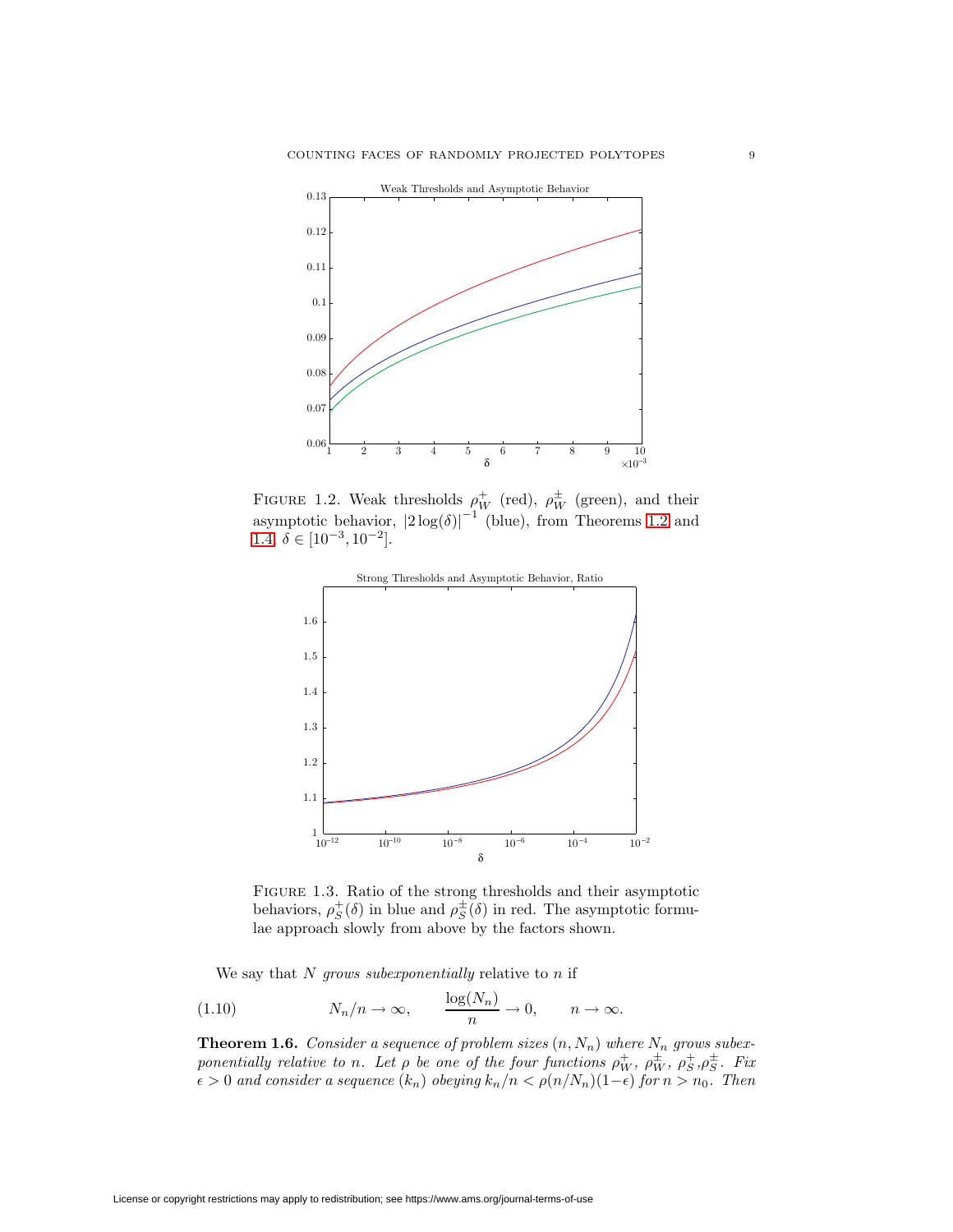the same statement that was made for that  $\rho$  in the proportional growth scenario holds in this nonproportional growth scenario.

Thus, for example,  $k_n < (1 - \epsilon) \rho_W^+(n/N_n) \cdot n$  for  $n = n_0, n_0 + 1, \ldots$  implies

$$
E f_k(AT^{N-1}) = f_k(T^{N-1})(1 - o(1)), \quad n \to \infty;
$$

similarly,  $k_n < (1 - \epsilon)\rho_S^{\pm}(n/N_n) \cdot n$  for  $n = n_0, n_0 + 1, \ldots$  implies that with overwhelming probability for large n,

$$
f_{\ell}(AC^N) = f_{\ell}(C^N), \quad \ell = 0, \ldots, k-1.
$$

In short, the limit relations of Theorems [1.2](#page-7-0)[–1.5](#page-7-3) are useful both in proportional and nonproportional growth settings.

1.6. **Contents.** Our paper proves Theorems [1.2–](#page-7-0)[1.6.](#page-8-2) The development is organized as a branching tree, with initial sections mapping out the main concepts, propositions and lemmas and later sections dealing with detailed estimates and proofs.

Section 2 introduces the underlying machinery of face counting and an analytic approach to studying asymptotic behavior. Our starting point is a beautiful and essential formula for the expected number of faces of randomly projected polytopes, due to Affentranger and Schneider and to Vershik and Sporyshev; it involves three factors, representing contributions from combinatorial aspects, from external angles and from internal angles. We focus on the exponential growth and/or decay of the factors by defining associated exponents  $\Psi(\delta, \rho)$ ; we work as if these factors behave exactly as  $\exp\{N \cdot \Psi\}$ . Each  $\rho(\cdot)$  function is defined as the smallest root  $0 = \Psi(\delta, \rho(\delta))$  of an associated exponent function  $\Psi$ , viewed as a function of  $\rho$  with  $\delta$  fixed.

Section 3 gives the proofs for the lower bound half of Theorems [1.2](#page-7-0)[–1.5.](#page-7-3) The proofs are simple consequences of the asymptotic behavior of the net exponents as a function of  $\delta$  and  $\rho$  in the regime where  $\delta \to 0$ .

Section 4 develops the basic asymptotic analysis of the net exponents. The exponents in question explicitly involve tail probabilities of the Gaussian distribution; our asymptotic analysis exploits detailed estimates for the Mills ratio of the standard normal density.

Section 5 turns to the proof of Theorem [1.6,](#page-8-2) going outside the proportional growth setting. Here we have to make careful estimates of the errors incurred by treating the pieces in the Affentranger-Schneider-Vershik-Sporyshev formula as if they grow exactly like  $\exp\{N \cdot \Psi\}$ . We refine our analysis associated with the Mills ratio, getting remainder estimates assuming  $N_n$  is subexponential in n.

Sections 2–5 are preoccupied largely with proving only half of Theorems [1.2–](#page-7-0)[1.5;](#page-7-3) namely the bounds  $\rho(\delta) \geq c_1/\log(c_2/\delta)$ . Section 6 gives the arguments establishing inequalities in the other direction, in the process completing the proofs of Theorems [1.2](#page-7-0)[–1.5.](#page-7-3)

Section 7 shows how our face-counting results generate the applications mentioned in Section 1.1. It also presents empirical results showing that our asymptotic results work at moderate sample sizes and translates our asymptotic results into finite-sample bounds. It also considers extensions of this work and compares our results with other recent work.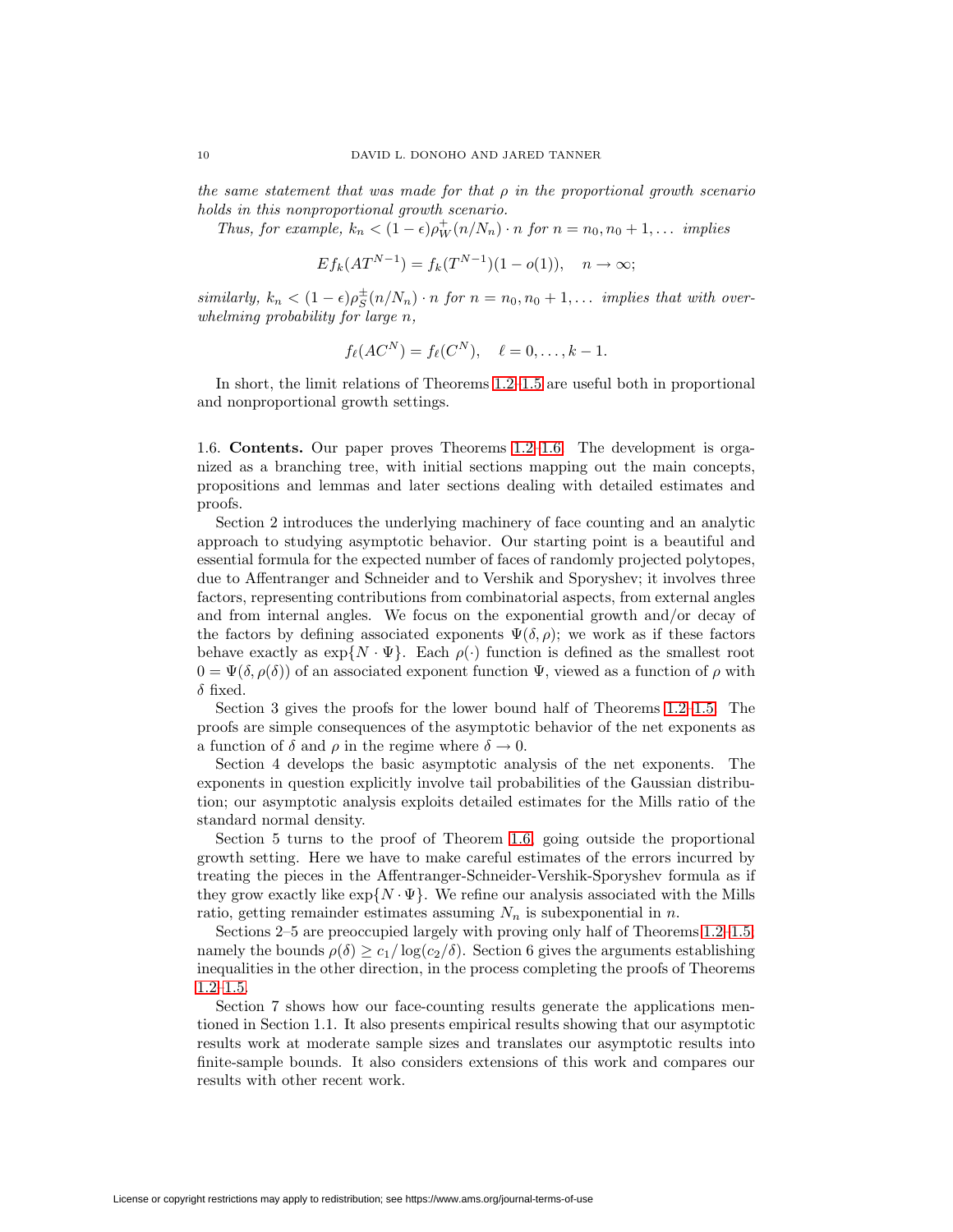# 2. DEFINITIONS OF  $\rho_S^+$ ,  $\rho_W^+$ ,  $\rho_S^{\pm}$ ,  $\rho_W^{\pm}$

The various  $\rho$  quantities referred to in Theorems [1.2–](#page-7-0)[1.5](#page-7-3) have so far been discussed behaviorally, by their role in locating or bounding phase transitions in face counts. In this section, we review an analytic definition for these quantities given in [\[10,](#page-51-5) [12\]](#page-51-4). The definition unfortunately requires a considerable amount of machinery associated with convex integral geometry. Equipped with such machinery, the claims made by Theorems [1.2–](#page-7-0)[1.5](#page-7-3) can be translated into sharply defined questions about the leading-order asymptotics of certain exponents. Sections 3 and 6 answers those questions.

2.1. **Expected face counts of projected polytopes.** Let  $Q$  be a polytope in  $R^N$ and  $A: \mathbb{R}^N \mapsto \mathbb{R}^n$  a random ortho-projection, uniformly distributed on the Grassmann manifold of all such projectors. Affentranger and Schneider [\[1\]](#page-50-0) developed a useful identity for the expected number of faces of  $AQ$  [\[1\]](#page-50-0):

(2.1) 
$$
Ef_k(AQ) = f_k(Q) - 2\sum_{\ell} \sum_{F \in \mathcal{F}_k(Q)} \sum_{G \in \mathcal{F}_{\ell}(Q)} \beta(F, G) \alpha(G, Q);
$$

here  $\mathcal{F}_k(Q)$  denotes the set of k-faces of Q, each F is a subface of G, and  $\sum'$ denotes the sum over  $\ell = n+1, n+3,...$  where  $\ell < N$ . We are intensely interested in the discrepancy between the expected number of faces of the projected polytope  $AQ$  and the necessarily larger number of faces of the original polytope  $Q$ , i.e. in knowing on average, how many faces are lost in the projection from  $\mathbb{R}^N$  to  $\mathbb{R}^n$ . The discrepancy in question is

<span id="page-10-2"></span>
$$
(2.2)\ \Delta(k,n,N;Q) := f_k(Q) - Ef_k(AQ) = 2\sum_{\ell} \sum_{F \in \mathcal{F}_k(Q)} \sum_{G \in \mathcal{F}_{\ell}(Q)} \beta(F,G)\alpha(G,Q).
$$

Here the sum covers the external angles between the original polytope  $Q$  and its subfaces  $G, \alpha(G, Q)$ , multiplied by the sum of all internal angles between each particular subface G and its faces F,  $\beta(F,G)$ . For definitions of these angles see e.g. Grünbaum [\[19,](#page-51-10) Chapter 14], Matousek [\[26\]](#page-51-11), or Affentranger and Schneider [\[1\]](#page-50-0).

2.2. **Analytic definition of**  $\rho_S^+$ **,**  $\rho_S^{\pm}$ **.** In the remainder of the paper we are always interested in just two choices of Q: the simplex,  $Q = T^{N-1}$ , and the cross-polytope,  $Q = C^N$ . Various quantities associated with the simplex case will be labeled with superscript  $+$  (as the interior of the standard simplex consists of positive vectors) and objects associated with the cross-polytope case will be labelled with superscript  $\pm$  (as the standard cross-polytope contains vectors with entries of both signs). We frequently use  $\star$  as a superscript in a statement which concerns either case, implying two different statements, with obvious substitutions.

In the introduction, the functions  $\rho_S^+$  and  $\rho_S^{\pm}$  were partially characterized by the claim that, for  $(k_n,n,N_n)$  growing proportionally and limit ratios  $(k_n/n, n/N_n) \rightarrow$  $(\rho,\delta)$  with  $\rho<\rho_S^\star(\delta),$  then

<span id="page-10-0"></span>(2.3) 
$$
\Delta(k_n, n, N_n; Q) \to 0, \quad n \to \infty.
$$

[Note: To make sure the reader follows our convention for  $\star$ , the previous sentence is actually two sentences, one for the symbol binding  $(\star, Q) = (+, T^{N-1})$  and one for the symbol binding  $(\star, Q) = (\pm, C^N)$ . It was also stated that if  $\rho > \rho_S^*$ , then for some sequence  $(k_n)$  obeying  $k_n < \rho n$  and some  $\epsilon > 0$ ,

<span id="page-10-1"></span>(2.4) 
$$
\liminf_{n \to \infty} \Delta(k_n, n, N_n; Q) \ge \epsilon > 0.
$$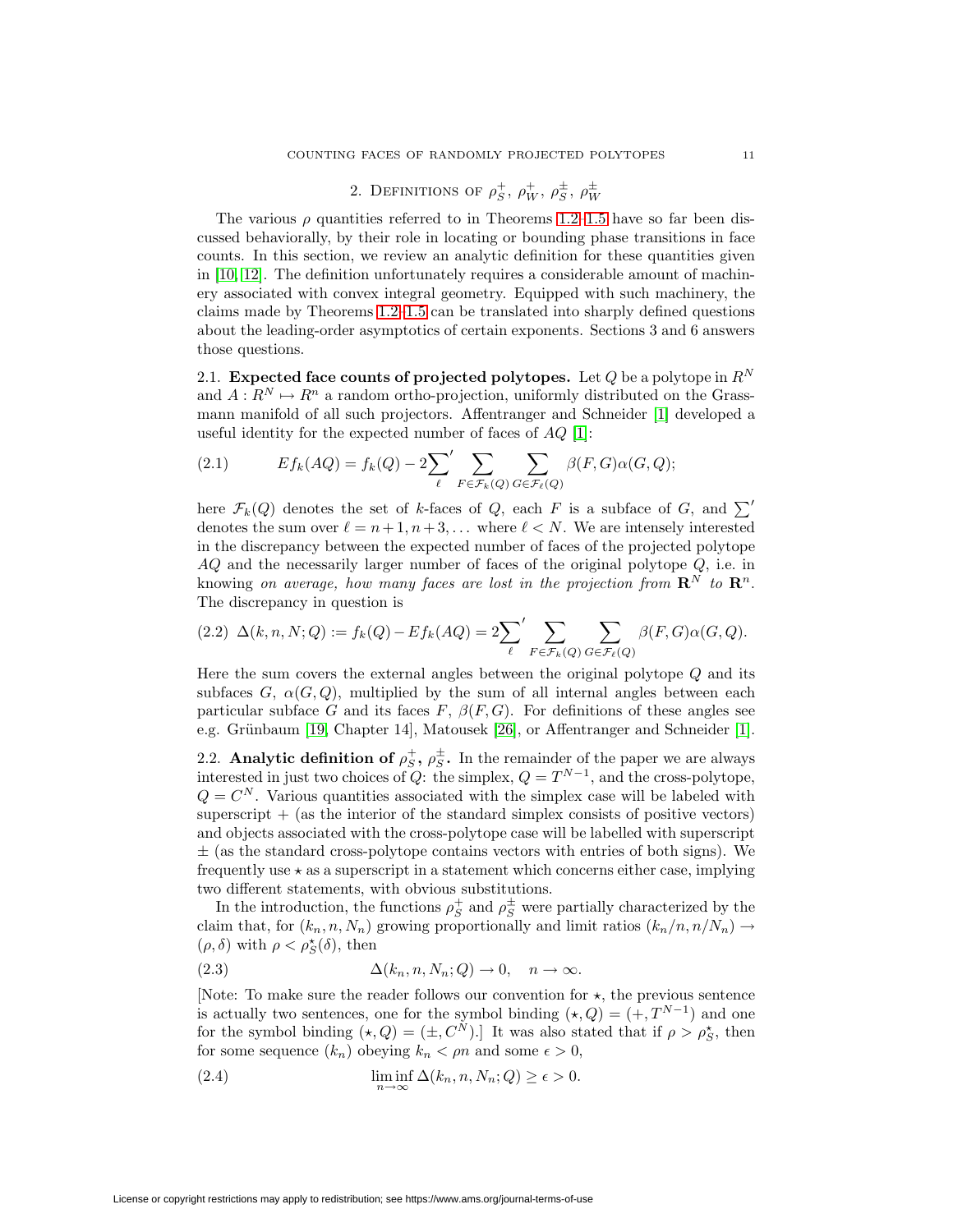The papers [\[10,](#page-51-5) [12\]](#page-51-4) actually defined  $\rho_S^{\star}(\delta)$  with the following stronger property: if  $\rho < \rho_{S}^{\star}(\delta)$ , then, in the proportional growth setting [\(1.5\)](#page-4-0) for some  $\epsilon > 0$  and  $n>n_0(\epsilon, \rho)$ , we have

<span id="page-11-0"></span>(2.5) 
$$
\Delta(k_n, n, N_n; Q) \le N_n \exp(-N_n \epsilon).
$$

<span id="page-11-1"></span>Those papers implied/stated without proof that if  $\rho > \rho_S^*$ , then for some sequence  $k_n < \rho n$ , some  $\epsilon > 0$ , and  $n_0$  we have

(2.6) 
$$
\Delta(k_n, n, N_n; Q) \ge \exp(N\epsilon), \quad n > n_0.
$$

While conceptually both  $(2.3)$  and  $(2.4)$  are equally important parts of the picture, in practice [\(2.3\)](#page-10-0) is the more useful/surprising. Hence in Sections 3–5 of this paper we focus on supporting assertions like [\(2.3\)](#page-10-0) and [\(2.5\)](#page-11-0) showing that the discrepancy is small, rather than assertions like [\(2.4\)](#page-10-1) and [\(2.6\)](#page-11-1) showing that the discrepancy is large. Section 6 will return to [\(2.4\)](#page-10-1) and [\(2.6\)](#page-11-1).

The analysis supporting the bound [\(2.5\)](#page-11-0) for the unit simplex and cross-polytope went by first rewriting [\(2.2\)](#page-10-2) as a sum of contributions due to faces of different dimensions:

<span id="page-11-3"></span>
$$
\Delta(k_n, n, N_n; Q) = \sum_{\ell}^{\prime} D_{\ell,n}^{\star},
$$

where

$$
D_{\ell,n}^* := 2 \sum_{F \in \mathcal{F}_k(Q)} \sum_{G \in \mathcal{F}_\ell(Q)} \beta(F,G) \alpha(G,Q).
$$

The papers [\[12,](#page-51-4) [10\]](#page-51-5) defined functions  $\Psi_{net}^{\star}(\nu, \gamma)$  for  $\star \in \{+, \pm\}$  associated with our two choices for Q (restated in Sections [2.4](#page-13-0) and [2.5](#page-15-0) and illustrated in Figure [2.1](#page-12-0) for  $\Psi_{net}^{+}$ ); these can be used to bound  $D_{\ell,n}^{\star}$  as follows.

Put  $\nu_{\ell,n} = \ell/N_n$  and  $\gamma_{\ell,n} = k_n/\ell$ , and note that  $\nu_{\ell,n} \in [\delta,1]$  and  $\gamma_{\ell,n} \in [0,\rho]$  over the relevant range  $\ell = n + 1, n + 2, \ldots$  where  $\ell < N_n$ . In the proportional growth setting [\[12,](#page-51-4) [10\]](#page-51-5) showed that, for each  $\epsilon > 0$ , there is  $n_0(\epsilon; \delta, \rho)$  so that

$$
(2.7) \t N_n^{-1} \log(D_{\ell,n}^{\star}) \leq \Psi_{net}^{\star}(\nu_{\ell,n}, \gamma_{\ell,n}) + 3\epsilon, \quad \ell = n+1, n+3, \dots, \quad n \geq n_0,
$$

Since our focus is the condition  $(2.5)$ , we of course are interested in conditions guaranteeing that the right side is negative, uniformly over the admissible domain of  $(\nu, \gamma)$  pairs obeying  $\nu \geq \delta, \gamma \leq \rho$ .

**Definition 2.1.** The **maximal operator** M[ ] associated to the family of rectangles where  $\nu \in [\delta, 1], \gamma \in [0, \rho]$  takes a function  $\psi(\nu, \gamma)$  and delivers the **maximal function**  $M[\psi](\delta, \rho)$  defined by

$$
M[\psi](\delta,\rho)=\sup{\{\psi(\nu,\gamma): \nu\in [\delta,1], \gamma\in [0,\rho]\}}.
$$

Applying this operator to each  $\Psi_{net}^{\star}$  yields two maximal functions,  $M[\Psi_{net}^{+}]$  and  $M[\Psi_{net}^{\pm}]$ , to be studied extensively below. Finally we can give an analytic definition for the key quantities in Theorems [1.3](#page-7-4) and [1.5:](#page-7-3)

<span id="page-11-2"></span>**Definition 2.2.** For  $\star \in \{+, \pm\}$ , define the strong phase transition  $\rho_S^{\star}(\delta)$  as the 'first' zero of  $M[\Psi^{\star}_{net}]$ :

$$
\rho_S^\star(\delta) = \inf \{ \rho : M[\Psi^\star_{net}](\delta, \rho) = 0, \rho \in [0,1] \}.
$$

Definition [2.2](#page-11-2) is depicted in Figure [2.1.](#page-12-0)

Several properties of the  $\rho_S^{\star}$  are known from [\[10,](#page-51-5) [12\]](#page-51-4). These functions are strictly positive on [0, 1], strictly increasing, with limit 0 as  $\delta$  tends to 0 and limits  $\approx .3679$ and .1685 ( $\star = +, \pm$ , respectively) as  $\delta$  tends to 1.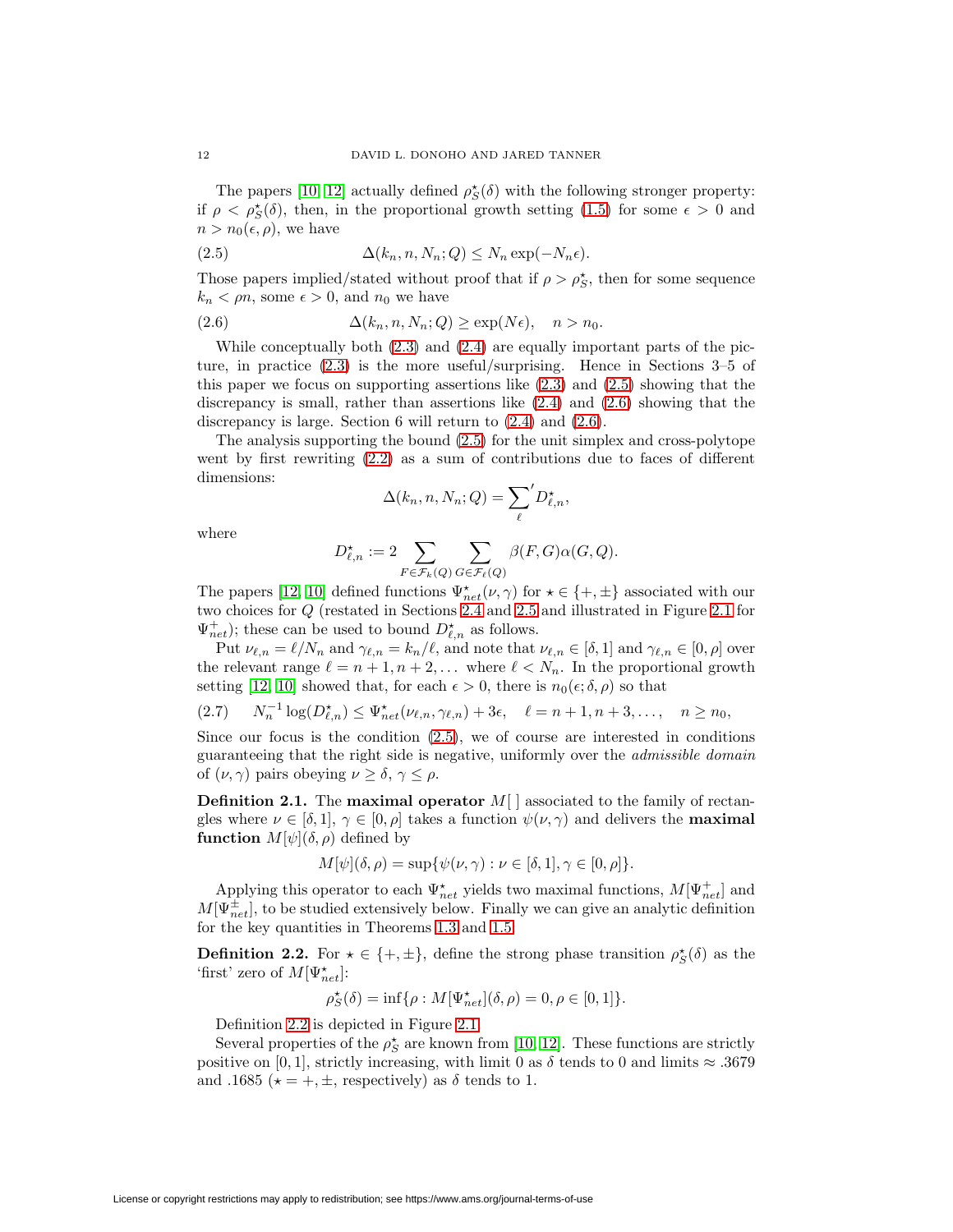

<span id="page-12-0"></span>FIGURE 2.1. Throughout the shaded region  $\Psi_{net}^{+} \leq 0$ . Therefore the maximal function is  $\leq 0$  at the upper left corner  $(\delta_0, \rho_S^+(\delta_0))$ ; in fact,  $M[\Psi_{net}^{+}](\delta_0, \rho) < 0$  for  $\rho < \rho_S^+(\delta_0)$ , and  $M[\Psi_{net}^{+}](\delta_0, \rho_S^{+}(\delta_0)) =$ 0; this is the "first" zero of  $M[$ ]. The family of such first zeros of  $M[\Psi_{net}^+] (\delta, \rho)$  defines  $\rho_S^+ (\delta)$ .

The functions  $M[\Psi_{net}^{\star}]$  are continuous. It follows that for  $\rho < \rho_{S}^{\star}(\delta)$ ,

<span id="page-12-1"></span>
$$
M[\Psi^{\star}_{net}](\delta,\rho)<0.
$$

Setting  $\epsilon = |M[\Psi_{net}^{\star}](\delta, \rho)|/4,$ 

(2.8) 
$$
N^{-1}\log(D_{\ell,n}^*) \le -\epsilon, \qquad \ell = n+1, n+3, \dots
$$

The result [\(2.5\)](#page-11-0) follows.

2.3. **Analytic definition of**  $\rho_W^+$ **,**  $\rho_W^{\pm}$ **. The papers [\[12\]](#page-51-4) and [\[10\]](#page-51-5) also defined phase** transitions  $\rho_W^+$  and  $\rho_W^{\pm}$ . Conceptually, these quantities are defined by the notion that, for  $(k_n,n,N_n)$  growing proportionally with limit ratios  $(k_n/n, n/N_n) \rightarrow (\rho, \delta)$ , then if  $\rho < \rho_W^*(\delta)$ , the relative discrepancy is negligible, i.e.

(2.9) 
$$
\Delta(k,n,N;Q)/f_k(Q) = o(1), \quad k = 0,\ldots, \lfloor \rho n \rfloor, \quad n \to \infty,
$$

while for  $\rho > \rho_W^{\star}(\delta)$  the relative discrepancy can be substantial; for some sequence  $(k_n)$  obeying  $k_n < \rho n$  and some  $\epsilon > 0$  and  $n_0$ ,

<span id="page-12-2"></span>
$$
(2.10) \qquad \Delta(k, n, N; Q)/f_k(Q) \ge \epsilon > 0, \quad n > n_0.
$$

Again while conceptually both [\(2.9\)](#page-12-1) and [\(2.10\)](#page-12-2) are equally important, practically speaking, the former is more useful/significant than the latter, which mainly serves to show that we cannot substantially improve on [\(2.9\)](#page-12-1). We will focus on [\(2.9\)](#page-12-1) in Sections 3–5 and then return to discussion of [\(2.10\)](#page-12-2) in Section 6.

Define

<span id="page-12-3"></span>(2.11) 
$$
\Psi_{face}^{+}(\nu, \gamma) = H(\nu \gamma),
$$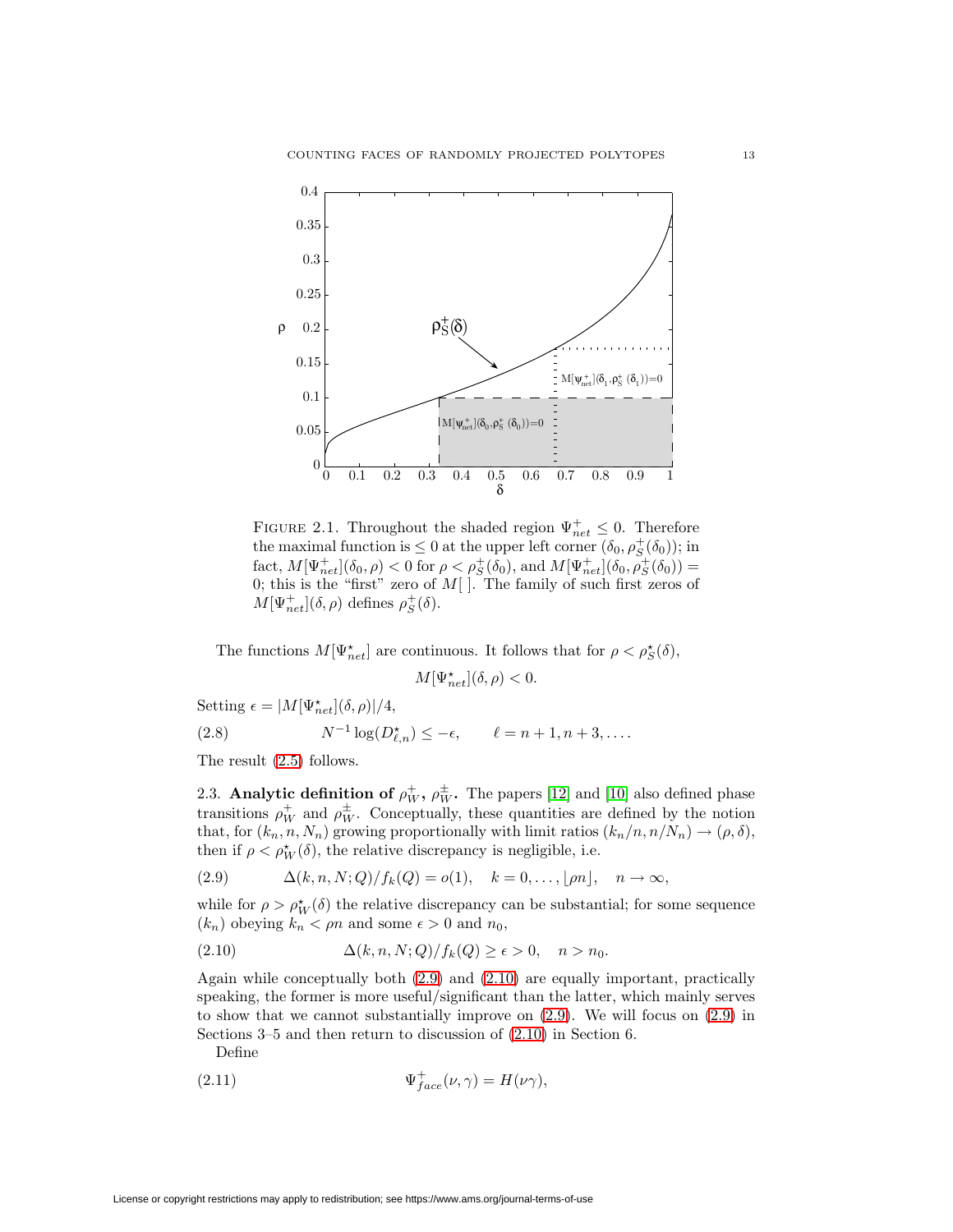with  $H(\cdot)$  the type-e Shannon entropy [\(2.17\)](#page-13-1), so that under proportional growth

$$
N_n^{-1}\log f_{k_n}(T^{N_n-1}) \to \Psi_{face}^+(\rho, \delta), \quad n \to \infty.
$$

<span id="page-13-4"></span>Also, put

(2.12) 
$$
\Psi_{face}^{\pm}(\nu, \gamma) = H(\nu\gamma) + \nu\gamma \log_e(2),
$$

so that under proportional growth

$$
N_n^{-1} \log f_{k_n}(C^{N_n}) \to \Psi_{face}^{\pm}(\rho, \delta), \quad n \to \infty.
$$

**Definition 2.3.** For  $\star \in \{+, \pm\}$ , define  $\rho_W^{\star}(\delta)$  as the 'first' zero of  $M[\Psi_{net}^{\star} - \Psi_{face}^{\star}]$ :

$$
\rho_W^{\star}(\delta) = \inf \{ \rho : M[\Psi_{net}^{\star} - \Psi_{face}^{\star}](\delta, \rho) = 0, \rho \in [0, 1] \}.
$$

If  $\rho < \rho_W^{\star}(\delta)$ , in the proportional growth setting, then for some  $\epsilon > 0$  we have

(2.13) 
$$
\Delta(k, n, N; Q)/f_k(Q) \le N \exp(-N\epsilon), \qquad n > n_0.
$$

This establishes [\(2.9\)](#page-12-1). The  $\rho_w^{\star}(\delta)$  were calculated and displayed in [\[10,](#page-51-5) [12\]](#page-51-4).

<span id="page-13-0"></span>2.4. **Simplex exponent**  $\Psi_{net}^+$ . We now give more details about the exponent  $\Psi_{net}^+$  for the simplex  $T^{N-1}$ . We begin with observations by Affentranger and Schneider [\[1\]](#page-50-0) and Vershik and Sporyshev [\[34\]](#page-52-0), that

- there are  $\binom{N}{k+1}$  k-faces of  $T^{N-1}$ ;
- for  $\ell > k$ , there are  $\binom{N-k-1}{\ell-k}$   $\ell$ -faces of  $T^{N-1}$  containing a given k-face of  $T^{N-1};$
- the faces of  $T^{N-1}$  are all simplices, and the internal angle  $\beta(F,G)$  $\beta(T^k, T^{\ell})$ , where  $T^d$  denotes the standard d-simplex.

Thus, for  $\ell = n + 1, n + 3, \ldots$  we can write

$$
D_{\ell,n}^+ = 2 {N \choose k+1} {N-k-1 \choose \ell-k} \cdot \beta(T^k, T^{\ell}) \cdot \alpha(T^{\ell}, T^{N-1})
$$
  
=  $C_{\ell,n}^+ \cdot \beta(T^k, T^{\ell}) \cdot \alpha(T^{\ell}, T^{N-1}),$ 

with  $C_{\ell,n}^+$  denoting the combinatorial prefactor.

Each of the factors in this product has either exponential growth or decay. We will soon define associated exponents  $\Psi_{com}^+$ ,  $\Psi_{int}^+$ , and  $\Psi_{ext}^+$  so that, for any  $\epsilon > 0$ and  $n>n_0(\delta, \rho)$ ,

<span id="page-13-2"></span>(2.14) 
$$
N^{-1}\log(C_{\ell,n}^+) \leq \Psi_{com}^+(\nu_{\ell,n},\gamma_{\ell,n}) + \epsilon,
$$

<span id="page-13-5"></span>(2.15) 
$$
N^{-1}\log(\beta(T^k,T^{\ell})) \leq -\Psi_{int}^+(\nu_{\ell,n},\gamma_{\ell,n}) + \epsilon,
$$

<span id="page-13-3"></span>and

(2.16) 
$$
N^{-1} \log(\alpha(T^{\ell}, T^{N-1})) \leq -\Psi_{ext}^{+}(\nu_{\ell,n}) + \epsilon,
$$

uniformly in  $\ell = n + 1, n + 3, \ldots$  where  $\ell < N$ .

The exponents were introduced in [\[12\]](#page-51-4), which showed  $(2.14)$ – $(2.16)$ ; we repeat the definitions, although the reader should not expect much insight at this point. The definitions are restated in Section [4:](#page-19-0) equations  $(4.1)$ ,  $(4.5)$ ,  $(4.11)$ , and  $(4.16)$ , where further details emerge. The combinatorial exponent involves the base- $e$  Shannon entropy:

<span id="page-13-1"></span>(2.17) 
$$
H(p) = p \log(1/p) + (1-p) \log(1/(1-p)).
$$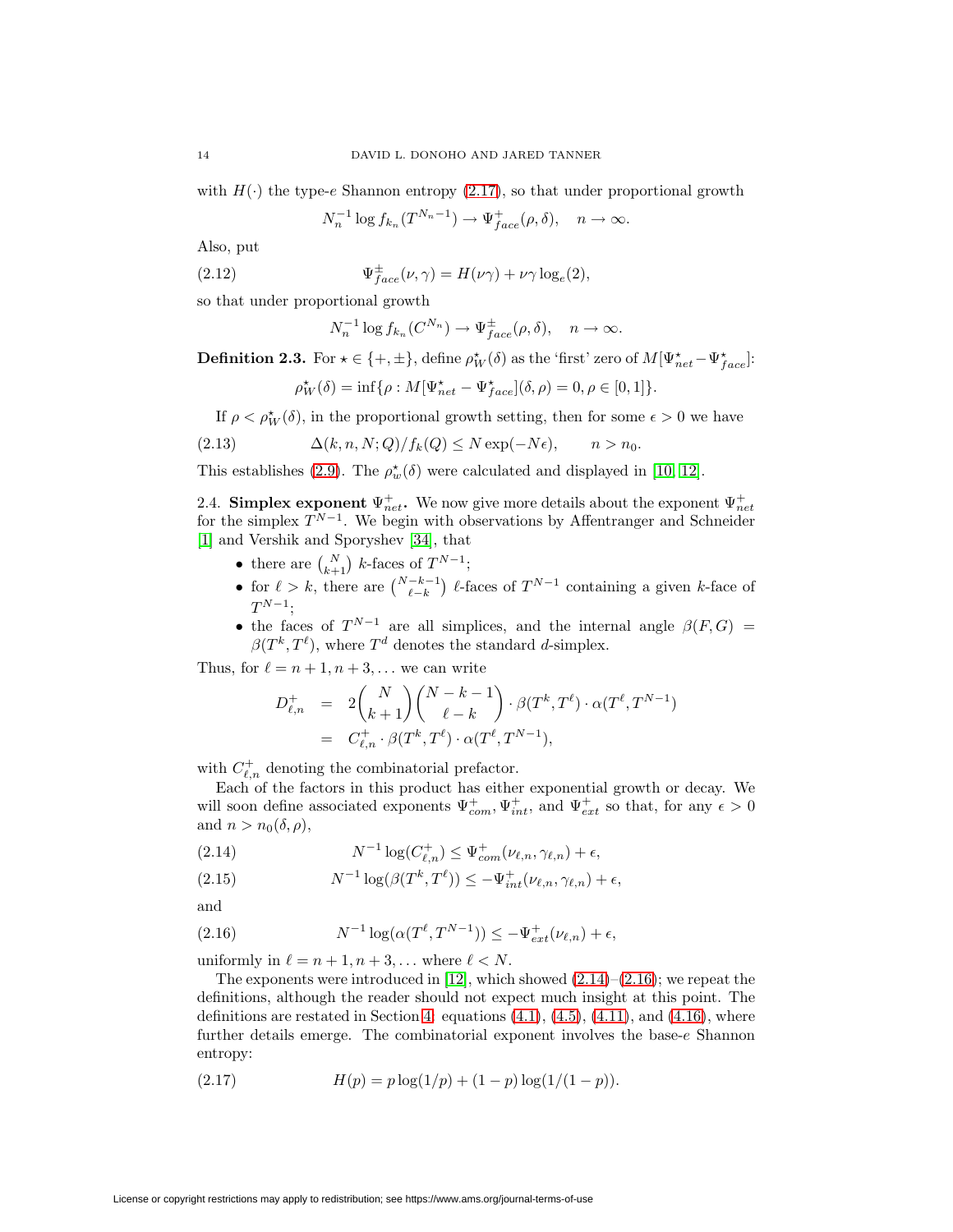<span id="page-14-0"></span>Thus,

(2.18) 
$$
\Psi_{com}^+(\nu, \gamma) := H(\nu) + \nu H(\gamma).
$$

<span id="page-14-1"></span>The internal exponent is

(2.19) 
$$
\Psi_{int}^{+}(\nu,\gamma) := \nu(1-\gamma) \left[ \log(y_{\gamma}/\gamma) + \frac{1}{2} \log(2\pi) + \frac{\gamma - 1}{2\gamma} y_{\gamma}^{2} \right].
$$

<span id="page-14-4"></span>Here  $y_{\gamma}$  is defined implicitly by

(2.20) 
$$
\frac{1-\gamma}{\gamma}y_{\gamma} = s_{\gamma} \text{ with } R(s_{\gamma}) = 1 - \gamma,
$$

<span id="page-14-2"></span>where

(2.21) 
$$
R(s) := s e^{s^2/2} \int_s^{\infty} e^{-y^2/2} dy.
$$

The function  $R(s)$  is closely related to a fundamental tool for studying tail probabilities of the standard Normal distribution – the so-called *Mills' ratio* of the normal distribution, [\[24,](#page-51-12) Sec. 5.37] about which more will be said in later sections. The fact that  $R(s) \to 1$  as  $s \to \infty$  signifies that the tail probability under the normal distribution is asymptotic to  $s^{-1}$  times the normal density. Details of this approximation will be crucial for our work here. Finally, the external exponent is

<span id="page-14-3"></span>(2.22) 
$$
\Psi_{ext}^+(\nu) := \nu x_\nu^2 - (1-\nu) \log Q(x_\nu),
$$

with  $x_\nu$  the solution of

(2.23) 
$$
\frac{2xQ(x)}{q(x)} + 1 - \nu^{-1} = 0;
$$

here  $q(x) := \pi^{-1/2} e^{-x^2}$  and  $Q(x) = \int_{-\infty}^x q(y) dy$ . Note that  $Q(\cdot)$  is the normal distribution with mean zero and standard deviation  $1/\sqrt{2}$ , and so  $x_{\nu}$  is again associated with the relationship between tail probabilities and density. The definition of the external angle seems at first very similar to the definition of the internal angle; however, note that  $Q(x) \to 1$  as  $x \to \infty$ , while  $q(x) \to 0$  rapidly. This difference is reflected in the behavior of the  $x_{\nu}$  as a function of  $\nu$  which is very different than the behavior of  $y_{\gamma}$  as a function of  $\gamma$ .

These Ψ-functions are all smooth functions of their arguments. For details on these exponents, see either the original source [\[12\]](#page-51-4), where graphical displays are provided, or Section [4](#page-19-0) below.

It follows from  $(2.14)$ – $(2.16)$  that for  $\ell = n + 1, n + 3, \ldots$ ,

$$
N^{-1}\log(D_{\ell,n}^+) \leq \Psi_{com}^+(\nu_{\ell,n},\gamma_{\ell,n}) - \Psi_{int}^+(\nu_{\ell,n},\gamma_{\ell,n}) - \Psi_{ext}^+(\nu_{\ell,n},\gamma_{\ell,n}) + 3\epsilon.
$$

Defining now

$$
\Psi^+_{net}(\nu,\gamma):=\Psi^+_{com}(\nu,\gamma)-\Psi^+_{int}(\nu,\gamma)-\Psi^+_{ext}(\nu)
$$

provides us the desired property [\(2.7\)](#page-11-3) referred to earlier, in the simplex case. Graphs were presented in [\[12\]](#page-51-4) showing the exponent's behavior for  $\gamma = 0.5555$  over the range  $\nu \in (0.5555, 1]$ . Software is available to make similar graphs for other parameter choices.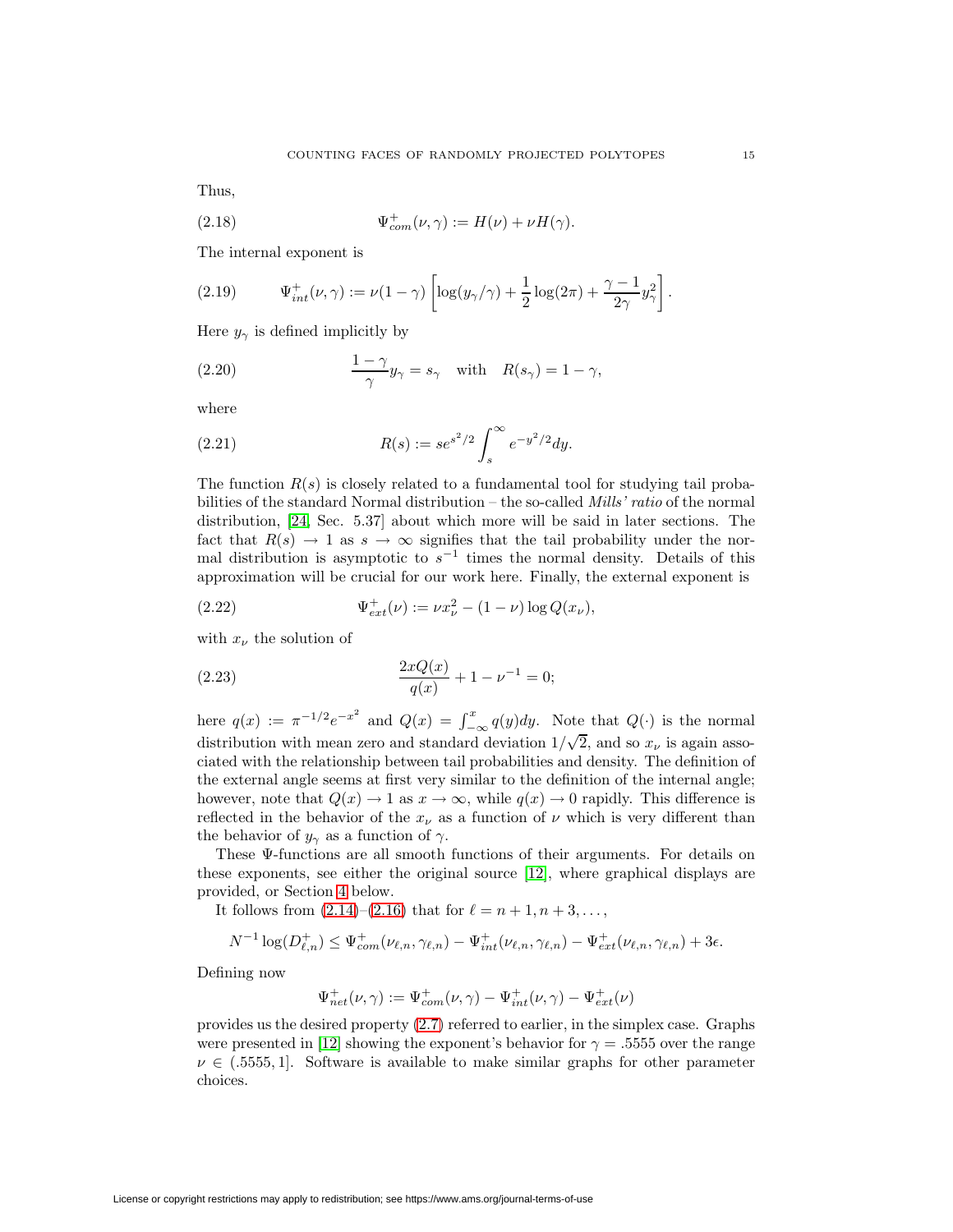<span id="page-15-0"></span>2.5.  $\Psi_{net}^{\pm}$ , cross-polytope exponent. Böröczky and Henk [\[3\]](#page-50-1) previously studied the expected number of faces for the randomly projected cross-polytope  $C^N$ , and although the analysis is quite different, we utilize a number of their observations.

- There are  $2^{k+1} {N \choose k+1}$  k-faces of  $C^N$ .
- For  $\ell > k$ , there are  $2^{\ell-k}\binom{N-k-1}{\ell-k}$   $\ell$ -faces of  $C^N$  containing a given k-face of  $C^N$ .
- The faces of  $C^N$  are all simplices, and the internal angle  $\beta(F, G) = \beta(T^k, T^{\ell})$ .
- The external angle  $\alpha(G^{\ell}, C^N)$  is the same for all  $\ell$ -faces of  $C^N$ , the closed form expression of which was originally given in [\[3\]](#page-50-1). A version written in our notation was developed in [\[10\]](#page-51-5) and is spelled out below in [\(5.11\)](#page-25-0).

Thus, for  $\ell = n + 1, n + 3, \ldots$  we can write

$$
D_{\ell,n}^{\pm} = 2 \cdot 2^{\ell} \cdot {N \choose k+1} {N-k-1 \choose \ell-k} \beta(T^k, T^{\ell}) \alpha(F^{\ell}, C^N)
$$
  
=  $C_{\ell,n}^{\pm} \cdot \beta(T^k, T^{\ell}) \cdot \alpha(F^{\ell}, C^N),$ 

with  $C_{\ell,n}^{\pm}$  the combinatorial prefactor.

The factors in this product again have either exponential growth or decay. We will soon define associated exponents  $\Psi_{com}^{\pm}, \Psi_{int}^{\pm}$ , and  $\Psi_{ext}^{\pm}$  so that, for any  $\epsilon > 0$ and  $n>n_0(\epsilon)$ ,

<span id="page-15-1"></span>(2.24) 
$$
N^{-1}\log(C_{\ell,n}^{\pm}) \leq \Psi_{com}^{\pm}(\nu_{\ell,n},\gamma_{\ell,n}) + \epsilon,
$$

<span id="page-15-5"></span>(2.25) 
$$
N^{-1}\log(\beta(T^k,T^{\ell})) \leq -\Psi^{\pm}_{int}(\nu_{\ell,n},\gamma_{\ell,n}) + \epsilon,
$$

<span id="page-15-2"></span>and

(2.26) 
$$
N^{-1}\log(\alpha(F^{\ell}, C^N)) \leq -\Psi_{ext}^{\pm}(\nu_{\ell,n}) + \epsilon,
$$

uniformly in  $\ell = n + 1, n + 3, \ldots$  where  $\ell < N$ . It follows that for  $n > n_0$ ,

<span id="page-15-3"></span>
$$
N^{-1}\log(D_{\ell,n}^{\pm}) \leq \Psi_{com}^{\pm}(\nu_{\ell,n},\gamma_{\ell,n}) - \Psi_{int}^{\pm}(\nu_{\ell,n},\gamma_{\ell,n}) - \Psi_{ext}^{\pm}(\nu_{\ell,n},\gamma_{\ell,n}) + 3\epsilon.
$$

The exponents were introduced in [\[10\]](#page-51-5), which showed  $(2.24)$ – $(2.26)$ ; we rehearse the definitions, admitting they yield little insight at this point. The definitions are restated in Section [4;](#page-19-0) where further information can be obtained. The combinatorial exponent again involves the base- $e$  Shannon entropy  $H$ :

(2.27) 
$$
\Psi_{com}^{\pm}(\nu, \gamma) := H(\nu) + \nu H(\gamma) + \nu \log_e(2);
$$

thus  $\Psi_{com}^{\pm} = \Psi_{com}^{+} + \nu \log_e(2)$ . The internal exponent is actually the same as in the simplex case:  $\Psi_{int}^{+} = \Psi_{int}^{\pm}$ . Finally, the external exponent is

(2.28) 
$$
\Psi_{ext}^{\pm}(\nu) := \nu y_{\nu}^{2} - (1 - \nu) \log G(y_{\nu}),
$$

with  $y_{\nu}$  the solution to

(2.29) 
$$
\frac{2yG(y)}{g(y)} + 1 - \nu^{-1} = 0,
$$

and  $g(y) := 2\pi^{-1/2}e^{-y^2}$ ,  $G(y) = erf(y) = \int_0^y g(w)dw$ . Here  $G(\cdot)$  is the error function, also called the Half-Normal distribution  $HN(0, \frac{1}{2})$ . Again the  $\Psi$ 's are smooth functions of their arguments.

Defining now

<span id="page-15-4"></span>
$$
\Psi_{net}^{\pm}(\nu,\gamma) := \Psi_{com}^{\pm}(\nu,\gamma) - \Psi_{int}^{\pm}(\nu,\gamma) - \Psi_{ext}^{\pm}(\nu)
$$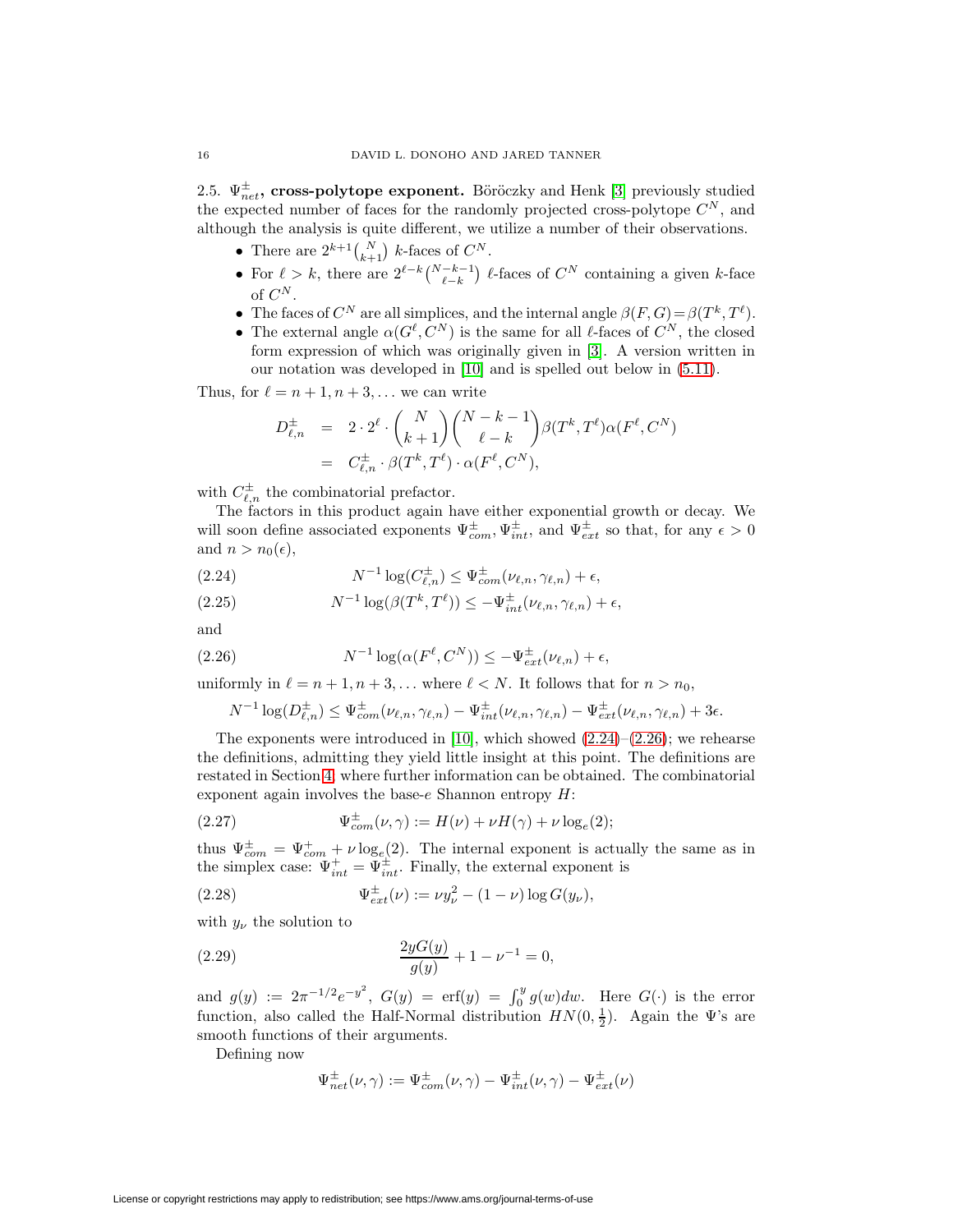provides us, in the cross-polytope case, the property [\(2.7\)](#page-11-3) referred to earlier. In [\[10\]](#page-51-5) it was shown that this is a well-defined and in fact nicely behaved quantity as a function of  $\gamma$  for each fixed  $\nu$ . Graphs in [\[10\]](#page-51-5) portray its behavior over the range  $\nu \in (0.5555, 1]$  for  $\delta = 0.5555$ ; software is available to compute similar graphs as other values for  $\nu$ .

## 3. ASYMPTOTICS OF  $\Psi_{net}^{\star}$  as  $\delta \rightarrow 0$

We now turn to the asymptotics at the heart of Theorems [1.2](#page-7-0)[–1.5.](#page-7-3) As indicated earlier, in Sections 3–5 we focus on establishing lower bounds on  $\rho$ -functions, practically the most 'important' or 'surprising' part of our results.

We introduce a parametrized family of simple comparison functions  $r^{\star}(\delta)$  of the form  $|\tau \log(c \cdot \delta)|^{-1}$  and control the behavior of  $\rho^{\star}(\delta)$  by studying the maximal functions along the trajectories  $(\delta, r^*(\delta))$  as  $\delta \to 0$ . The central point will be that for  $\tau > \tau_0$ , each associated maximal functions is asymptotically negative along the trajectory  $(\delta, r^*(\delta))$ . This forces  $\rho^*(\delta) > r^*(\delta)$ .

We will also glean insights useful for establishing upper bounds on  $\rho$ -functions. It will emerge that fixing  $\tau > \tau_0$  defines a trajectory along which the net exponents are asymptotically positive and that fixing  $\tau = \tau_0$  defines a trajectory such that the difference between net and face exponents is vanishing; it will be explained in Section 6 how this implies the upper bound half of Theorems [1.2](#page-7-0)[–1.5.](#page-7-3)

It is convenient to develop the results in a permuted order.

3.1. **Theorem [1.3.](#page-7-4)** Fix  $\tau > 2e$  and define  $r_S^+(\delta) := r_S^+(\delta; \tau) := |\tau \log(\delta 2\sqrt{\pi})|^{-1}$ . In what follows,  $\tau$  is always held fixed throughout an argument, while  $\delta$  is sent towards 0.

We intend to show that there is  $\delta_S^+ = \delta_S^+(\tau) > 0$  so that

(3.1) 
$$
M[\Psi_{net}^{+}](\delta, r_{S}^{+}(\delta)) < 0, \quad 0 < \delta < \delta_{S}^{+}.
$$

This establishes the lower-bound half of Theorem [1.3,](#page-7-4) i.e. that

<span id="page-16-0"></span>
$$
\rho_S^+(\delta) \ge |2e \log(\delta 2\sqrt{\pi})|^{-1} \cdot (1+o(1)).
$$

The other half of Theorem [1.3](#page-7-4) can be inferred from the fact that if we instead have  $\tau < 2e$ , there is  $\delta_0 = \delta_0(\tau) > 0$  with

<span id="page-16-2"></span>
$$
\Psi_{net}^{+}(\delta, r_{S}^{+}(\delta)) > 0, \quad 0 < \delta < \delta_{0}.
$$

See further discussion in Section 6 below.

We start the proof of  $(3.1)$  by observing that the maximal operator  $M[\ ]$  becomes 'transparent' in the limit  $\delta \to 0$  if we stay along the trajectory  $(\delta, r_S^+(\delta; \tau))$ . Corollary [4.1](#page-22-1) below shows that, if  $\tau > 2e$ , for some  $\delta_1 = \delta_1(\tau) > 0$ ,

(3.2) 
$$
\Psi_{net}^+(\delta, r_S^+(\delta)) = M[\Psi_{net}^+](\delta, r_S^+(\delta)), \quad 0 < \delta < \delta_1.
$$

The following limiting behavior of the individual exponents as  $\delta \to 0$  and/or  $\rho \to 0$  will be derived in Section [4;](#page-19-0) see [\(4.3\)](#page-19-3), [\(4.8\)](#page-20-0), [\(4.15\)](#page-21-1):

<span id="page-16-1"></span>(3.3) 
$$
\Psi_{com}^+(\delta, \rho) = \delta [\log(1/\delta) + 1 + \mathcal{O}(\delta \vee \rho \log \rho)], \max(\rho, \delta) \to 0,
$$

(3.4) 
$$
\Psi_{int}^{+}(\delta, \rho) = -\frac{1}{2}\delta \left[ \log \rho + \log(e/2\pi) + \mathcal{O}(\rho \log \rho) \right], \quad \rho \to 0,
$$

$$
(3.5) \qquad \Psi_{ext}^+(\delta) \quad = \quad \delta \left[ \log z_\delta^+ - \frac{1}{2} \log \log z_\delta^+ + 1 + \mathcal{O}\left(\frac{\log \log z_\delta^+}{\log z_\delta^+}\right) \right], \quad \delta \to 0;
$$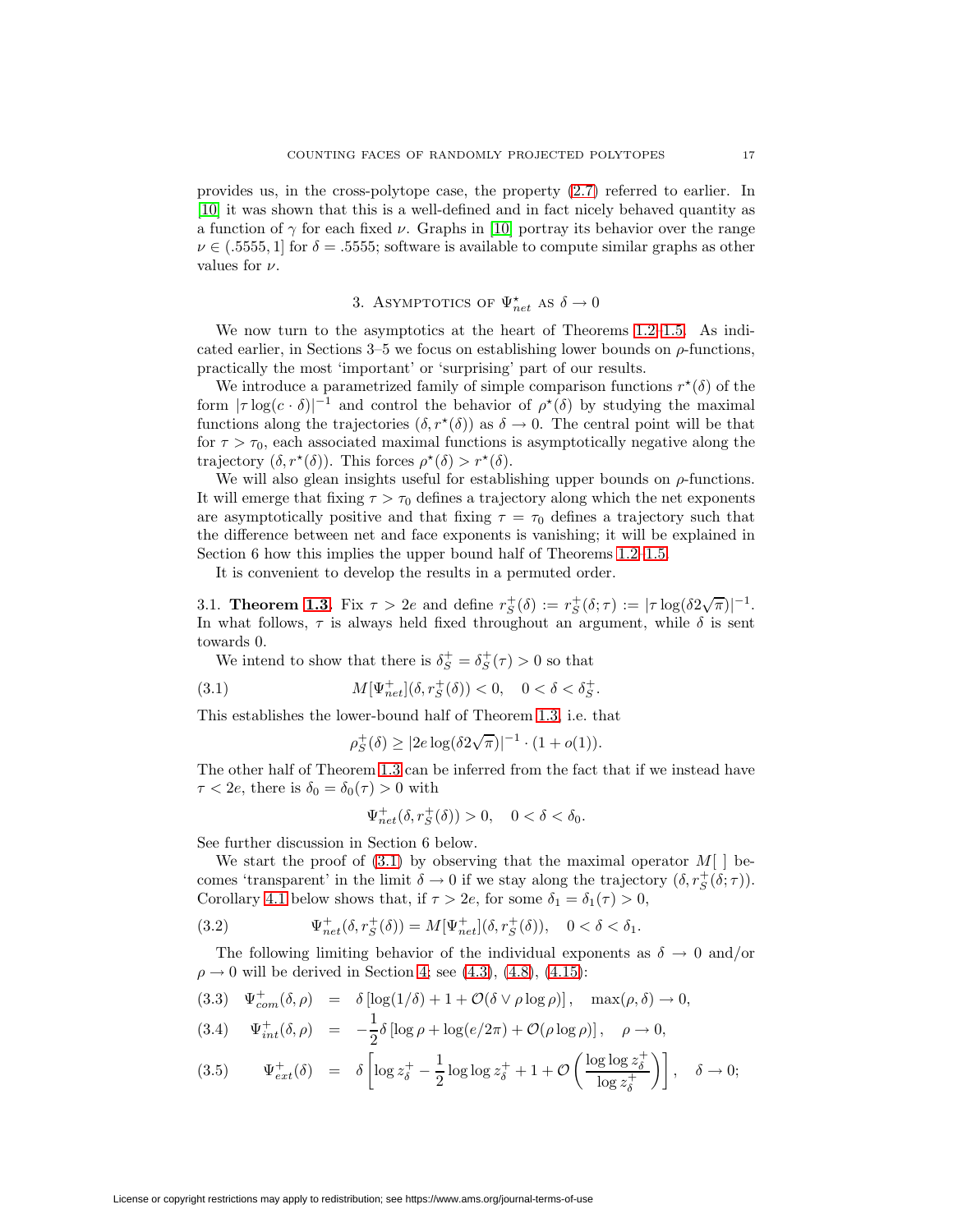here  $z_{\delta}^+ := (\delta 2\sqrt{\pi})^{-1}$ ,  $\mathcal{O}(x)$  denotes a term bounded by  $Const\cdot |x|$  for all sufficiently small  $|x|$ , and  $x \vee y$  is the maximum of x and y.

From 
$$
\Psi_{net}^+ = \Psi_{com}^+ - \Psi_{int}^+ - \Psi_{ext}^+
$$
 we have, with  $\rho = r_S^+(\delta)$ ,  
\n
$$
M[\Psi_{net}^+](\delta, \rho) = \delta \frac{1}{2} \left[ \log \rho + \log \log z_{\delta}^+ + \log(2e) + \mathcal{O}\left(\delta \vee \rho \log \rho \vee \frac{\log \log z_{\delta}^+}{\log z_{\delta}^+}\right) \right],
$$
\n(3.6) 
$$
= \delta \frac{1}{2} \left[ \log \left(\frac{2e}{\tau}\right) + \mathcal{O}\left(\frac{\log \log z_{\delta}^+}{\log z_{\delta}^+}\right) \right], \quad \delta \to 0.
$$

<span id="page-17-0"></span>The  $\mathcal{O}(x)$  term tends to zero with  $\delta$ . Now  $\tau > 2e$  so  $\log(2e/\tau) < 0$ ; for some  $\delta_2(\tau) > 0$  the bracketed term stays negative on  $0 < \delta < \delta_2(\tau)$ . Formula [\(3.1\)](#page-16-0) follows with  $\delta_2^+(\tau) = \min(\delta_1(\tau), \delta_2(\tau))$ . follows with  $\delta_S^+(\tau) = \min(\delta_1(\tau), \delta_2(\tau))$ .

3.2. **Theorem [1.2.](#page-7-0)** With [\(3.6\)](#page-17-0) in hand, it is now convenient to prove the lower bound in Theorem [1.2.](#page-7-0)

<span id="page-17-1"></span>Fix  $\tau > 2$  and define  $r_W^+(\delta) := r_W^+(\delta; \tau) := [\tau \log(1/\delta)]^{-1}$ . We will show that there is  $\delta_W^+ = \delta_W^+(\tau) > 0$  so that

(3.7) 
$$
M[\Psi_{net}^{+} - \Psi_{face}^{+}](\delta, r_W^{+}(\delta)) < 0, \quad 0 < \delta < \delta_W^{+}.
$$

<span id="page-17-3"></span>Below, Corollary [4.3](#page-23-0) shows that the maximal function becomes 'transparent' – namely that, fixing  $\tau > 2$ , there is  $\delta_1 = \delta_1(\tau) > 0$  so that

(3.8) 
$$
M[\Psi_{net}^+ - \Psi_{face}^+](\delta, r_W^+(\delta)) = (\Psi_{net}^+ - \Psi_{face}^+)(\delta, r_W^+(\delta)), \quad \text{for } \delta < \delta_1.
$$

Recall  $(3.3)$ – $(3.5)$  and  $(2.11)$ . From  $(4.4)$  as the asymptotics for  $(2.11)$  we obtain the following display, in which  $\rho = r_W^+(\delta)$ :

<span id="page-17-4"></span>
$$
M[\Psi_{net}^{+} - \Psi_{face}^{+}](\delta, \rho) = \delta \frac{1}{2} \left[ \log \rho - 2\rho \log(1/\delta) + \log \log z_{\delta}^{+} + \log(2e) + \mathcal{O}\left(\delta \vee \rho \log \rho \vee \frac{\log \log z_{\delta}^{+}}{\log z_{\delta}^{+}}\right) \right],
$$
\n(3.9) 
$$
= \delta \frac{1}{2} \left[ \log \left(\frac{2e}{\tau}\right) - \frac{2}{\tau} + \mathcal{O}\left(\frac{\log \log 1/\delta}{\log 1/\delta}\right) \right], \quad \delta \to 0.
$$

Since  $\log(1+x) < x$  for  $x \in (-1,\infty)$ , by setting  $1+x = 2/\tau$ , we see that  $\tau > 2$ implies  $\log(2e/\tau) - 2/\tau < 0$ . Hence there is  $\delta_2(\tau) > 0$  so that the term in brackets is negative for  $\delta$  sufficiently small. Define now  $\delta_W^+(\tau) = \min(\delta_1(\tau), \delta_2(\tau))$ , establishing [\(3.7\)](#page-17-1).

Looking further ahead to proving the upper bound half of the theorem, we record the following remark. Fix  $\tau = 2$ . Then as  $\delta \to 0$ ,

(3.10) 
$$
(\Psi_{net}^+ - \Psi_{face}^+) (\delta, r_W^+ (\delta)) \to 0.
$$

The implications will emerge in Section 6.  $\Box$ 

3.3. **Theorem [1.5.](#page-7-3)** The proof of this lower bound is structurally analogous to the proof of the lower bound in Theorem [1.3.](#page-7-4)

Fix  $\tau > 2e$ , and define  $r^{\pm}_{S}(\delta) := r^{\pm}_{S}(\delta; \tau) := |\tau \log(\delta \sqrt{\pi})|^{-1}$ . As in the proof of Theorem [1.3,](#page-7-4) we will show there is  $\delta_S^{\pm} = \delta_S^{\pm}(\tau) > 0$  so that

(3.11) 
$$
M[\Psi_{net}^{\pm}](\delta, r_S^{\pm}(\delta)) < 0, \quad 0 < \delta < \delta_S^{\pm}.
$$

License or copyright restrictions may apply to redistribution; see https://www.ams.org/journal-terms-of-use

<span id="page-17-2"></span>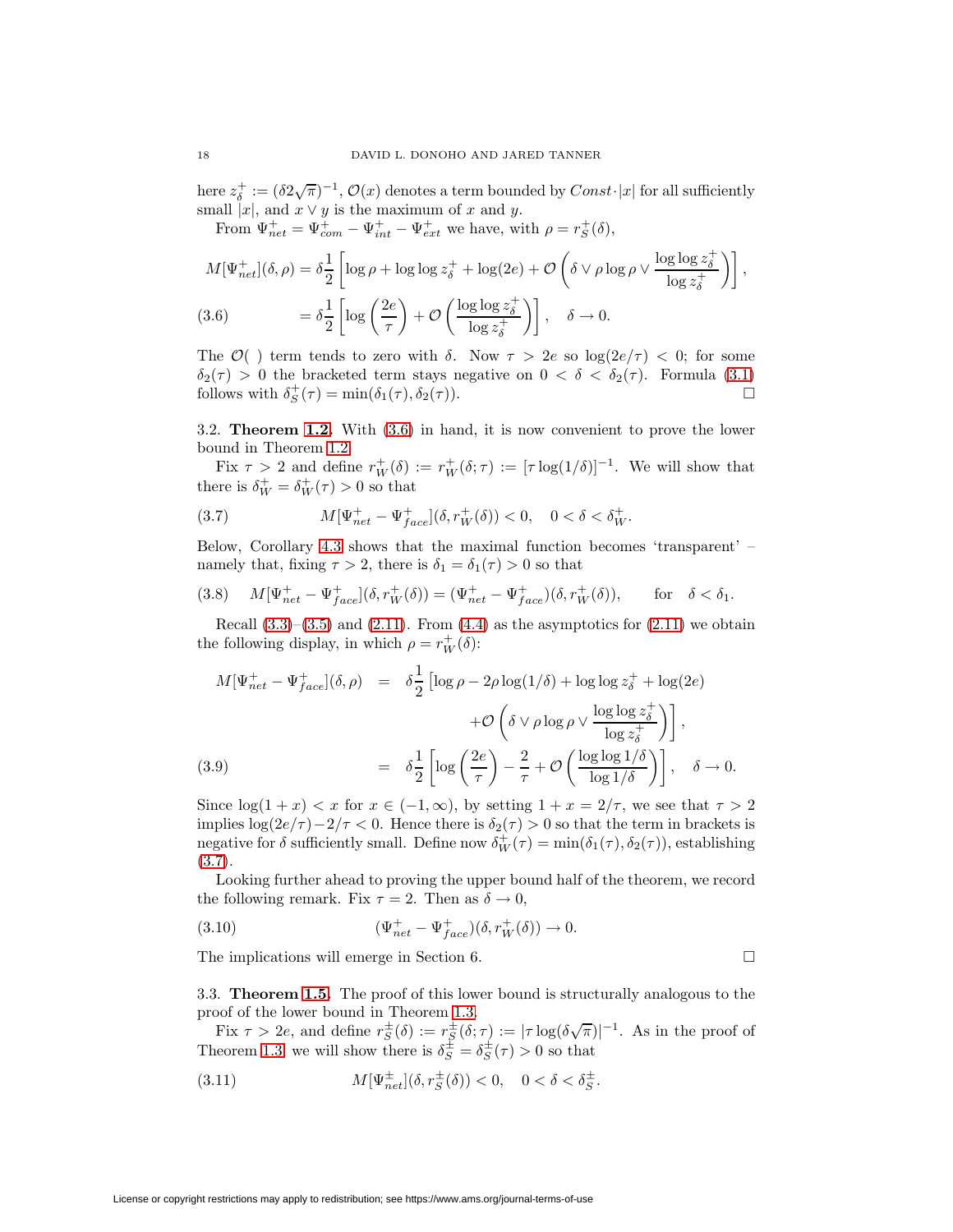This establishes half of Theorem [1.5.](#page-7-3) Again, the other half can be inferred from the fact that for  $\tau < 2e$  there is  $\delta_0 = \delta_0(\tau) > 0$  with

$$
M[\Psi_{net}^{\pm}](\delta, r_S^{\pm}(\delta)) > 0, \quad 0 < \delta < \delta_0.
$$

Section 6 will give the details.

Corollary [4.2](#page-22-2) below shows that the maximal operator  $M[\ ]$  becomes transparent in the limit  $\delta \to 0$ ; for some  $\delta_1 = \delta_1(\tau) > 0$ ,

(3.12) 
$$
\Psi_{net}^{\pm}(\delta, r_S^{\pm}(\delta)) = M[\Psi_{net}^{\pm}](\delta, r_S^{\pm}(\delta)), \quad 0 < \delta < \delta_1.
$$

The following limiting behavior of the individual exponents as  $\delta \to 0$  and/or  $\rho \rightarrow 0$  will be derived in Section [4;](#page-19-0) see [\(4.3\)](#page-19-3), [\(4.8\)](#page-20-0), and [\(4.18\)](#page-22-3):

$$
(3.13) \quad \Psi_{com}^{\pm}(\delta,\rho) = \delta \left[ \log(1/\delta) + 1 + \log_e(2) + \mathcal{O}(\delta \vee \rho \log \rho) \right], \quad \max(\rho,\delta) \to 0,
$$

(3.14) 
$$
\Psi_{int}^{\pm}(\delta,\rho) = -\frac{1}{2}\delta \left[ \log \rho + \log(e/2\pi) + \mathcal{O}(\rho \log \rho) \right], \quad \rho \to 0,
$$

$$
(3.15) \qquad \Psi_{ext}^{\pm}(\delta) = \delta \left[ \log z_{\delta}^{\pm} - \frac{1}{2} \log \log z_{\delta}^{\pm} + 1 + \mathcal{O}\left(\frac{\log \log z_{\delta}^{\pm}}{\log z_{\delta}^{\pm}}\right) \right], \quad \delta \to 0,
$$

where  $z_{\delta}^{\pm} := (\delta \sqrt{\pi})^{-1}$ .

Combining asymptotics using  $\Psi_{net}^{\pm} = \Psi_{com}^{\pm} - \Psi_{int}^{\pm} - \Psi_{ext}^{\pm}$  yields, with  $\rho = r_S^{\pm}(\delta)$ ,

$$
M[\Psi_{net}^{\pm}](\delta,\rho) = \delta \frac{1}{2} \left[ \log \rho + \log \log z_{\delta}^{\pm} + \log(2e) + \mathcal{O}\left(\delta \vee \rho \log \rho \vee \frac{\log \log z_{\delta}^{\pm}}{\log z_{\delta}^{\pm}}\right) \right],
$$
  
(3.16) 
$$
= \delta \frac{1}{2} \left[ \log \left(\frac{2e}{\tau}\right) + \mathcal{O}\left(\frac{\log \log z_{\delta}^{\pm}}{\log z_{\delta}^{\pm}}\right) \right], \quad \delta \to 0.
$$

<span id="page-18-0"></span>As  $\log(2e/\tau) < 0$ , there is  $\delta_2(\tau) > 0$  so the term in brackets is negative for  $0 < \delta <$  $\delta_2(\tau)$ . Setting  $\delta_S^{\pm}(\tau) = \min(\delta_1(\tau), \delta_2(\tau))$ , [\(3.11\)](#page-17-2) follows.

3.4. **Theorem [1.4.](#page-7-2)** Structurally, the argument for this lower bound resembles that in the proof of Theorem [1.2,](#page-7-0) in the same way as the proof of the lower bound in Theorem [1.5](#page-7-3) resembles that in Theorem [1.3.](#page-7-4)

Fix  $\tau > 2$  and define  $r_W^{\pm}(\delta) := r_W^{\pm}(\delta; \tau) := [\tau \log(1/\delta)]^{-1}$ . Note that  $r_W^+(\delta) =$  $r_W^{\pm}(\delta)$ , unlike the strong threshold comparison functions  $r_S^+(\delta)$  and  $r_S^{\pm}(\delta)$ , which are not equal. We will show that for  $\delta_W^{\pm} = \delta_W^{\pm}(\tau) > 0$ ,

<span id="page-18-1"></span>(3.17) 
$$
M[\Psi_{net}^{\pm} - \Psi_{face}^{\pm}](\delta, r_W^{\pm}(\delta)) < 0, \quad 0 < \delta < \delta_W^{\pm}.
$$

Corollary [4.4](#page-23-1) shows that the maximal function machinery again simplifies for small δ. Thus for  $τ > 2$  and for  $δ<sub>1</sub> = δ<sub>1</sub>(τ) > 0$ ,

(3.18) 
$$
M[\Psi_{net}^{\pm} - \Psi_{face}^{\pm}](\delta, r_W^{\pm}(\delta)) = (\Psi_{net}^{\pm} - \Psi_{face}^{\pm})(\delta, r_W^{\pm}(\delta)), \quad 0 < \delta < \delta_1.
$$

Recall [\(3.16\)](#page-18-0) and [\(2.12\)](#page-13-4) with asymptotic behavior following from [\(4.4\)](#page-19-4). We have the following display, in which  $\rho = r_W^{\star}(\delta)$ :

<span id="page-18-2"></span>
$$
M[\Psi_{net}^{\pm} - \Psi_{face}^{\pm}](\delta, \rho) = \delta \frac{1}{2} \left[ \log \rho - 2\rho \log(1/\delta) + \log \log z_{\delta}^{+} + \log(2e) + \mathcal{O}\left(\delta \vee \rho \log \rho \vee \frac{\log \log z_{\delta}^{\pm}}{\log z_{\delta}^{+}}\right) \right],
$$
\n(3.19) 
$$
= \delta \frac{1}{2} \left[ \log \left(\frac{2e}{\tau}\right) - \frac{2}{\tau} + o(1) \right], \quad \delta \to 0.
$$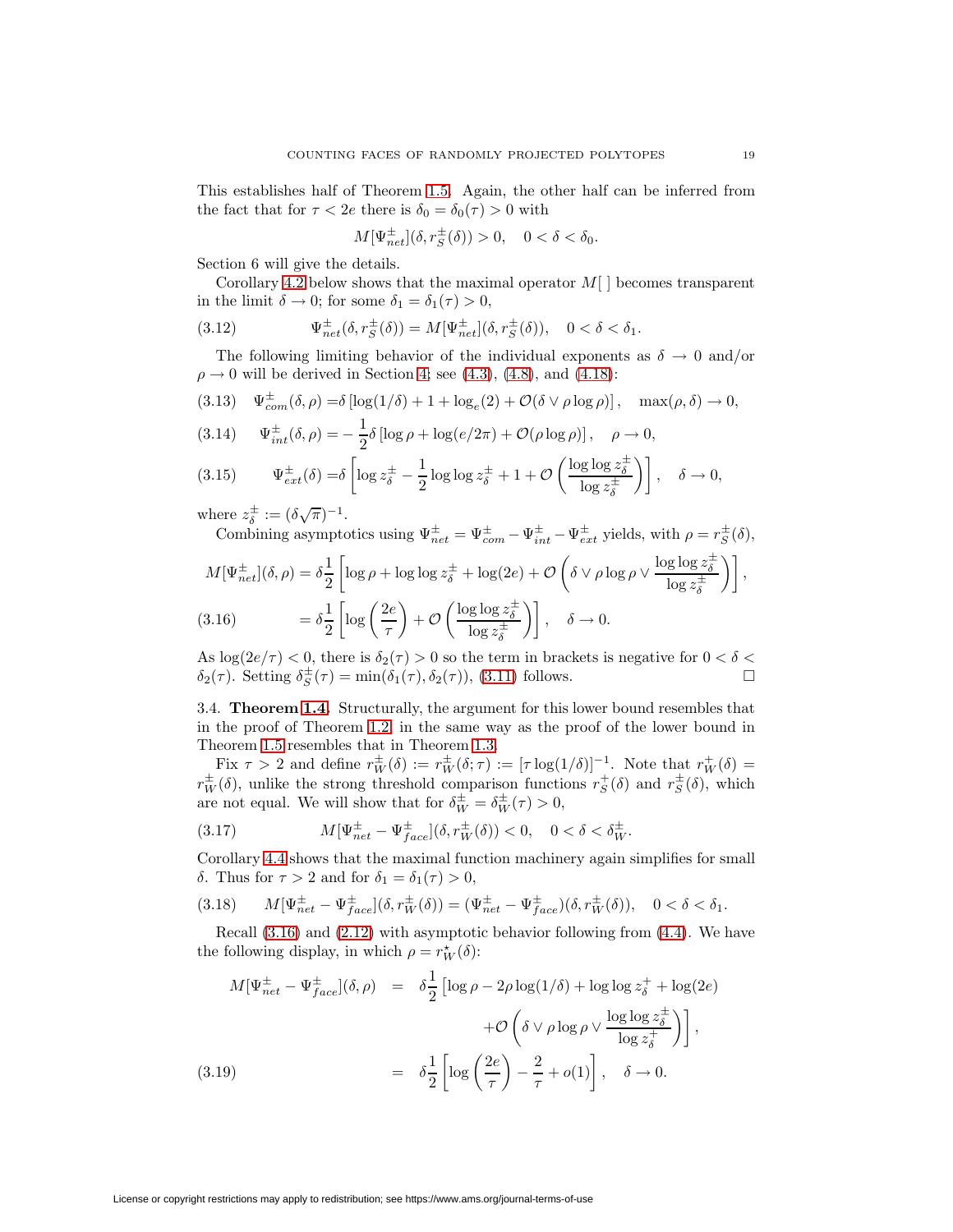<span id="page-19-0"></span>As in the proof of the lower bound for Theorem [1.2,](#page-7-0) for each  $\tau > 2$  there is  $\delta_2(\tau) > 0$  so that the term in brackets is negative for all  $\delta \in (0, \delta_2)$ . Setting  $\delta^{\pm}_W(\tau) = \min(\delta_1(\tau), \delta_2(\tau)),$  [\(3.17\)](#page-18-1) follows.

#### <span id="page-19-3"></span>4. Analysis of the exponents

We now verify earlier claims about the asymptotic behavior of the exponents.

4.1. **Combinatorial exponents,**  $\Psi_{com}^*$ . The combinatorial exponents for the simplex and cross-polytope were defined in [\(2.18\)](#page-14-0) and [\(2.27\)](#page-15-3), respectively; they obey

<span id="page-19-1"></span>(4.1) 
$$
\Psi_{com}^{+}(\nu, \gamma) = \Psi_{com}^{+}(\nu, \gamma) - \nu \log_e(2) := H(\nu) + \nu H(\gamma),
$$

where again  $H(p) = p \log(1/p) + (1-p) \log(1/(1-p))$  is the (base-e) Shannon entropy. Both identities in [\(4.1\)](#page-19-1) derive from the limit

(4.2) 
$$
n^{-1}\log\binom{n}{\lfloor pn\rfloor} \to H(p), \quad n \to \infty, \quad p \in [0,1],
$$

which of course is fundamental in asymptotic analysis and has proven useful in earlier research concerning polytopes [\[34,](#page-52-0) [9,](#page-51-3) [10\]](#page-51-5). The asymptotic behavior

(4.3) 
$$
\Psi_{com}^+(\nu, \gamma) = \nu \left[ \log(1/\nu) + 1 + \mathcal{O}(\nu \vee \gamma \log \gamma) \right], \quad \nu \vee \gamma \to 0,
$$

<span id="page-19-4"></span>follows directly from that of the Shannon entropy,

(4.4) 
$$
H(p) = p \log(1/p) + p + \mathcal{O}(p^2), \qquad p \to 0.
$$

<span id="page-19-2"></span>4.2. **Internal exponents,**  $\Psi_{int}^{\star}$ . The internal-angle exponent is the same for both  $\star = +$  and  $\star = \pm$ ; it was defined in [\(2.19\)](#page-14-1) by

(4.5) 
$$
\Psi_{int}^{\star}(\nu,\gamma) := \nu(1-\gamma)\left[\log(y_{\gamma}/\gamma) + \frac{1}{2}\log(2\pi) + \frac{\gamma-1}{2\gamma}y_{\gamma}^{2}\right],
$$

where  $y_{\gamma}$  was defined implicitly by

(4.6) 
$$
\frac{1-\gamma}{\gamma}y_{\gamma} = s_{\gamma}, \text{ and } s_{\gamma} \text{ solves } R(s_{\gamma}) = 1 - \gamma;
$$

here  $R(s)$  – defined at  $(2.21)$  – is closely associated to a famous quantity in probability theory, the Mills' ratio of the standard Normal distribution [\[24,](#page-51-12) Sec 5.38]. The asymptotic properties of  $s_\gamma$  as  $\gamma \to 0$  (and hence also of  $y_\gamma$ ) were studied in [\[10\]](#page-51-5) using properties of Laplace's asymptotic series for R. In the Appendix, we refine that approach, obtaining the following error bounds.

## <span id="page-19-6"></span><span id="page-19-5"></span>**Lemma 4.1.**

(4.7) 
$$
y_{\gamma} = \frac{\gamma^{1/2}}{1 - \gamma} + r_2(\gamma)
$$
, with  $|r_2(\gamma)| \le 4\gamma^{3/2}$  for  $\gamma \le 1/30$ .

The behavior [\(3.4\)](#page-16-1) of the internal exponent as  $\gamma \to 0$  follows from this lemma directly. Indeed, substitute the behavior of  $y_{\gamma}$  given by Lemma [4.1,](#page-19-5) and rearrange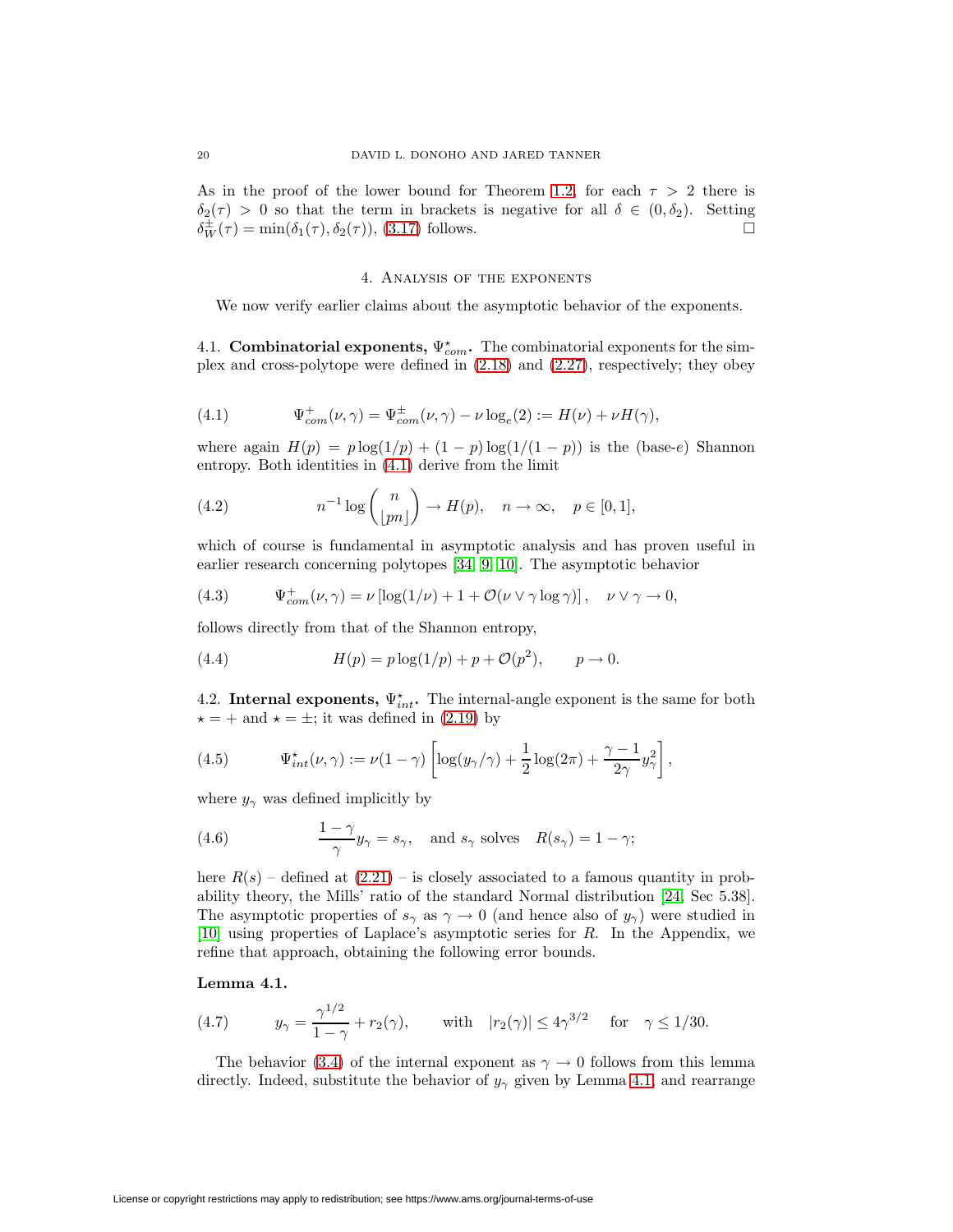terms:

$$
\Psi_{int}^{\star}(\nu,\gamma) = \nu(1-\gamma)\left[\log(y_{\gamma}/\gamma) + \frac{1}{2}\log(2\pi) + \frac{\gamma-1}{2\gamma}y_{\gamma}^{2}\right]
$$
  
\n
$$
= \nu(1-\gamma)\frac{1}{2}\left[-\log\gamma + \log(2\pi) - \frac{1}{1-\gamma}\right]
$$
  
\n
$$
-2\left(\log(1-\gamma) + \gamma^{-1/2}r_{2}(\gamma) + \frac{1-\gamma}{2\gamma}r_{2}^{2}(\gamma) + \log\left(1 + \frac{(1-\gamma)r_{2}(\gamma)}{\gamma^{1/2}}\right)\right)\right]
$$
  
\n
$$
= \nu(1-\gamma)\frac{1}{2}\left[-\log\gamma + \log(2\pi/e) + \mathcal{O}(\gamma)\right], \quad \gamma \to 0 \quad \text{(by (4.7))}
$$
  
\n(4.8) 
$$
= -\frac{1}{2}\nu\left[\log\gamma + \log(e/2\pi) + \mathcal{O}(\gamma\log\gamma)\right], \quad \gamma \to 0;
$$
  
\nthis is (3.4).

<span id="page-20-0"></span>

4.3. **External exponents,**  $\Psi_{ext}^{\star}$ . Each external exponent  $\Psi_{ext}^{\star}$  is defined implicitly through a relation qualitatively resembling

(4.9) 
$$
f(x(z), z) = 0
$$
, where  $f(x, z) = xe^{x^2} - z$ ,

that is to say, we will soon be interested in quantities resembling the solution  $x(z)$ . We briefly sketch an analysis technique for such quantities.

Our approach approximates the asymptotic behavior of  $x(z)$  for z large by

<span id="page-20-1"></span>
$$
x_2(z) = \sqrt{\log z - \frac{1}{2}\log \log z};
$$

the approximation error obeys

$$
|x(z) - x_2(z)| \le \frac{\log \log z}{2 \log z} \quad \text{as} \quad z \to \infty.
$$

The subscript 2 signals that  $x_2(z)$  is the second in a *sequence* of approximations. The sequence starts from a very crude approximation,  $x_1(z)$ , and then improves with each stage. The initial approximation,  $x_1 := \sqrt{\log z}$ , is obtained by treating the factor  $x$  in [\(4.9\)](#page-20-1) as if it were constant, so that instead of solving (4.9), we simply solve

$$
e^{x_1^2} = z.
$$

This approximation, substituted into equation [\(4.9\)](#page-20-1), yields an error

(4.10) 
$$
f(x_1, z) = z((\log z)^{1/2} - 1).
$$

The next approximation,  $x_2$ , comes from attempting to cancel the  $(\log z)^{1/2}$  factor in the above error. This is done by solving

$$
e^{x_2^2} = z(\log z)^{-1/2},
$$

which indeed yields  $x_2(z)$ . This sequence continues on to increasingly accurate approximations, but we stop here because the second term is sufficiently accurate for our purposes.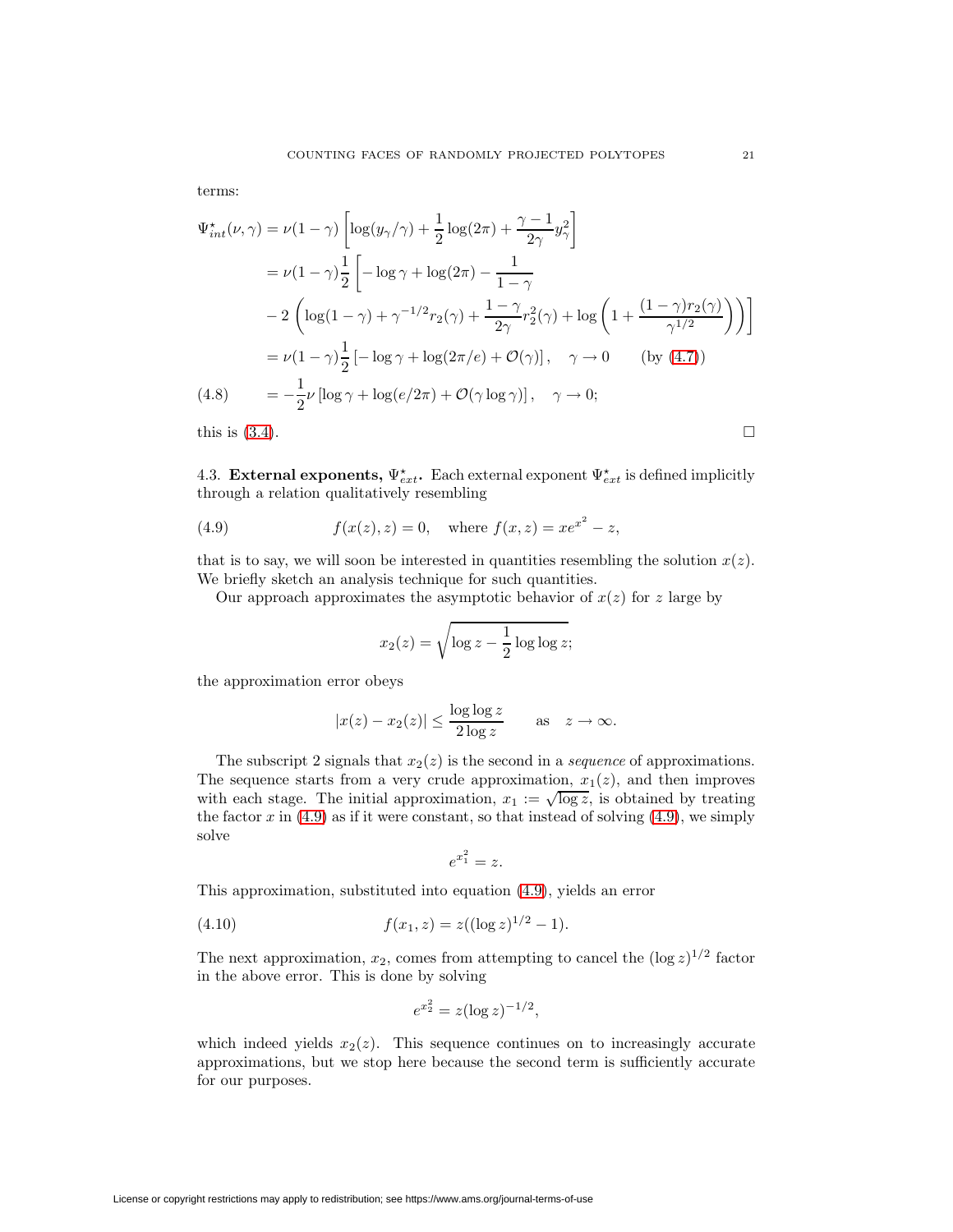<span id="page-21-5"></span><span id="page-21-0"></span>4.3.1. Simplex case  $\Psi_{ext}^+$ . Recall the definition given in [\(2.22\)](#page-14-3):

(4.11) 
$$
\Psi_{ext}^+(\nu) := \nu x_\nu^2 - (1 - \nu) \log Q(x_\nu),
$$

<span id="page-21-2"></span>where  $x_{\nu}$  solves

(4.12) 
$$
\frac{2xQ(x)}{q(x)} + 1 - \nu^{-1} = 0;
$$

here  $q(x) := \pi^{-1/2} e^{-x^2}$  and  $Q(x) = \int_{-\infty}^x q(y) dy$  is related to the error function by  $Q(x) = 2(1 + erf(x))$ . Since there is no closed form solution to  $Q(x) = c$  as a function of c, to analyze the implicitly defined  $x_{\nu}$ , we develop an asymptotic approximation using the technique just sketched. Define

<span id="page-21-4"></span>(4.13) 
$$
z^+ = z^+(\nu) := (\nu 2\sqrt{\pi})^{-1}, \qquad \tilde{x}_\nu := \left[\log z^+ - \frac{1}{2}\log\log z^+\right]^{1/2}.
$$

<span id="page-21-3"></span>In the Appendix, we prove the approximation result:

**Lemma 4.2.** There is  $\nu_0 > 0$  so that

$$
x_{\nu} = \tilde{x}_{\nu} + r_3(\nu), \quad \tilde{x}_{\nu} := \left[ \log z^{+} - \frac{1}{2} \log \log z^{+} \right]^{1/2},
$$
  

$$
|r_3(\nu)| \leq \frac{1}{2} \left( \log z^{+} - \frac{1}{2} \log \log z^{+} \right)^{-1/2} \frac{\log \log z^{+}}{\log z^{+}}, \quad 0 < \nu < \nu_0.
$$

We now plug this approximation into [\(4.11\)](#page-21-0) and derive the asymptotic behavior. As the cumulative distribution of normal  $Q(\cdot)$  famously has no known closed form expression, we approximate  $Q(x)$  for large x using the asymptotic series [\[24,](#page-51-12) Sec. 5.38],

$$
Q(x) = 1 - \frac{e^{-x^2}}{2\sqrt{\pi}x} \sum_{r=0}^{\infty} \frac{(r - 1/2)!}{(-x^2)^r}.
$$

Keeping the first two terms and applying bounds from [\[24,](#page-51-12) eq (5.109)], we have

$$
Q(x) = 1 - \frac{1}{2\sqrt{\pi}x}e^{-x^2} + \mathcal{O}(x^{-3}e^{-x^2}), \quad x \to \infty.
$$

Recalling [\(4.12\)](#page-21-2), we now substitute the approximation to  $x_{\nu}$  from Lemma [4.2;](#page-21-3) note that  $x_{\nu}^2 = \tilde{x}_{\nu}^2 + r_4(\nu)$  with  $|r_4(\nu)| \leq 2(\log \log z^+) / \log z^+$  and  $z^+$  as in [\(4.13\)](#page-21-4). Hence,  $Q(x_{\nu}) = Q(\tilde{x}_{\nu} + r_3(\nu))$ 

$$
= 1 - \nu \left[ 1 - \frac{\log \log z^{+}}{2 \log z^{+}} \right]^{-1/2} \cdot \left[ 1 + r_{3}(\nu) / \tilde{x}_{\nu} \right]^{-1} e^{-r_{4}(\nu)} + \mathcal{O}(\nu / \log z^{+}), \quad \nu \to 0,
$$
  
= 1 - \nu + \mathcal{O} \left( \nu \frac{\log \log z^{+}}{\log z^{+}} \right), \quad \nu \to 0,

from which follows

(4.14) 
$$
\log Q(x_{\nu}) = \nu \left[ 1 + \mathcal{O}\left( \frac{\log \log z^{+}}{\log z^{+}} \right) \right], \quad \nu \to 0.
$$

<span id="page-21-1"></span>We obtain, finally,

(4.15) 
$$
\Psi_{ext}^+(\nu) = \nu \left[ \log z^+ - \frac{1}{2} \log \log z^+ + 1 + \mathcal{O}\left(\frac{\log \log z^+}{\log z^+}\right) \right], \quad \nu \to 0.
$$
 This is (3.5).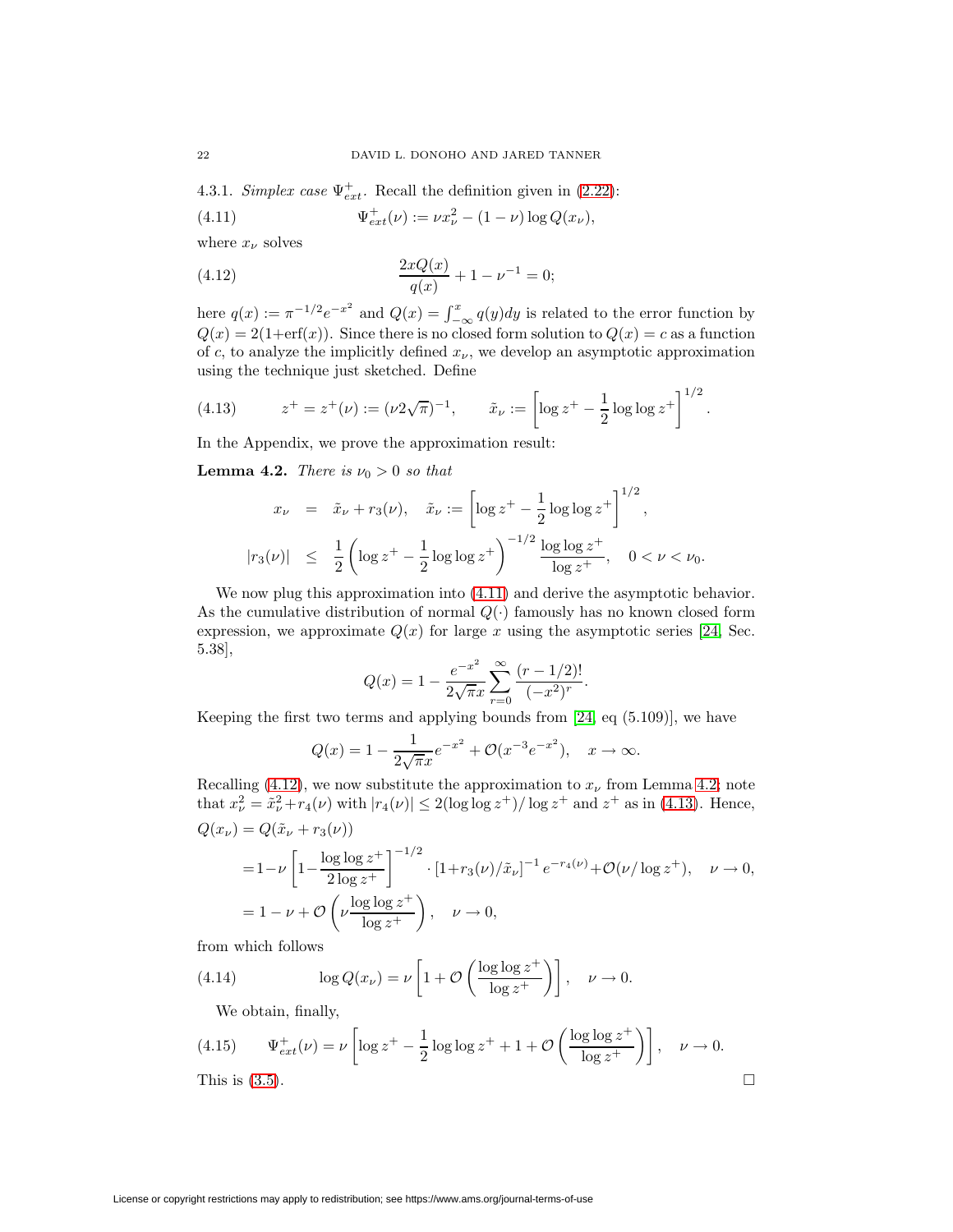4.3.2. Cross-polytope case:  $\Psi_{ext}^{\pm}$ . The definition given in [\(2.28\)](#page-15-4) was

(4.16) 
$$
\Psi_{ext}^{\pm}(\nu) := \nu y_{\nu}^{2} - (1 - \nu) \log G(y_{\nu}),
$$

with  $y_{\nu}$  the solution of

(4.17) 
$$
\frac{2yG(y)}{g(y)} + 1 - \nu^{-1} = 0,
$$

where we recall from before  $g(y)=2\pi^{-1/2}e^{-y^2}$  on  $y\geq 0$ , and  $G(y)=\text{erf}(y)$  $\int_0^y g(w)dw$  is the error function. The procedure just used in Section [4.3.1](#page-21-5) also

works here. We merely state results, omitting proofs.  
Let 
$$
z^{\pm} = z^{\pm}(\nu) := (\nu \sqrt{\pi})^{-1}
$$
, and set  $\tilde{y}_{\nu} = [\log z^{\pm} - \frac{1}{2} \log \log z^{\pm}]^{1/2}$ .

<span id="page-22-4"></span>**Lemma 4.3.** There is  $\nu_0 > 0$  so that

$$
y_{\nu} = \tilde{y}_{\nu} + r_5(\nu),
$$
  $|r_5(\nu)| \le \frac{1}{2} \tilde{x}_{\nu}^{-1} \frac{\log \log z^{\pm}}{\log z^{\pm}}, \quad 0 < \nu < \nu_0.$ 

This approximation is motivated by the asymptotic series of  $2yG(y)/g(y)$ , giving

<span id="page-22-3"></span><span id="page-22-0"></span>
$$
y_{\nu}e^{y_{\nu}^2} - \pi^{-1/2}\nu^{-1} = \mathcal{O}(y_{\nu}^{-2}).
$$

The series is identical to the series motivating  $x_{\nu}$  in  $\Psi_{ext}^{+}$  but now  $z^{\pm}(\nu) = z^{\pm}$  :=  $\pi^{-1/2}\nu^{-1}$ . The precise bound on the remainder,  $r_5(\nu)$ , can be recovered by following the same steps as in the proof of Lemma [4.2,](#page-21-3) replacing  $J(x, \nu)$  in that proof by  $2ye^{-y^2}\int_0^y e^{-w^2}dw + 1 - \nu.$ 

 $\Box$ 

The asymptotic behavior of the external exponent,

(4.18) 
$$
\Psi_{ext}^{\pm}(\nu) = \nu \left[ \log z^{\pm} - \frac{1}{2} \log \log z^{\pm} + 1 + \mathcal{O}\left( \frac{\log \log z^{\pm}}{\log z^{\pm}} \right) \right], \quad \nu \to 0,
$$

follows by substituting  $\tilde{y}_{\nu}$ , as justified by Lemma [4.3.](#page-22-4)

4.4. **Maximal function for**  $\Psi_{net}^*$ . We now support our earlier claim [\(3.2\)](#page-16-2) that  $M[\Psi_{net}^{\star}] = \Psi_{net}^{\star}$  along the trajectory  $(\delta, r_S^+(\delta))$  for  $\delta$  small enough.

<span id="page-22-1"></span>**Corollary 4.1.** Fix  $\tau > 2e$ , and recall the definition  $r_S^+(\delta) := r_S^+(\delta; \tau) :=$  $|\tau \log(\delta 2\sqrt{\pi})|^{-1}$ . There is  $\delta_1(\tau) > 0$  so that

$$
\Psi_{net}^{+}(\delta, r_S^+(\delta)) = M[\Psi_{net}^{+}](\delta, r_S^+(\delta)), \quad 0 < \delta < \delta_1(\tau).
$$

<span id="page-22-5"></span>This follows from two lemmas, proved in the Appendix, which clarify how  $\Psi_{net}$ changes with  $\nu$  in the regime of interest.

**Lemma 4.4.** Fix  $\tau > 2e$ . There is  $\delta_1 = \delta_1(\tau) > 0$  so that for  $0 < \delta < \delta_1$  and  $0 < \gamma \leq r_S^+(\delta)$ ,  $\Psi_{net}^+(\nu, \gamma)$  is a decreasing function of  $\nu$  for  $\nu \in [\delta, 1)$ .

<span id="page-22-6"></span>**Lemma 4.5.** For  $0 < \gamma < \gamma_0$ ,  $\Psi_{net}^+(\nu, \gamma)$  is an increasing function of  $\gamma$ .

Similar results hold for the cross-polytope [note the slight difference in definition between  $r_S^+(\delta)$  and  $r_S^{\pm}(\delta)$ .

<span id="page-22-2"></span>**Corollary 4.2.** Pick  $\tau > 2e$  and again set  $r_S^{\pm}(\delta) := r_S^{\pm}(\delta; \tau) := |\tau \log(\delta \sqrt{\pi})|^{-1}$ . For  $\delta < \delta_0(\tau)$ ,  $\Psi_{net}^{\pm}(\nu, \gamma)$  obtains its maximum value over  $\nu \in [\delta, 1)$  and  $\gamma \leq r_S^{\pm}(\delta)$ at  $(\nu, \gamma) = (\delta, r_S^{\pm}(\delta))$ :

$$
\Psi_{net}^{\pm}(\delta, r_S^{\pm}(\delta)) = M[\Psi_{net}^{\pm}](\delta, r_S^{\pm}(\delta)).
$$

We omit the proof, whose arguments parallel those for Lemmas [4.4](#page-22-5) and [4.5.](#page-22-6)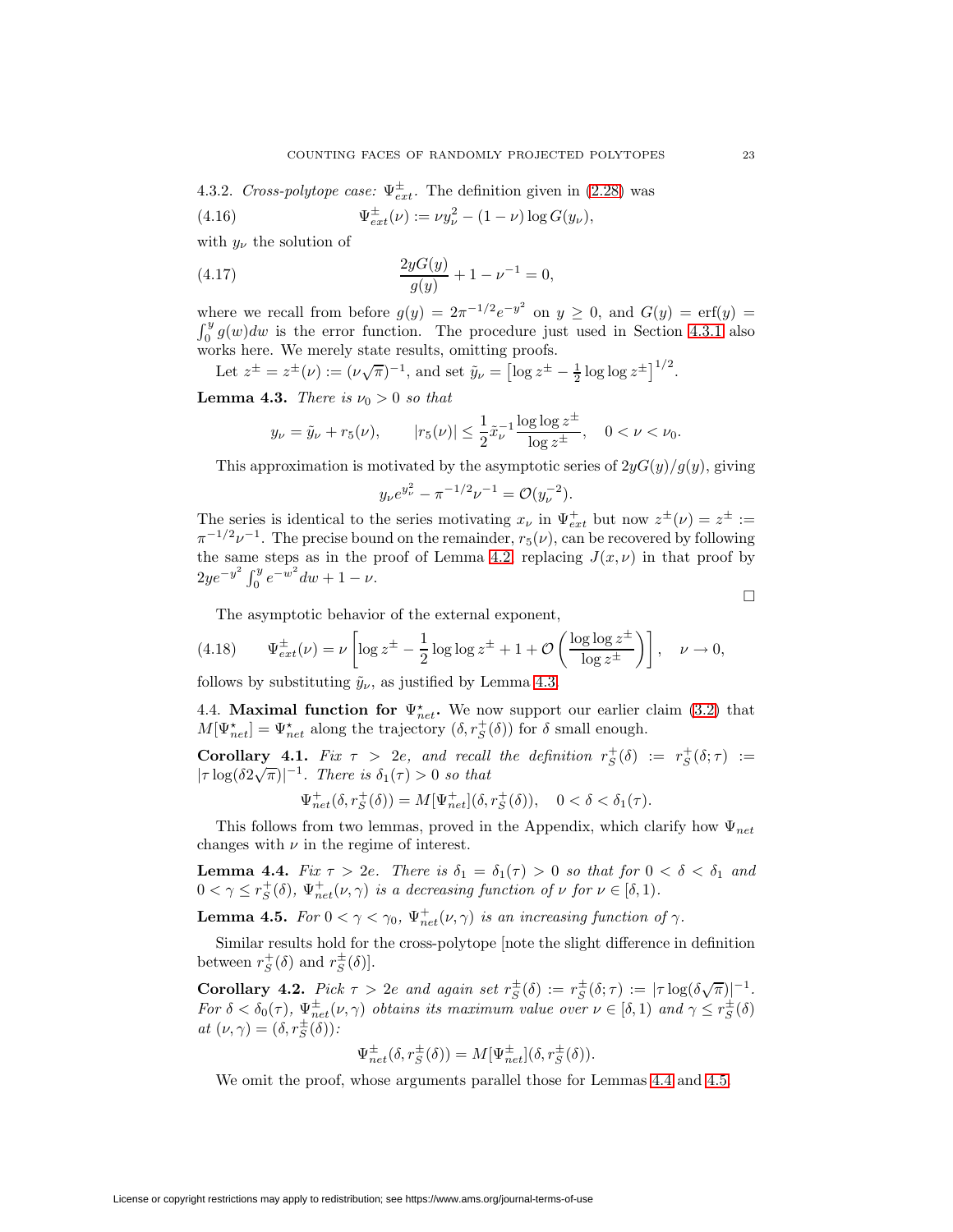<span id="page-23-0"></span>4.5. **Maximal function for**  $\Psi_{net}^* - \Psi_{face}^*$ . We now consider the maximal function associated with the weak exponent, establishing the earlier claim [\(3.8\)](#page-17-3).

**Corollary 4.3.** Fix  $\tau > 2$ . There is  $\delta_1 = \delta_1(\tau) > 0$  so that

$$
(\Psi_{net}^+ - \Psi_{face}^+) (\delta, r_W^+ (\delta)) = M[\Psi_{net}^+ - \Psi_{face}^+] (\delta, r_W^+ (\delta)), \quad 0 < \delta < \delta_1.
$$

<span id="page-23-7"></span>This follows immediately from the next lemmas, which are proven in the Appendix.

**Lemma 4.6.** Fix  $\tau > 2$ . For  $0 < \delta < \delta_1(\tau)$ ,  $0 < \gamma \leq r_W^+(\delta)$ ,  $(\Psi_{net}^+ - \Psi_{face}^+)(\nu, \gamma)$ is a decreasing function of  $\nu$  over  $\nu \in [\delta, 1)$ .

<span id="page-23-8"></span>**Lemma 4.7.** Fix  $\tau > 2$ . For  $\delta \in (0, \delta_1(\tau))$ ,  $\rho \in (0, r_W^+(\delta))$  and  $\nu \in [\delta, 1)$ ,  $(\Psi_{net}^+ \Psi^+_{face}(\nu, \gamma)$  is an increasing function of  $\gamma$ ,  $0 \leq \gamma \leq r_W^+(\delta)$ .

Similar results for the cross-polytope are obtained by following the same arguments line-by-line with appropriate substitutions. One obtains the following, though we omit the argument.

<span id="page-23-1"></span>**Corollary 4.4.** Fix  $\tau > 2$ . There is  $\delta_1 = \delta_1(\tau) > 0$  so that

$$
(\Psi_{net}^{\pm} - \Psi_{face}^{\pm})(\delta, r_W^{\pm}(\delta)) = M[\Psi_{net}^{\pm} - \Psi_{face}^{\pm}](\delta, r_W^{\pm}(\delta)), \quad 0 < \delta < \delta_1.
$$

<span id="page-23-5"></span><span id="page-23-3"></span>5. Beyond proportional growth

Theorem [1.6](#page-8-2) can be reformulated as follows.

<span id="page-23-2"></span>**Theorem 5.1.** Let  $N_n$  grow subexponentially with n.

• Strong exponents. Fix  $\tau > 2e$  and consider a sequence  $(k_n)$  with  $k_n \leq$  $n \cdot r_S^{\star}(n/N_n; \tau)$ . There is a sequence  $(\epsilon_n)$  with  $N_n \epsilon_n \to \infty$  and

(5.1) 
$$
N_n^{-1} \log(D_{\ell,n}^*) \le -\epsilon_n, \qquad \ell = n+1, n+3, ....
$$

• Weak exponents. Fix  $\tau > 2$  and consider a sequence  $(k_n)$  with  $k_n \leq n$ .  $r_W^{\star}(n/N_n; \tau)$ . There is a sequence  $(\epsilon_n)$  with  $N_n \epsilon_n \to \infty$  and

(5.2) 
$$
N_n^{-1}(\log(D_{\ell,n}^*) - \log f_k(Q)) \le -\epsilon_n, \qquad \ell = n+1, n+3, \dots
$$

To venture outside the proportional growth setting requires to strengthen all previous arguments. First, we have to show not just that each maximal function is negative before its first zero, but that it is sufficiently negative in a quantitative sense. Fortunately, the hard work has already been done; summarizing the implications of  $(3.6)$ ,  $(3.9)$ ,  $(3.16)$ , and  $(3.19)$ , we have

**Lemma 5.2.** Let  $\delta_n = n/N_n$ .

• Strong exponents. Fix  $\tau > 2e$ . There are  $\zeta_{S}^{\star}(\tau) > 0$  so that for  $n > n_0$ 

(5.3) 
$$
M[\Psi_{net}^{\star}](\delta_n, r_S^{\star}(\delta_n)) < -\zeta_S^{\star}(\tau)\delta_n.
$$

• Weak exponents. Fix  $\tau > 2$ . There are  $\zeta_W^{\star}(\tau) > 0$  so that for  $n > n_0$ 

<span id="page-23-4"></span>
$$
M[\Psi_{net}^\star-\Psi_{face}^\star](\delta_n,r_W^\star(\delta_n))<-\zeta_W^\star(\tau)\delta_n.
$$

<span id="page-23-6"></span>We must also strengthen the previously discussed inequalities [\(2.14\)](#page-13-2), [\(2.15\)](#page-13-5),  $(2.16), (2.24), (2.25), \text{ and } (2.26),$  $(2.16), (2.24), (2.25), \text{ and } (2.26),$  $(2.16), (2.24), (2.25), \text{ and } (2.26),$  $(2.16), (2.24), (2.25), \text{ and } (2.26),$  $(2.16), (2.24), (2.25), \text{ and } (2.26),$  $(2.16), (2.24), (2.25), \text{ and } (2.26),$  $(2.16), (2.24), (2.25), \text{ and } (2.26),$  $(2.16), (2.24), (2.25), \text{ and } (2.26),$  giving precise information about the remainders. We start with the combinatorial exponent.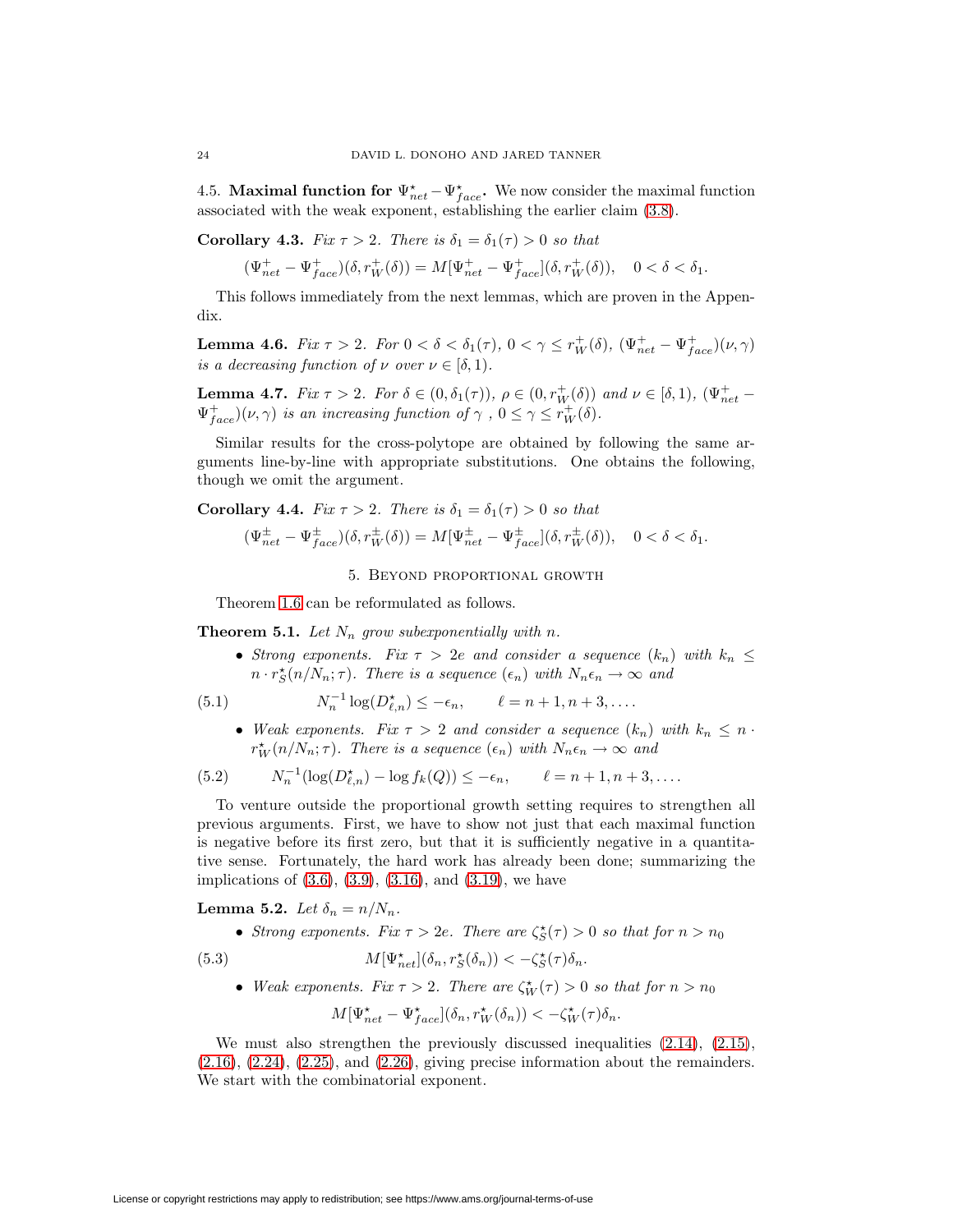<span id="page-24-1"></span>**Lemma 5.3.**

(5.4) 
$$
N^{-1}\log C_{\ell,n}^{\star} \leq \Psi_{com}^{\star}(\nu_{\ell,n},\gamma_{\ell,n}) + O(N^{-1}\log(N)),
$$

where the  $O(\cdot)$  term is uniform in  $\ell = n + 1, n + 3, \ldots$ .

<span id="page-24-3"></span>The proof is given in Section [5.1.](#page-25-1) We next consider the external angles.

## **Lemma 5.4.**

| (5.5) | $N^{-1} \log \alpha(T^{\ell}, T^{N-1}) \leq -\Psi_{ext}^{+}(\nu_{\ell,n}) + O(N^{-1} \log(N)),$ |
|-------|-------------------------------------------------------------------------------------------------|
|       | where the $O(\cdot)$ is uniform in $\ell = n+1, n+3, \ldots$ . Similarly,                       |
| (5.6) | $N^{-1} \log \alpha(F^{\ell}, C^N) \leq -\Psi_{ext}^{\pm}(\nu_{\ell,n}) + O(N^{-1} \log N),$    |
|       | where the $O(\cdot)$ is uniform in $\ell = n + 1, n + 3, \ldots$                                |

<span id="page-24-4"></span>For the proof see Section [5.2.](#page-25-2) We finally consider the internal angles.

## <span id="page-24-2"></span>**Lemma 5.5.** Fix  $\tau > 2e$ .

(5.7)  $N^{-1} \log \beta(T^k, T^{\ell}) \le -\Psi_{int}^{\star}(\nu_{\ell,n}, \gamma_{\ell,n}) + o(1)\Psi_{net}^{\star}(\nu_{\ell,n}, \gamma_{\ell,n}) + O(N^{-1} \log N),$ where the  $o(\cdot)$  is uniform in  $\ell = n + 1, n + 3, \ldots$  and in  $k = 1, \ldots, \lfloor n \cdot r_S^{\star}(\delta_n) \rfloor$ . Fix  $\tau > 2$ .

<span id="page-24-5"></span>
$$
N^{-1} \log \beta(T^k, T^{\ell}) \le -\Psi_{int}^{\star} (\nu_{\ell,n}, \gamma_{\ell,n}) +o(1)(\Psi_{net}^{\star}(\nu_{\ell,n}, \gamma_{\ell,n}) - \Psi_{face}^{\star}(\nu_{\ell,n}, \gamma_{\ell,n})) + O(N^{-1} \log N),
$$
  
where the  $o(\cdot)$  is uniform in  $\ell = n + 1, n + 3, ...$  and in  $k = 1, ..., \lfloor n \cdot r_W^{\star}(\delta_n) \rfloor$ .

We also need analogous results for the number of faces of  $T^{N-1}$  and  $C^N$ .

#### <span id="page-24-0"></span>**Lemma 5.6.**

$$
-N^{-1}\log f_k(T^{N-1}) \le \Psi_{face}^+(\nu, \gamma) + O(N^{-1}\log(N)),
$$

where the  $O(\cdot)$  is uniform in  $k = 1, 2, \ldots, n$ . Similarly,

$$
-N^{-1}\log f_k(C^N) \le \Psi_{face}^{\pm}(\nu, \gamma) + O(N^{-1}\log(N)),
$$

where the  $O(\cdot)$  is uniform in  $k = 1, 2, \ldots, n$ .

For the proof see Section [5.4.](#page-28-0)

These lemmas easily combine to finish the argument for Theorem [5.1.](#page-23-2) Under the subexponential growth assumption  $log(N_n) = o(n)$ , the remainder terms

$$
O(N_n^{-1}\log(N_n)) = o(n/N_n) = o(\delta_n).
$$

Hence the remainders are much smaller than the bounds on  $M[\ ]$  terms associated with [\(5.2\)](#page-23-3), [\(5.3\)](#page-23-4). Consider the case of the strong exponent for the cross-polytope. Uniformly in  $\ell = n + 1, n + 3, \ldots$ ,

$$
N^{-1} \log(D_{\ell,n}^{\pm}) \leq M[\Psi_{net}^{\pm}](\delta_n, r_S^{\pm}(\delta_n)) \cdot (1 + o(1)) + O(N_n^{-1} \log(N_n))
$$
  

$$
\leq -\zeta_S^{\pm}(\tau) \cdot \delta_n \cdot (1 + o(1)) + O(N_n^{-1} \log(N_n))
$$
  

$$
< -(\zeta_S^{\pm}(\tau)/2) \cdot \delta_n, \quad n > n_0.
$$

Hence [\(5.1\)](#page-23-5) follows, with  $\star = \pm$  and  $\epsilon_n = (\zeta_S^{\pm}(\tau)/2)\delta_n$ . The rest of Theorem [5.1](#page-23-2) follows similarly.  $\Box$ 

It remains to prove Lemmas [5.3–](#page-23-6)[5.6.](#page-24-0) This we do in the coming subsections.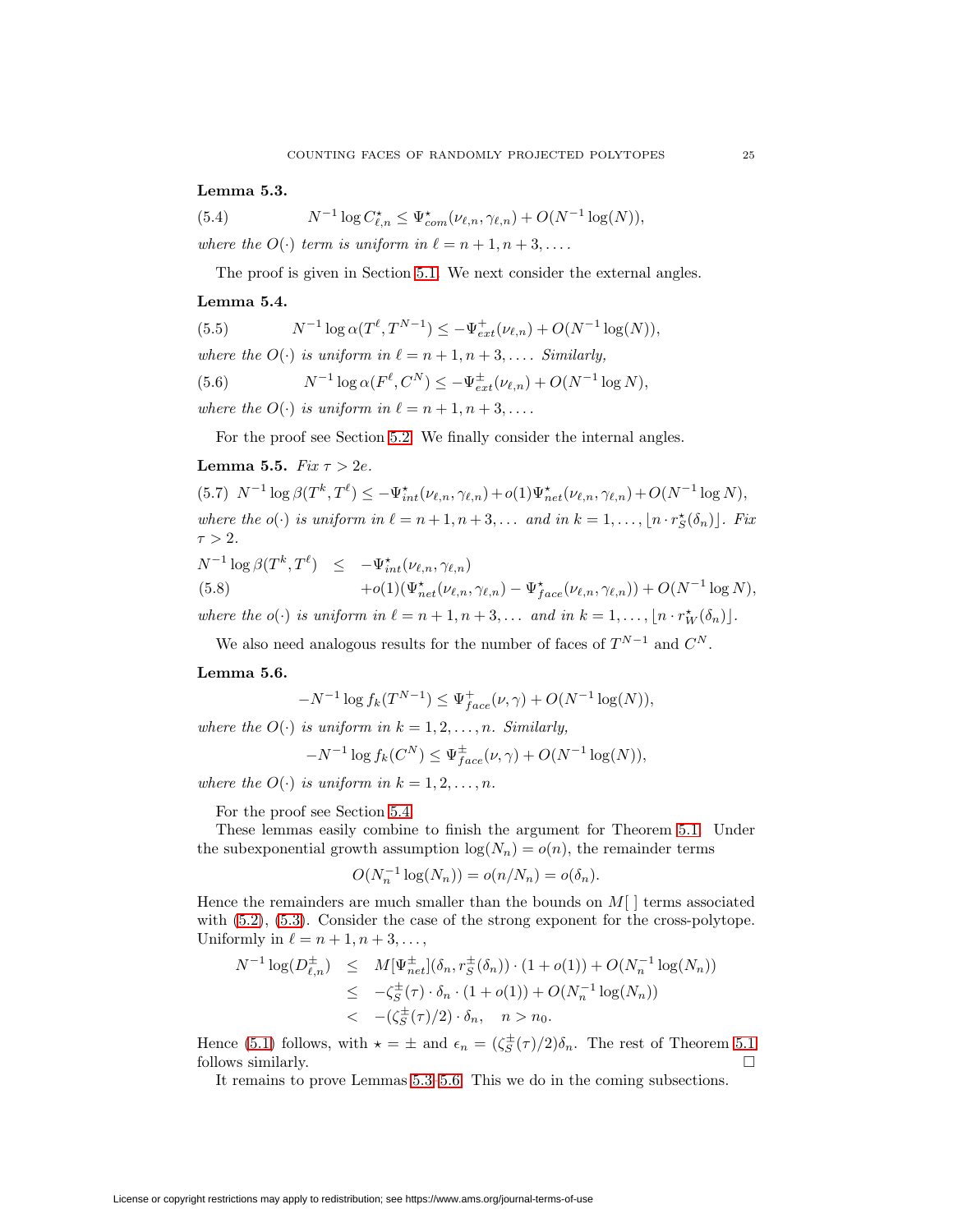<span id="page-25-3"></span><span id="page-25-1"></span>5.1. **Combinatorial exponents.** Stirling's formula provides error bounds for the combinatorial exponents.

**Lemma 5.7** (Stirling's inequality, [\[7\]](#page-51-13))**.**

$$
(2\pi n)^{1/2} \left(\frac{n}{e}\right)^n \le n! \le \frac{5}{4} (2\pi n)^{1/2} \left(\frac{n}{e}\right)^n \quad \text{for} \quad n \ge 1.
$$

To verify [\(5.4\)](#page-24-1), recall the combinatorial factors

$$
C_{\ell,n}^+ = 2\left(\begin{array}{c} N \\ \ell \end{array}\right)\left(\begin{array}{c} \ell \\ k+1 \end{array}\right) \quad \text{and} \quad C_{\ell,n}^\pm = 2^{\ell+1}\left(\begin{array}{c} N \\ \ell+1 \end{array}\right)\left(\begin{array}{c} \ell+1 \\ k+1 \end{array}\right)
$$

and that  $\nu_{\ell,n} = \ell/N$  and  $\gamma_{\ell,n} = k/\ell$ .

Using Lemma [5.7,](#page-25-3) we arrive at

(5.9) 
$$
C_{\ell,n}^{\star} \leq \frac{5}{8\pi} \cdot Ne^{N\Psi_{com}^{\star}(\nu,\gamma)},
$$

<span id="page-25-2"></span>establishing [\(5.4\)](#page-24-1).

## 5.2. **External angle.**

<span id="page-25-7"></span>5.2.1. Simplex case  $\Psi_{ext}^+$ . It is enough to show that uniformly over  $\ell = n + 1, n + 1$  $3, \ldots$ 

(5.10) 
$$
N^{-1} \log \alpha(T^{\ell}, T^{N-1}) \leq -\Psi_{ext}^{+}(\nu_{\ell,n}) + N^{-1} \log (N);
$$

of course, the remainder term is  $O(log(N)/N)$ . The simplex part of Lemma [5.5](#page-24-2) follows.

<span id="page-25-0"></span>The external angle for the simplex is given by

(5.11) 
$$
\alpha(T^{\ell}, T^{N-1}) = \sqrt{\frac{\ell+1}{\pi}} \int_0^{\infty} e^{-(\ell+1)x^2} \left(\frac{1}{\sqrt{\pi}} \int_{-\infty}^x e^{-y^2} dy\right)^{N-\ell-1} dx.
$$

As before,  $Q(x) := \pi^{-1/2} \int_{-\infty}^{x} e^{-y^2} dy$ . Recall that  $\nu_{\ell,n} = \ell/N$  and rewrite the simplex external angle as

<span id="page-25-5"></span>
$$
(5.12) \ \alpha(T^{\ell}, T^{N-1}) = \sqrt{\frac{\ell+1}{\pi}} \int_0^{\infty} \exp(-N[\nu_{\ell,n}x^2 + (\nu_{\ell,n} - 1) \log Q(x)]) \frac{e^{-x^2}}{Q(x)} dx.
$$

<span id="page-25-4"></span>The factor  $N$  in the integral might suggest the use of Laplace's method as in [\[10\]](#page-51-5). A simpler, direct approach is possible. The following is obvious but very useful.

**Lemma 5.8.** Let  $\psi : [0, \infty) \mapsto \mathbf{R}$  achieve its global minimum at  $x^*$  and let  $\varphi$ :  $[0, \infty) \mapsto [0, \infty)$  be integrable. Then

(5.13) 
$$
\int_0^\infty \exp(-N\psi(x))\varphi(x)dx \leq \exp(-N\psi(x^*))\int_0^\infty \varphi(x)dx.
$$

Recall that  $x_{\nu}$  is the minimizer of  $[\nu x^2 + (\nu - 1) \log Q(x)]$  and

<span id="page-25-6"></span>
$$
\Psi_{ext}^+(\nu) := \nu x_\nu^2 + (\nu - 1) \log Q(x_\nu).
$$

Apply Lemma [5.8](#page-25-4) to the integral [\(5.12\)](#page-25-5); set  $\psi(x)=[\nu x^2 + (\nu - 1) \log Q(x)]$  and  $\varphi(x) = e^{-x^2}/Q(x)$ . Because  $\psi(x^*) = \Psi_{ext}^+(\nu)$  and  $\int \varphi = (3\pi)/8$ , [\(5.13\)](#page-25-6) yields

(5.14) 
$$
\alpha(T^{\ell}, T^{N-1}) \le e^{-N\Psi_{ext}^{+}(\nu)} \cdot \sqrt{\frac{\ell+1}{\pi}} \cdot \frac{3\pi}{8} \le \sqrt{N+1} \cdot e^{-N\Psi_{ext}^{+}(\nu)}.
$$

Inequality  $(5.10)$  follows.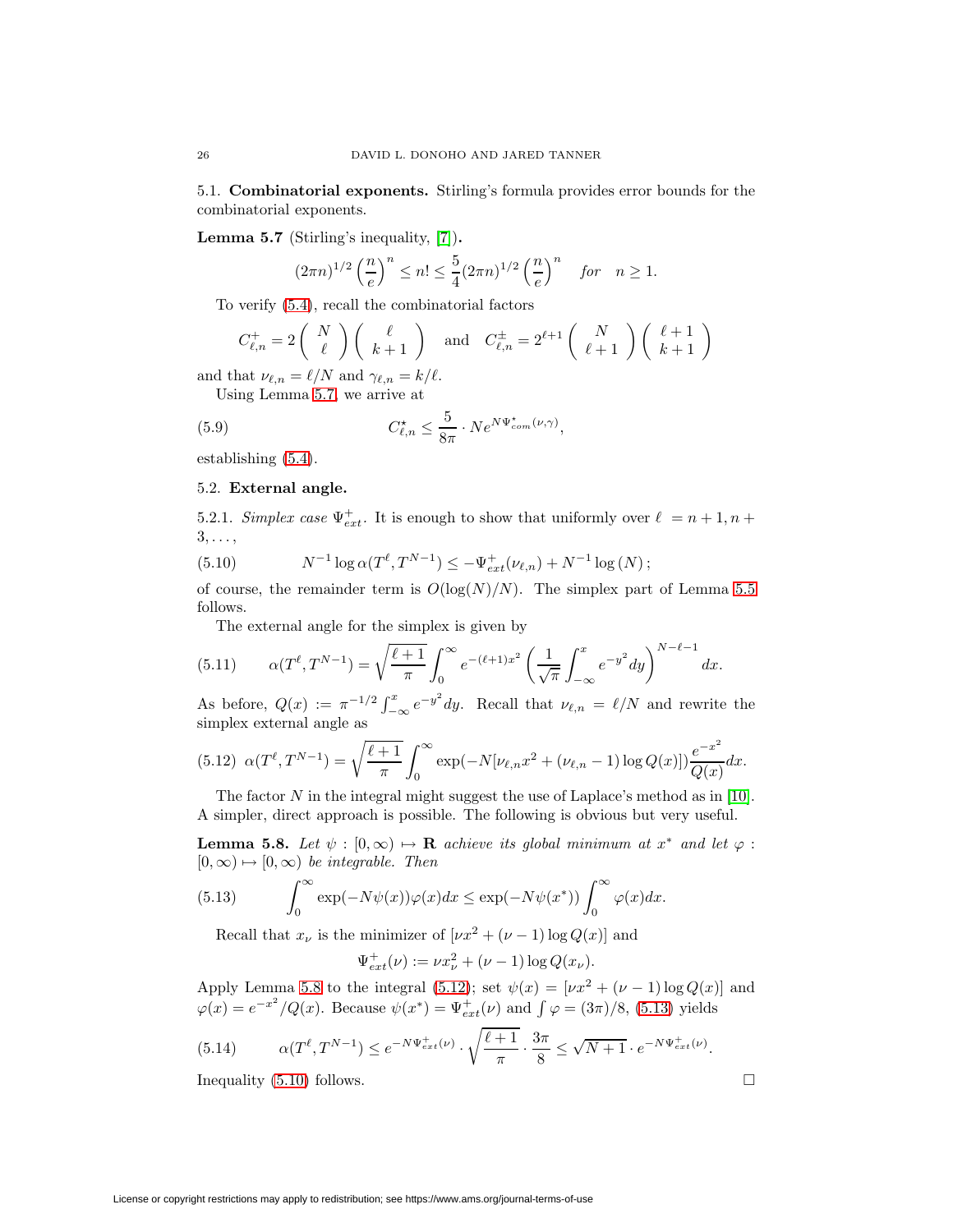5.2.2. Cross-polytope case  $\Psi_{ext}^{\pm}$ . Our goal is to prove [\(5.6\)](#page-24-3). We introduce a perturbed version of  $\nu_{\ell,n}$ :

<span id="page-26-1"></span><span id="page-26-0"></span>
$$
\widehat{\nu}_{\ell,n} = \nu_{\ell,n} + \frac{1}{2N}.
$$

Note that  $\hat{\nu}_{\ell,n} \in [0,1)$  as is the unperturbed  $\nu_{\ell,n}$ . This is used in our first step, where we find that it appears naturally in the bound

(5.15) 
$$
N^{-1} \log \alpha(F^{\ell}, C^N) \le -\Psi_{ext}^{\pm}(\hat{\nu}_{\ell,n}) + N^{-1} \log (N), \quad N > 3.
$$

Note that the remainder is  $O(N^{-1} \log(N))$  uniformly over  $\ell \in [n+1, N-1]$ , as our goal requires. Indeed [\(5.6\)](#page-24-3) is an inequality like [\(5.15\)](#page-26-0) but with  $\nu_{\ell,n}$  rather than  $\hat{\nu}_{\ell,n}$ . In our second step, we verify that the perturbation of the argument is unimportant:

(5.16) 
$$
\Psi_{ext}^{\pm}(\hat{\nu}_{\ell,n}) = \Psi_{ext}^{\pm}(\nu_{\ell,n}) + O(N^{-1}\log(N)),
$$

uniformly over  $\ell = n+1, n+3, \ldots$  where  $\ell < N$ . The cross-polytope half of Lemma [5.5](#page-24-2) then follows. It remains to show  $(5.15)$ – $(5.16)$ .

The external angle for the cross-polytope is given by

(5.17) 
$$
\alpha(F^{\ell}, C^N) = \sqrt{\frac{\ell+1}{\pi}} \int_0^{\infty} e^{-(\ell+1)y^2} \left(\frac{2}{\sqrt{\pi}} \int_0^y e^{-w^2} dw\right)^{N-\ell-1} dy.
$$

Following the same approach as for the simplex, recall  $G(y) := 2\pi^{-1/2} \int_0^y e^{-w^2} dw$ and rewrite the cross-polytope external angle as (5.18)

<span id="page-26-2"></span>
$$
\alpha(F^{\ell},C^N)=\sqrt{\frac{\ell+1}{\pi}}\int_0^{\infty}\exp(-N[\hat{\nu}_{\ell,n}y^2+(\hat{\nu}_{\ell,n}-1)\log G(y)])\left(\frac{e^{-y^2}}{G(y)}\right)^{1/2}dy.
$$

Let  $\psi(y; \nu) = \nu y^2 + (\nu - 1) \log G(y)$ , and let  $\hat{y}_\nu$  be the minimizer of  $\psi(\cdot; \nu)$ . Set  $\Psi_{ext}^{\pm}(\widehat{\nu}) := \nu \widehat{y}_{\nu}^2 + (\nu - 1) \log G(\widehat{y}_{\nu}).$ 

Apply Lemma [5.8](#page-25-4) to the integral [\(5.18\)](#page-26-2); set  $\psi = \psi(\cdot; \hat{\nu}_{\ell,n})$  and  $\varphi(y) = \left(\frac{e^{-y^2}}{G(y)}\right)^2$  $\big)^{1/2}$ . The factor  $\exp(-N\psi(x^*)) = \exp(-N\Psi_{ext}^{\pm}(\widehat{\nu}_{\ell,n}))$ , while  $\int \varphi \leq 2.175$ ; we obtain

(5.19) 
$$
\alpha(F^{\ell}, C^N) \leq \frac{5}{4} \sqrt{\ell+1} \exp(-N \Psi_{ext}^{\pm}(\widehat{\nu}_{\ell,n})).
$$

Hence

$$
N^{-1}\log \alpha(F^{\ell}, C^N) \le -\Psi_{ext}^{\pm}(\widehat{\nu}_{\ell,n}) + N^{-1}\log\left(\frac{5}{4}\sqrt{\ell+1}\right),
$$

from which [\(5.15\)](#page-26-0) follows.

We earlier studied the asymptotic behavior of  $\Psi_{ext}^{\pm}(\nu)$ ; see [\(4.18\)](#page-22-3). The effect of the perturbation  $1/2N$  in  $\hat{\nu}_{\ell,n}$  can be bounded simply. Put  $z_n^{\pm} = z^{\pm}(\hat{\nu}_{\ell,n})$ . Then

$$
\Psi_{ext}^{\pm}(\widehat{\nu}_{\ell,n}) = (\nu_{\ell,n} + 1/2N) \left[ \log z_n^{\pm} - \frac{1}{2} \log \log z_n^{\pm} + 1 + \mathcal{O}\left(\frac{\log \log z_n^{\pm}}{\log z_n^{\pm}}\right) \right], \quad n \to \infty,
$$
  

$$
= \nu_{\ell,n} \left[ \log z_n^{\pm} - \frac{1}{2} \log \log z_n^{\pm} + 1 \right] + \mathcal{O}\left( \log z_n^{\pm} \vee \frac{\log \log z_n^{\pm}}{\log z_n^{\pm}}\right) / N, \quad n \to \infty.
$$

Our goal [\(5.16\)](#page-26-1) follows. Combined with [\(5.15\)](#page-26-0), we obtain [\(5.6\)](#page-24-3).  $\Box$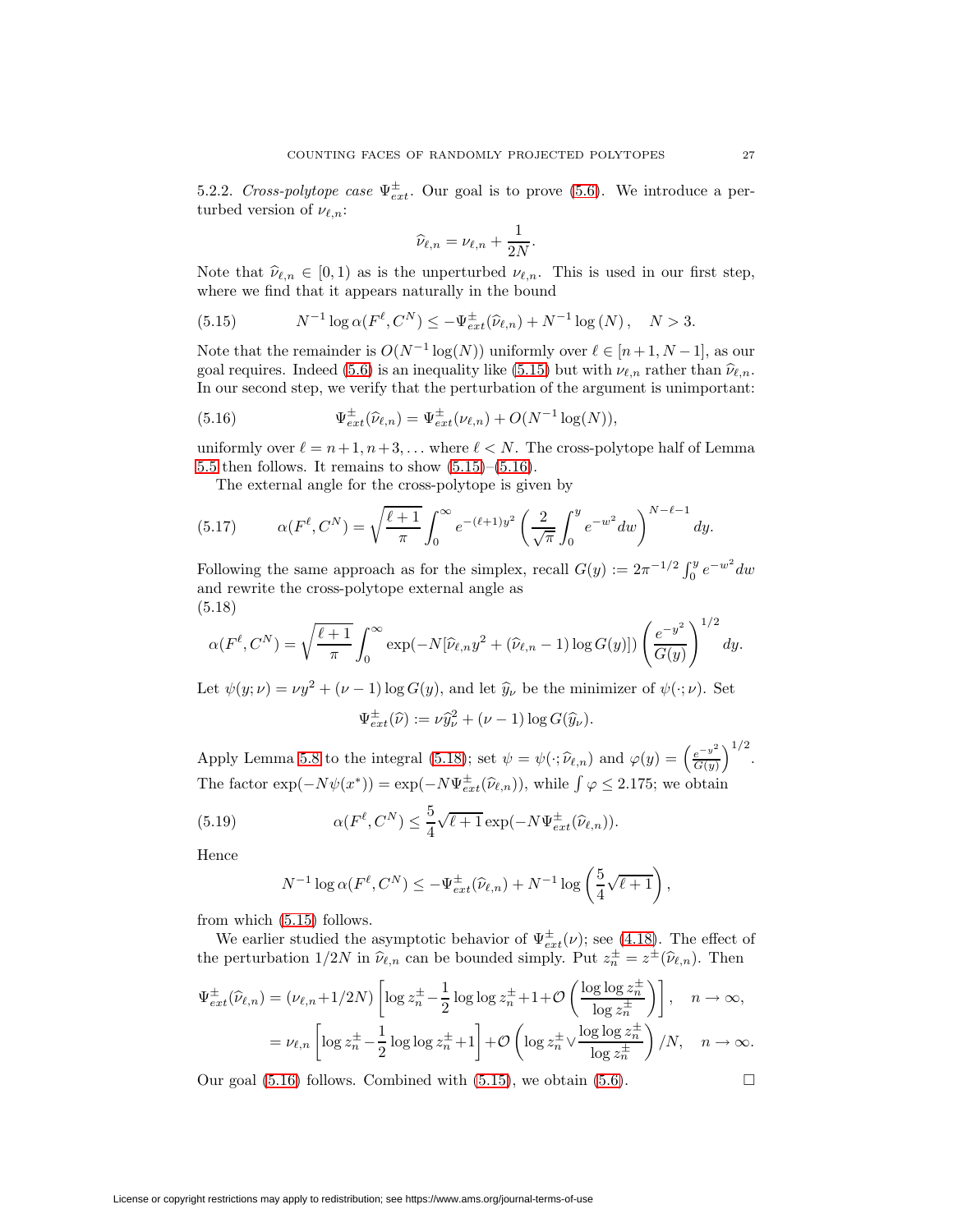5.3. **Internal angle.** We aim to demonstrate [\(5.7\)](#page-24-4). We again introduce perturbed variables:

<span id="page-27-2"></span><span id="page-27-0"></span>
$$
\tilde{\nu} = \tilde{\nu}_{\ell,n} = \frac{\ell+2}{N}, \qquad \tilde{\gamma} = \tilde{\gamma}_{\ell,n} := \frac{k+1}{\ell+2}.
$$

Our plan is to first show that for  $n>n_0$ 

(5.20) 
$$
N^{-1} \log \beta(T^k, T^{\ell}) \leq -\Psi_{int}(\tilde{\nu}, \tilde{\gamma}) + N^{-1} \log \left[\frac{2}{\pi} (N+3)^{5/2}\right].
$$

<span id="page-27-1"></span>The remainder here is  $O(N^{-1} \log(N))$ . We then show that the perturbation of variables has a negligible impact:

(5.21) 
$$
\Psi_{int}(\tilde{\nu}, \tilde{\gamma}) - \Psi_{int}(\nu, \gamma) = o(\Psi_{net}^{\star})
$$

uniformly in  $0 \le k \le n \cdot r_S^{\star}(\delta_n)$ . Our goal [\(5.7\)](#page-24-4) follows. It remains to prove [\(5.20\)](#page-27-0),  $(5.21).$  $(5.21).$ 

An expression for the internal angle was developed in [\[10\]](#page-51-5):

(5.22) 
$$
\beta(T^k, T^{\ell}) = \left(\pi \frac{\ell+2}{k+1}\right)^{1/2} 2^{k-\ell} g_{T+W_m}(0);
$$

here  $g_{T+W_m}(0)$  denotes the probability density of a certain random variable expressible as a sum of  $m + 1$  independent random variables; here  $m = \ell - k + 1$ . The paper [\[10\]](#page-51-5) used large deviations analysis to bound this term using a certain nonnegative convex rate function  $\Lambda^*: [0, \infty) \mapsto [0, \infty);$  the bound was

$$
g_{T+W_m}(0) \le \frac{2}{\sqrt{\pi}} \frac{m^2}{2\theta} \int_0^{\sqrt{2/\pi}} y \exp\left(-m\left[\left(\frac{m}{2\theta}\right) y^2 + \Lambda^*(y)\right]\right) dy + \frac{2}{\sqrt{\pi}} \exp\left(-\frac{m^2}{\pi\theta}\right)
$$
  
=:  $I_m + II_m$ ,

say, with  $m = \ell - k + 1$  and  $\theta = k + 1$ . The second term was argued to be negligible in the proportional growth setting by soft analysis; later below we will check that it is still negligible in the current nonproportional growth setting.

Focusing on the supposedly dominant term  $I_m$ , substitute in the values for m and  $\theta$  and recall that  $\tilde{\gamma} = (k+1)/(\ell+2)$ :

$$
I_m = \frac{1}{\sqrt{\pi}} \frac{(\ell - k + 1)^2}{(k+1)} \int_0^{\sqrt{2/\pi}} y \exp\left(-(\ell - k + 1)\left[\left(\frac{1 - \tilde{\gamma}}{\tilde{\gamma}}\right) \frac{y^2}{2} + \Lambda^*(y)\right]\right) dy.
$$

The integral here can be rewritten as

$$
J_m := \int_0^{\sqrt{2/\pi}} y \exp(-N\tilde{\nu}(1-\tilde{\gamma})\xi_{\tilde{\gamma}}(y)) dy,
$$

where, consistent with earlier definitions,

$$
\xi_{\tilde{\gamma}}(y) = \left[ \left( \frac{1 - \tilde{\gamma}}{\tilde{\gamma}} \right) \frac{y^2}{2} + \Lambda^*(y) \right].
$$

Note that  $y_{\tilde{\gamma}}$  is the minimum of  $\xi_{\tilde{\gamma}}(y)$ . Again apply Lemma [5.8](#page-25-4) to bound  $J_m$ ; setting  $\psi = \nu (1 - \tilde{\gamma}) \xi_{\tilde{\gamma}}(y)$  and  $\varphi = y1_{[0,\sqrt{2/\pi}]},$  [\(5.13\)](#page-25-6) gives

$$
J_m \le \exp(-N\tilde{\nu}(1-\tilde{\gamma})\xi_{\tilde{\gamma}}(y_{\tilde{\gamma}}))/\pi.
$$

Note that

$$
\Psi_{int}(\tilde{\nu}, \tilde{\gamma}) := \tilde{\nu}(1 - \tilde{\gamma})[\xi_{\tilde{\gamma}}(y_{\tilde{\gamma}}) + \log 2],
$$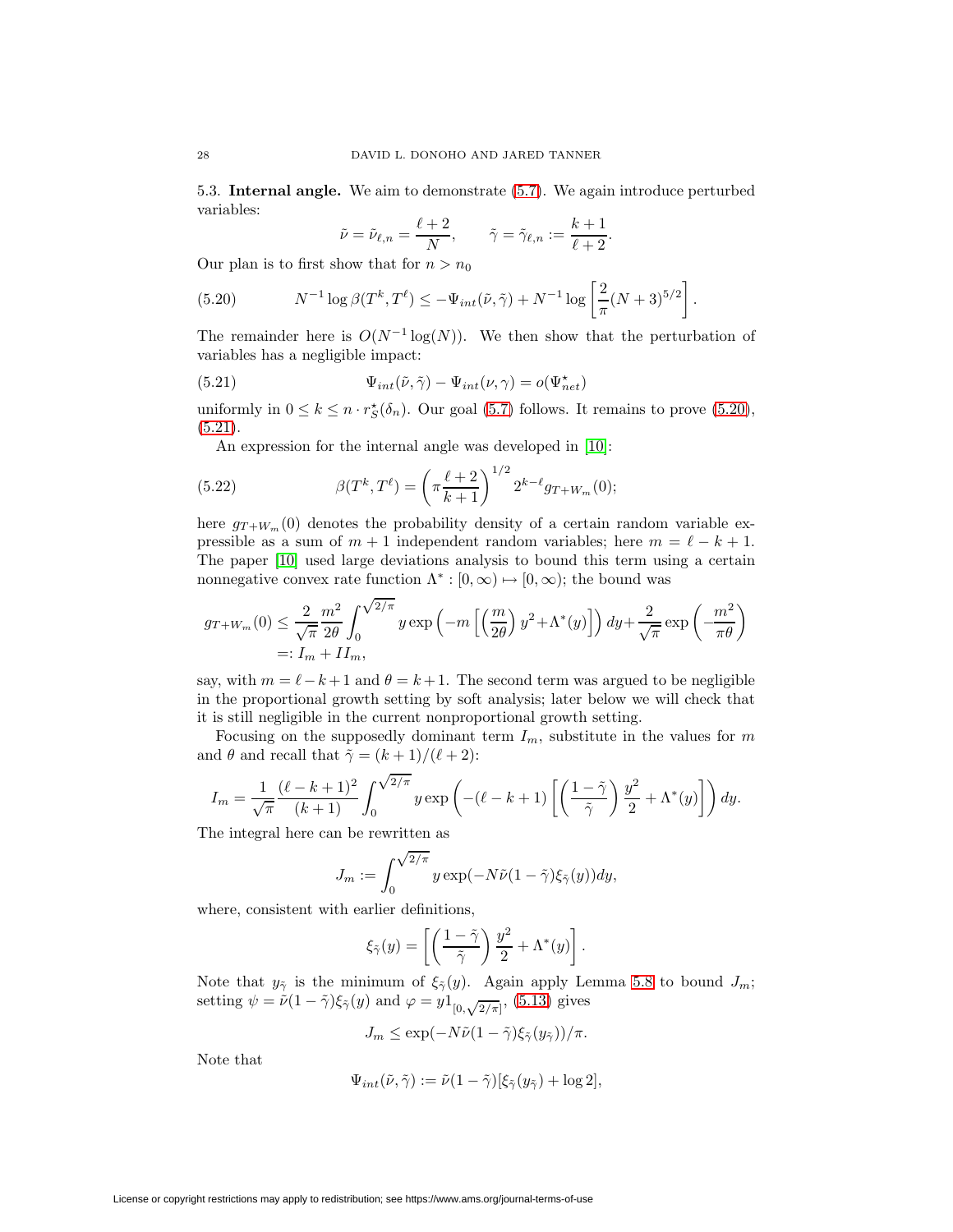and so

$$
2^{k-\ell-1}\exp(-N\tilde{\nu}(1-\tilde{\gamma})\xi_{\tilde{\gamma}}(y_{\tilde{\gamma}}))=\exp(-N\Psi_{int}(\tilde{\nu},\tilde{\gamma})).
$$

Noting the presence of a factor  $2^{k-\ell}$  in [\(5.22\)](#page-27-2) and noting that  $\ell + 1 - k \leq N$ , we obtain

$$
\beta(T^k, T^\ell) \le 2\left(\frac{\ell+2}{k+1}\right)^{1/2} \frac{(\ell-k+1)^2}{(k+1)} \exp(-N\Psi_{int})/\pi + \sqrt{\pi(N+2)} \cdot 2^{k-\ell} II_m
$$
  
(5.23) 
$$
\le 2(N+2)^{5/2} \cdot \exp(-N\Psi_{int}(\tilde{\nu}, \tilde{\gamma})) + \sqrt{\pi(N+2)} \cdot 2^{k-\ell} II_m.
$$

This essentially verifies [\(5.20\)](#page-27-0).

However, it remains to verify that  $II_m \ll I_m$ . Put  $\mu = \sqrt{2/\pi}$  and recall from [\[10\]](#page-51-5) that  $\mu = E(T + W_m)$ . We focus on  $y = \mu = \sqrt{2/\pi}$  and use the fact that the large deviations rate function always vanishes at the underlying mean, i.e.  $\Lambda^*(\mu)=0$ essentially by definition. Then

$$
-m\left[\left(\frac{m}{2\theta}\right)\mu^2 + \Lambda^*(\mu)\right] = \frac{-m^2}{\pi\theta}.
$$

It follows that

$$
II_m = \exp(-N \cdot \tilde{\nu}(1-\tilde{\gamma})\xi_{\tilde{\gamma}}(\mu)) \cdot \sqrt{\frac{2}{\pi}}.
$$

But by definition of  $y_{\tilde{\gamma}}$  as the minimizer of  $\xi_{\tilde{\gamma}}$  and the asymptotic  $y_{\tilde{\gamma}} \to 0$ ,

$$
\xi_{\tilde{\gamma}}(\mu) > \xi_{\tilde{\gamma}}(y_{\tilde{\gamma}});
$$

in fact  $\xi_{\tilde{\gamma}}(\mu) \sim \tilde{\gamma}^{-1} \mu^2 \gg \log(\tilde{\gamma}^{-1}) \sim \xi_{\tilde{\gamma}}(y_{\tilde{\gamma}})$  as  $\tilde{\gamma} \leq r_W^{\star}(\delta_n)(1 + o(1)) \to 0$ . Hence  $II_m$  is exponentially smaller than  $J_m$ , and [\(5.20\)](#page-27-0) is fully proven.

As for [\(5.21\)](#page-27-1), recall that

(5.24) 
$$
\Psi_{int}(\tilde{\nu}, \tilde{\gamma}) = -\frac{1}{2}\tilde{\nu}\left[\log \gamma + \log(e(1 + k^{-1})/2\pi) + o(1)\right],
$$

while, if  $\rho = r_S^{\star}(\delta)$ ,

$$
\Psi_{net}^{\star}(\nu,\eta\rho) = \nu \frac{1}{2} \left[ \log \left( \frac{2e}{\tau} \right) + \log(\eta) + o(1) \right].
$$

Look now in the vicinity of  $k = \gamma n$ , where  $\gamma = \eta \cdot r_S^{\star}(\delta_n)$ .

$$
\frac{|\Psi_{int}^\star(\tilde{\nu},\tilde{\gamma})-\Psi_{int}^\star(\nu,\gamma)|}{|\Psi_{net}^\star(\nu,\gamma)|}\leq \frac{\min(1,1/\eta\cdot \frac{1}{n\cdot r^{\star}_{\mathcal{S}}(\delta_n)})+o(1)}{|\frac{2e}{\tau}+\log(\eta)+o(1)|}=o(1).
$$

Here all the  $o(1)$ 's are uniform in  $0 \leq \eta \leq 1$ .

The argument for [\(5.8\)](#page-24-5) is similar to that of [\(5.7\)](#page-24-4) detailed above, replacing  $\Psi_{net}^{\star}$ by  $\Psi_{net}^{\star} - \Psi_{f}^{\star}$  $t \atop face$ .

<span id="page-28-0"></span>5.4. **Face counts of**  $T^{N-1}$  and  $C^N$ . The number of k-faces for the simplex and cross-polytope are

$$
f_k(T^{N-1}) = \begin{pmatrix} N \\ k+1 \end{pmatrix} \text{ and } f_k(C^N) = 2^{k+1} \begin{pmatrix} N \\ k+1 \end{pmatrix}.
$$

Invoking Lemma [5.7](#page-25-3) and recalling that  $\nu_{\ell,n} = \ell/N$  and  $\gamma_{\ell,n} = k/\ell$ , we arrive at

(5.25) 
$$
f_k(T^{N-1}) \ge \frac{8}{25} \sqrt{\frac{2}{\pi}} N^{-1} e^{N \Psi_{face}^{\dagger}(\nu, \gamma)}
$$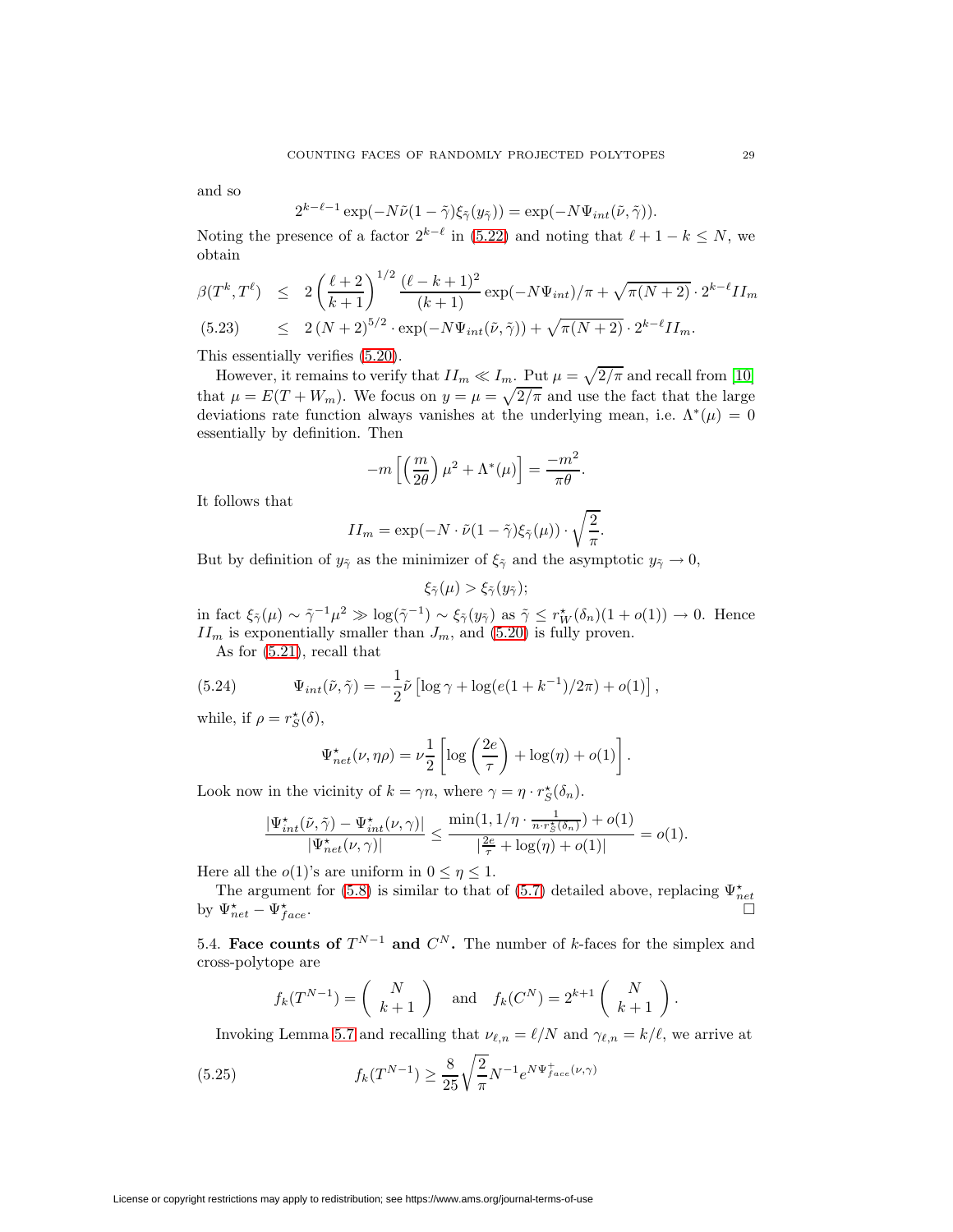and

(5.26) 
$$
f_k(C^N) \ge \frac{16}{25} \sqrt{\frac{2}{\pi}} N^{-1} e^{N \Psi_{face}^{\pm}(\nu,\gamma)},
$$

establishing Lemma [5.6.](#page-24-0)

## 6. Upper bounds on phase transitions

Until this point, we have focused on establishing lower bounds on the several  $\rho$ functions introduced in Section 1. Our work so far has given the lower-bound "half" of Theorems [1.2–](#page-7-0)[1.5;](#page-7-3) we now give upper bounds on the  $\rho$ -functions and complete the proof of Theorems [1.2–](#page-7-0)[1.5.](#page-7-3)

We remark, parenthetically, that the "half" already proven is the more surprising/interesting part of the result, in view of applications. However, the remaining part settles any question about whether the lower bounds have slack, i.e. whether they actually agree with the precise phase transitions.

For establishing *lower* bounds on the  $\rho$ 's, we have been applying *upper* bounds on the combinatorial factor and on the internal and external angles. Now that we want upper bounds on the  $\rho$ 's, we will turn to *lower* bounds on the combinatorial factor and the angles.

The required lower bounds will be developed in later subsections of this section; effectively we will be using standard ideas such as Stirling's inequality, Laplace's method and the Saddlepoint method.

Before turning to those lower bounds, we give the arguments completing the proofs of Theorems [1.2–](#page-7-0)[1.5.](#page-7-3)

6.1. **Upper bounds on strong phase transition.** The key to tying down the strong phase transitions  $\rho_S^*$  is to use the fact that  $\Psi_{net}^*(\delta, \cdot)$  makes a sign change at  $\rho_S^*$ . Indeed, by definition,  $\Psi_{net}^*(\delta,\rho)$  has a zero at  $\rho = \rho^*(\delta)$ ; but actually it is strictly increasing in the vicinity of this zero. For sufficiently small  $\epsilon > 0$ , we can find  $\rho = \rho_{\epsilon} > \rho_{S}^{\star}(\delta)$  so that

$$
\Psi_{net}^\star(\delta,\rho)>2\epsilon.
$$

Set now  $k_n = \lfloor \rho_{\epsilon} n \rfloor$ ; for all sufficiently large n,

(6.1) 
$$
\Psi_{net}^{\star}\left(\frac{n+2}{N}, \frac{k+1}{n+2}\right) > \epsilon.
$$

We now invoke lemmas placing lower bounds on the combinatorial, internal and external angle factors.

**Lemma 6.1.** There is an absolute constant  $c_1 > 0$  so that

$$
C_{\ell,n}^{\star} \ge c_1 \cdot \frac{\ell^{1/2}}{N^{3/2}} \cdot \exp\left(N\Psi_{com}^{\star}\left(\frac{\ell+1}{N}, \frac{k+1}{\ell+1}\right)\right).
$$

<span id="page-29-0"></span>The next lemma is more than we really need at this stage; the extra generality will be useful in discussion of the weak phase transition in the next subsection.

**Lemma 6.2.** In the proportional growth setting, we have constants  $c_2$ ,  $c_3$ , and  $c_4$ **Lemma 6.2.** In the proportional growth setting, we have constants  $c_2$ ,  $c_3$ , and  $c_4$  depending at most on  $\delta$ , so that, for  $\ell = n + 1, n + 3, \ldots, \ell \leq n + \sqrt{N}$ ,  $k = k_n =$ 

License or copyright restrictions may apply to redistribution; see https://www.ams.org/journal-terms-of-use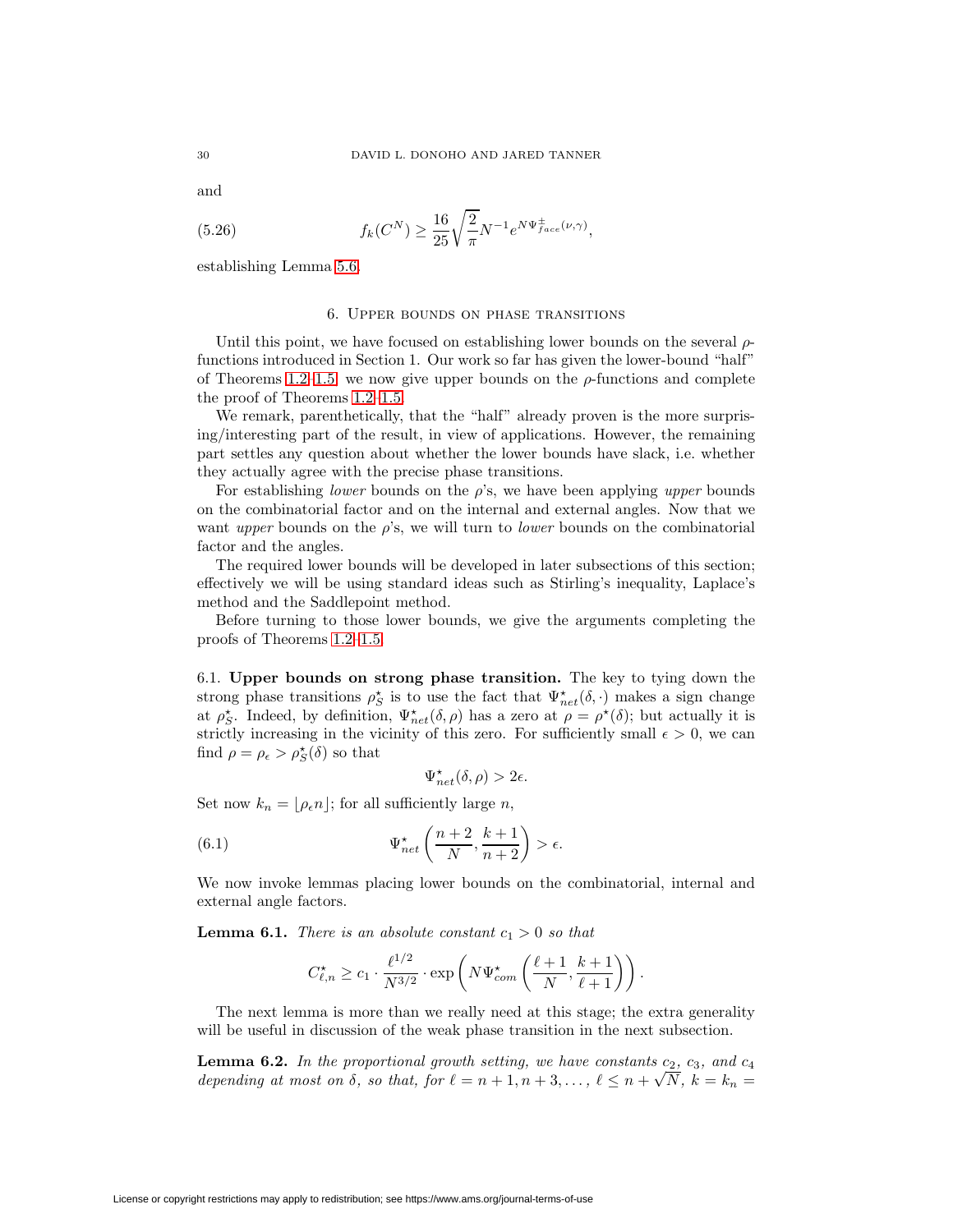$\lfloor \rho_{\epsilon} n \rfloor$ , and  $n > n_0$ ,

<span id="page-30-4"></span>(6.2) 
$$
\beta(T^k, T^{\ell}) \ge c_2 \cdot \exp\left(-N\Psi_{int}^{\star}\left(\frac{\ell+1}{N}, \frac{k+1}{\ell+1}\right)\right),
$$

<span id="page-30-3"></span>(6.3) 
$$
\alpha(T^{\ell}, T^{N-1}) \ge c_3 \cdot \exp\left(-N\Psi_{ext}^+\left(\frac{\ell+1}{N}, \frac{k+1}{\ell+1}\right)\right),
$$

<span id="page-30-2"></span>(6.4) 
$$
\alpha(F^{\ell}, C^N) \ge c_4 \cdot \exp\left(-N\Psi_{ext}^{\pm}\left(\frac{\ell+1}{N}, \frac{k+1}{\ell+1}\right)\right).
$$

Combining the last two lemmas, we get, specializing to the case  $\ell = n + 1$ ,

$$
D_{n+1,n} \ge c_5 \ell^{1/2} N^{-3/2} \exp\left(N\Psi_{net}^{\star}\left(\frac{n+2}{N}, \frac{k+1}{n+2}\right)\right)
$$
  
 
$$
\ge c_5 \ell^{1/2} N^{-3/2} \exp(N\epsilon) \to \infty, \quad N_n \to \infty.
$$

As  $f_k(Q) - Ef_k(AQ) > D_{n+1,n}^{\star}$ , we conclude that  $\Delta(k_n, n, N_n) \to \infty$  as  $n \to \infty$ ; this completes the upper bound for the strong phase transition  $\rho_S^*$ .

6.2. **Upper bounds on the weak phase transition.** We now aim to show that, in the proportional growth setting with  $n/N_n \to \delta > 0$  and  $k = \lfloor \rho_W^*(\delta)n \rfloor$ ,

(6.5) 
$$
(f_k(Q) - Ef_k(AQ))/f_k(Q) > \epsilon > 0, \quad n > n_0.
$$

In words, 'above  $\rho_W^{\star}(\delta)$  a nonvanishing fraction of faces gets lost under projection'.

In fact we will show that for all large enough  $n$  and for all  $\ell$  in the range  $n +$ In fact we will show if<br> $1, n+3, \ldots, \ell \leq n+\sqrt{N}$ ,

<span id="page-30-1"></span>(6.6) 
$$
D_{\ell,n}^{\star}/f_k(Q) \ge cn^{-1/2}, \quad \ell = n+1, n+3, ..., \quad \ell \le n+\sqrt{N}.
$$

Since this inequality holds for at least  $\frac{1}{2}$  $\sqrt{N}$  terms from the sum  $\sum'$ , we have

<span id="page-30-0"></span>
$$
\Delta(k_n, n, N_n) = \Sigma' D_{\ell,n}^* \ge \epsilon f_k(Q),
$$

for  $\epsilon = c/2$ , which implies [\(6.5\)](#page-30-0).

The different structure of our argument in the weak transition case can be traced to the fact that  $\Psi_{net}^{\star} - \Psi_{face}^{\star}$  does not change sign at  $\rho = \rho_{W}^{\star}$ . Instead, it achieves its global maximum 0. This means that

$$
\frac{\partial}{\partial \nu} (\Psi_{net}^* - \Psi_{face}^* )(\nu, \delta \rho / \nu) = 0
$$

from which it follows that, for  $\nu \in [\delta, \delta + 1]$ N and some  $c > 0$ ,

$$
(\Psi^*_{net}-\Psi^{\star}_{face})(\nu,\delta\rho/\nu)\geq c/N.
$$

The combinatorial identity

$$
\binom{n}{k+1}\binom{n-k-1}{\ell-k} = \binom{n}{\ell}\binom{\ell}{k+1}
$$

implies

$$
D_{\ell,n}^+/f_k(T^{N-1}) = 2 \cdot \binom{N-k-1}{\ell-k} \cdot \beta(T^k, T^{\ell}) \alpha(T^{\ell}, T^{N-1})
$$

and

$$
D_{\ell,n}^{\pm}/f_k(C^N) = 2 \cdot \binom{N-k-1}{\ell-k} \cdot \beta(T^k,T^{\ell}) \alpha(T^{\ell},C^N).
$$

We need the following combinatorial result; it follows from Stirling's inequalities (Lemma [5.7\)](#page-25-3) and we omit the proof.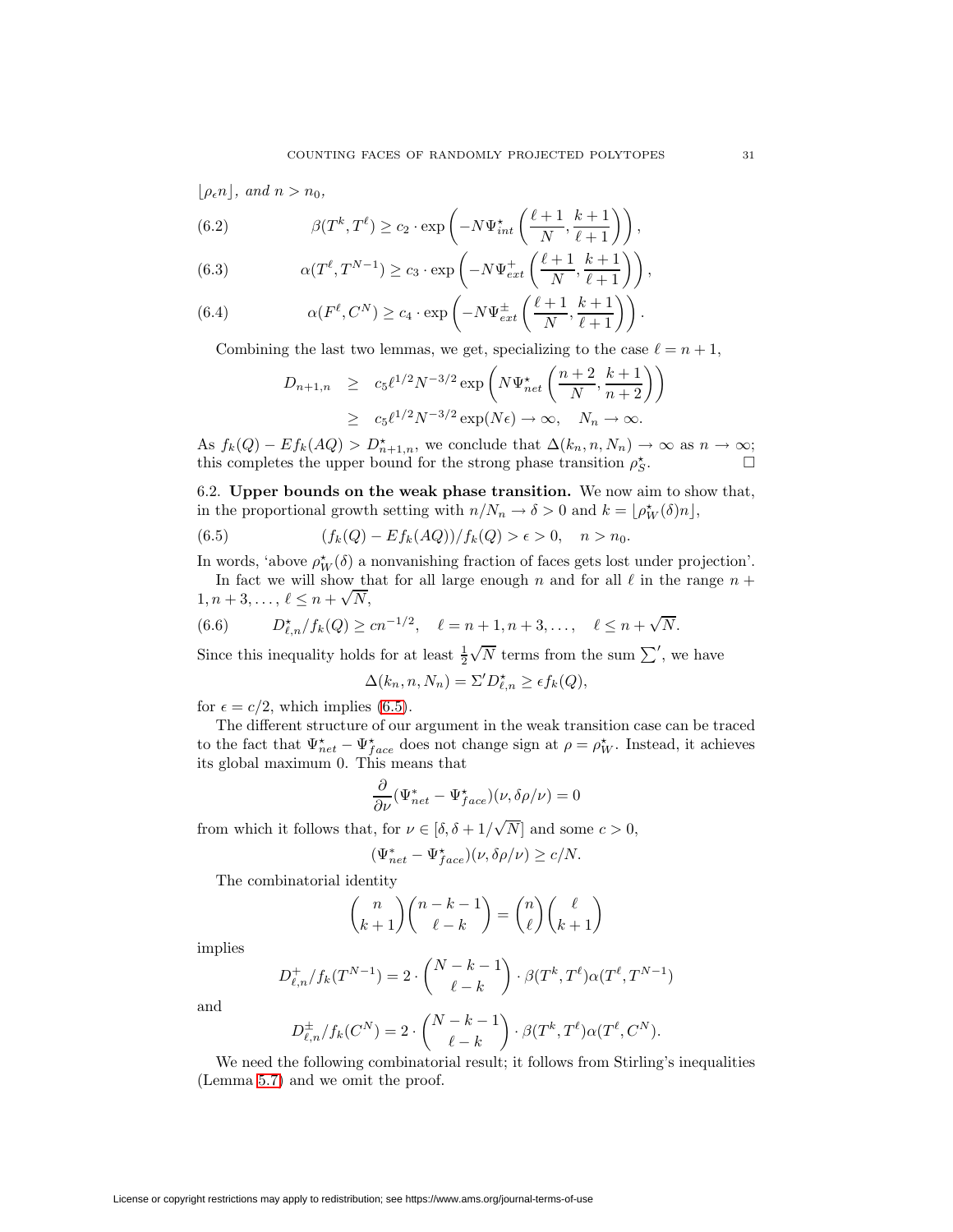**Lemma 6.3.**

$$
\binom{N-k-1}{\ell-k} \ge \frac{1}{3}(N-k-1)^{-1/2} \exp\left((N-k-1)H\left(\frac{\ell-k}{N-k-1}\right)\right).
$$

We combine this with Lemma [6.2](#page-29-0) and get that, under proportional growth,

<span id="page-31-2"></span>
$$
D_{\ell,n}^{\star}/f_k(Q) \ge cN^{-1/2} \cdot \exp\left(N(\Psi_{net}^* - \Psi_{face}^*)\left(\frac{\ell+1}{N}, \frac{k+1}{\ell+1}\right)\right).
$$

<span id="page-31-0"></span>This implies [\(6.6\)](#page-30-1) and [\(6.5\)](#page-30-0) follows.

6.3. **Analysis of the external angle.** Simplex case. We recall the exact formula

(6.7) 
$$
\alpha(T^{\ell}, T^{N-1}) = \sqrt{\frac{\ell+1}{\pi}} \int_0^{\infty} \exp(-N\psi_{\nu}(x))dx,
$$

where  $\psi_{\nu}(x) = \nu x^2 - (1 - \nu) \log Q(x)$  and  $\nu = \frac{\ell+1}{N}$ . Note that throughout Section [6.3,](#page-31-0) we use the convention  $\nu = \frac{\ell+1}{N}$  consistent with Lemma [6.2.](#page-29-0) In the next subsection, we use Laplace's method to obtain lower bounds on general integrals of this type. That lemma requires estimates which are in turn supplied by Lemma [6.4](#page-31-1) below. Against the textbook situation in the study of such integrals, here the exponent  $\psi_{\nu}$ should not be viewed as constant in N; it depends on the variable  $\nu = \frac{\ell+1}{N}$  where  $\ell$  is a variable with effective range "in the vicinity of n". Lemma [6.4](#page-31-1) gives lower bounds on Laplace integrals with uniform multiplicative remainders; this yields that for a fixed subinterval  $0 < \nu_0 < \nu_1 < 1$  and for each  $\epsilon > 0$  there is  $N_0(\epsilon)$  so that for all  $\nu = (\ell + 1)/N$  in  $(\nu_0, \nu_1)$ ,

$$
\sqrt{\frac{\ell+1}{\pi}} \int_0^\infty \exp(-N\psi_\nu(x))dx \ge \sqrt{\frac{2\pi}{N\psi_\nu''(x_\nu)}} \exp(-N\Psi_\nu(x_\nu)) \cdot (1-\epsilon).
$$

We conclude from [\(6.7\)](#page-31-2) and [\(6.8\)](#page-31-3) that for each  $\epsilon > 0$  and all sufficiently large  $N>N_0(\nu,\epsilon),$ 

$$
\alpha(T^{\ell}, T^{N-1}) \ge \sqrt{(1-\nu)(1+2x_{\nu}^2)} \cdot \exp(-N\Psi_{ext}^{+}(\nu))(1-\epsilon),
$$

where the threshold  $N_0$  may be taken locally uniform in  $\nu \in [0,1)$ . Here, again,  $x_{\nu}$ is the minimizer of  $\psi_{\nu}(x)$ . It follows that there is a constant  $c > 0$  so that for all sufficiently large N and all  $\nu \in I_N$ ,  $I_N = [\delta, \delta + 1/\sqrt{N}]$ ,

$$
\alpha(T^{\ell}, T^{N-1}) \ge c \cdot \exp(-N\Psi_{ext}^{+}(\nu)).
$$

<span id="page-31-1"></span>Equation [\(6.4\)](#page-30-2) follows.

**Lemma 6.4.** Let 
$$
\psi_{\nu}(x) = \nu x^2 - (1 - \nu) \log Q(x)
$$
. Then  $\psi_{\nu}(x)$  is  $C^4(0, \infty)$ ,

<span id="page-31-3"></span>(6.8) 
$$
\psi_{\nu}''(x_{\nu}) = \frac{2\nu}{1-\nu}(1+2x_{\nu}^2),
$$

$$
\psi_{\nu}'''(x_{\nu}) = -(1-\nu)\left[\frac{4\nu}{1-\nu}(2x_{\nu}^3 - x_{\nu}) + \frac{24\nu}{1-\nu}x_{\nu}^2 - \frac{16\nu}{1-\nu}x_{\nu}^3\right].
$$

For  $\epsilon > 0$ , set

$$
C(\nu,\epsilon) = \sup_{|x-x_{\nu}| < \epsilon} \frac{|\psi_{\nu}'''(x)|}{\psi_{\nu}''(x_{\nu})}.
$$

Then for small  $\epsilon > 0$ ,  $C(\nu, \epsilon) < \infty$ , and as  $\nu \to 0$ ,  $C(\nu, \epsilon) \sim 2x_{\nu}$ .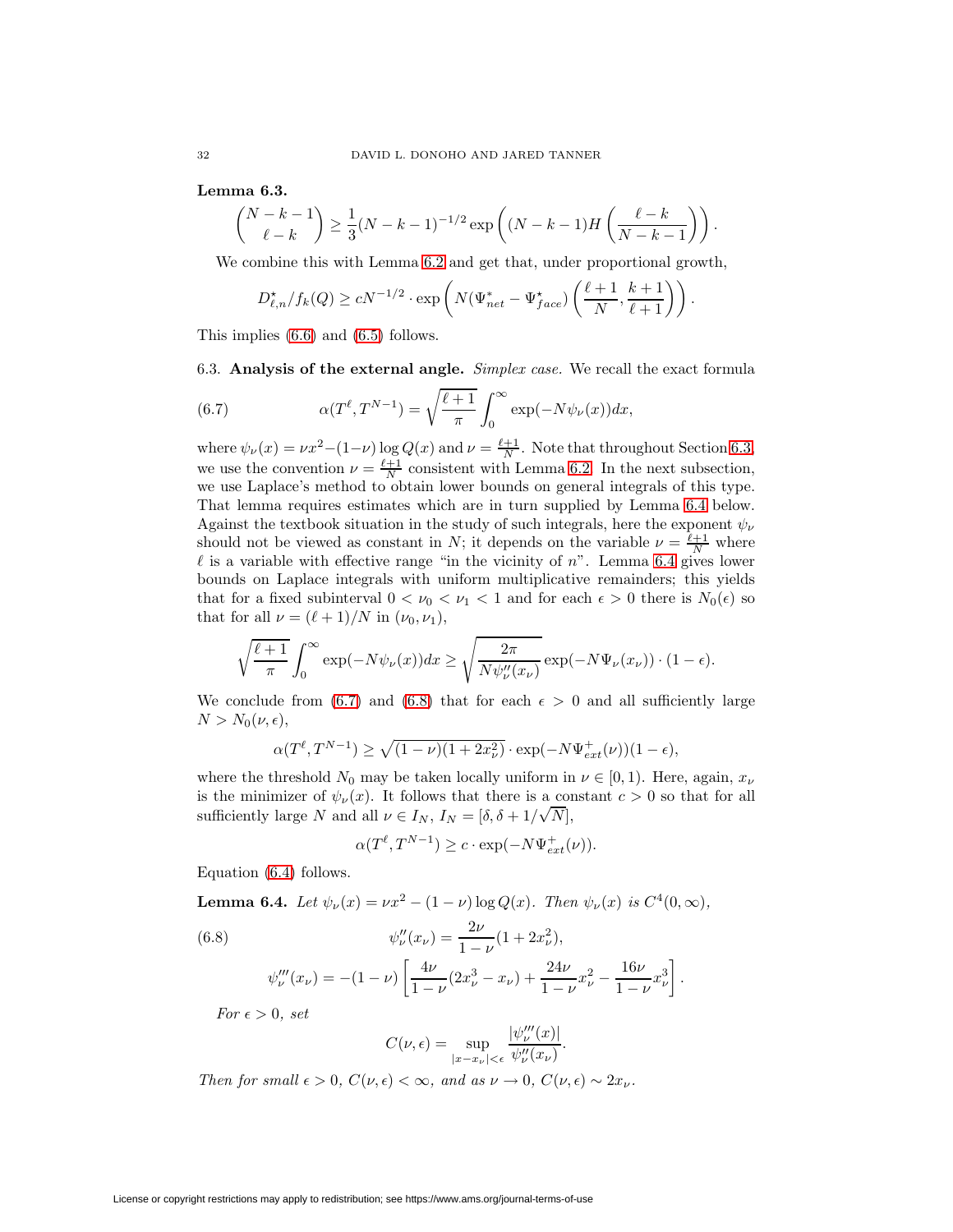Cross-polytope case. We recall the exact formula

$$
\alpha(F^{\ell}, C^N) = \sqrt{\frac{\ell+1}{\pi}} \int_0^{\infty} \exp(-N\psi_{\nu}(x))dx,
$$

where  $\psi_{\nu}(x) = \nu x^2 - (1 - \nu) \log G(x)$  and  $\nu = (\ell + 1)/N$ . We apply Lemma [6.4](#page-31-1) bounding Laplace integrals with multiplicative remainder to conclude

$$
\sqrt{\frac{\ell+1}{\pi}} \int_0^\infty \exp(-N\psi_\nu(x))dx \ge \sqrt{\frac{2\pi}{N\psi_\nu''(x_\nu)}} \exp(-N\psi_\nu(x_\nu)) \cdot (1+o(1)).
$$

Here the  $o(1)$ -term is locally uniform over  $\nu \in [0,1)$ . We conclude that for each subinterval  $(\nu_0, \nu_1)$  with  $0 < \nu_0 < \nu_1 < 1$  and for  $\epsilon > 0$  we have for  $N > N_0(\nu, \epsilon)$ ,

$$
\alpha(F^{\ell}, C^N) \ge (1 + \frac{4\nu}{1-\nu}x_{\nu}^2)^{-1/2} \cdot \exp(-N\Psi_{ext}^{\pm}(\nu))(1-\epsilon).
$$

Here, again,  $x_{\nu}$  is the minimizer of  $\psi_{\nu}(x)$ . It follows that there is a constant  $c > 0$ so that for all sufficiently large N and all  $\nu \in I_N$ ,  $I_N = [\delta, \delta + 1/\sqrt{N}]$ ,

$$
\alpha(F^{\ell}, C^N) \ge c \cdot \exp(-N\Psi_{ext}^{\pm}(\nu)).
$$

Inequality [\(6.3\)](#page-30-3) follows.

**Lemma 6.5.** Let  $\psi_{\nu}(x) = \nu x^2 - (1 - \nu) \log G(x)$ . Then  $\psi_{\nu}(x)$  is  $C^4(0, \infty)$ ,

$$
\psi_{\nu}''(x_{\nu}) = 2\nu \cdot (1 + x_{\nu}^2 \frac{4\nu}{1 - \nu}),
$$
  

$$
\psi_{\nu}'''(x_{\nu}) = (1 - \nu) \left[ \frac{4\nu}{1 - \nu} (2 - 4x_{\nu}^2) + 6x_{\nu} z^2 + 2x_{\nu} z^3 \right],
$$

where  $z_{\nu} = \frac{2\nu x_{\nu}}{1-\nu}$ . For  $\epsilon > 0$ , set

$$
C(\nu,\epsilon)=sup_{|x-x_{\nu}|<\epsilon}\frac{|\psi_{\nu}'''(x)|}{\psi_{\nu}''(x_{\nu})}.
$$

Then for small  $\epsilon > 0$ ,  $C(\nu, \epsilon) < \infty$ , and as  $\nu \to 0$ ,  $C(\nu, \epsilon) \sim 4x_{\nu}^3$ .

6.4. **Uniform Laplace method.** We use a uniform variant of Laplace's method, suitable for bounding a collection of integrals uniformly. The approach is similar to [\[10\]](#page-51-5).

<span id="page-32-1"></span>**Lemma 6.6.** Let  $I = [-\epsilon, \epsilon]$  and suppose that f attains its minimum on I at 0. Let

$$
C = \sup_{I} \frac{|f'''(x)|}{f''(0)}.
$$

Then

$$
\int_{I} exp(-Nf(x))dx \ge \sqrt{\frac{2\pi}{Nf''(0)}} \cdot exp(-Nf(0)) \cdot R(\epsilon, N),
$$
  

$$
R(\epsilon, N) = (1 - \sqrt{\frac{2}{\pi}} exp(-N\epsilon^{2}f''(0))) \cdot exp(-Nf''(0)C\epsilon^{3}/16).
$$

<span id="page-32-0"></span>The derivation of the lemma is similar to that of Lemma 8.4 in [\[10\]](#page-51-5) (although with all inequalities reversed).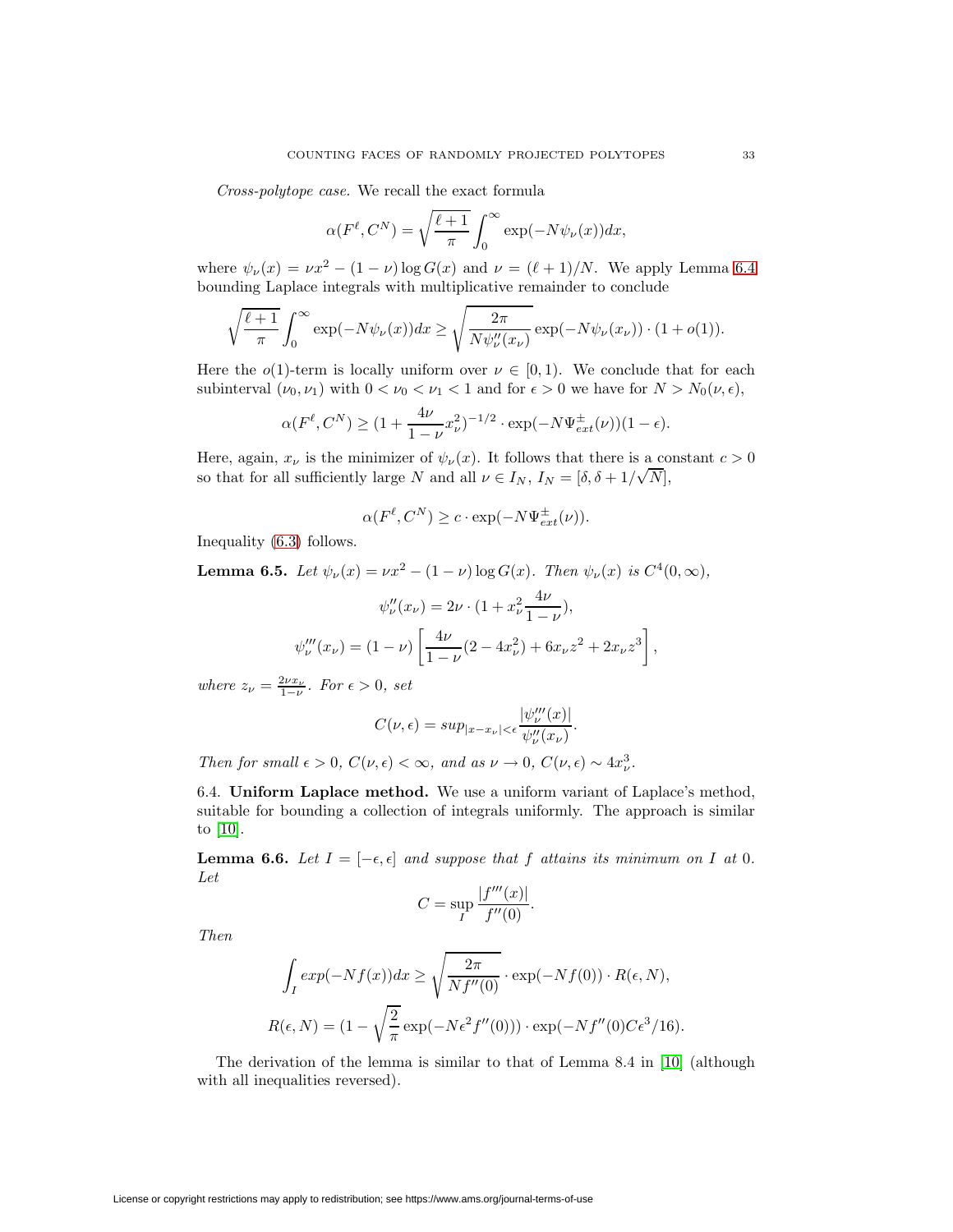**Lemma 6.7.** Consider the collection of integrals

$$
J(N, \lambda) = \int_0^\infty \exp(-Nf_\lambda(x))dx
$$

and suppose either that  $\lambda = \lambda_0$  independent of N or that  $\lambda = \lambda_N \to \lambda_0$  as  $N \to \infty$ . Suppose that  $f_{\lambda}$  has a unique minimizer  $x_{\lambda}$  interior to  $(0,\infty)$  and suppose that  $f_{\lambda}$ is  $C^4(0,\infty)$ . Let

$$
C(\lambda, \epsilon) = \sup_{|x - x_{\lambda}| < \epsilon} \frac{|f_{\lambda}'''(x)|}{f_{\lambda}''(x_{\lambda})}.
$$

Suppose that

$$
Nf_{\lambda_N}(x_{\lambda_N}) \to \infty
$$

and

$$
\frac{C(\lambda_N, \epsilon_N)}{\sqrt{N\psi''(x_{\lambda_N})}} \to 0.
$$

Then

$$
J(N, \lambda_N) \ge \sqrt{\frac{2\pi}{Nf''_{\lambda}(x_{\lambda})}} \cdot \exp(-Nf_{\lambda}(x_{\lambda}))(1+o(1)).
$$

To prove Lemma [6.7,](#page-32-0) simply translate coordinates so that  $x_{\lambda} = 0$ , pick  $\epsilon_N =$  $N^{-2/5}$  and set  $I = [-\epsilon, \epsilon]$ ; then apply Lemma [6.6.](#page-32-1)

6.5. **Analysis of the internal angle.** Our earlier analysis of the internal angle employed an upper bound derived in [\[10\]](#page-51-5) from large-deviations theory. We now develop a lower bound using complex analysis techniques; our analysis is related to the approach of Vershik and Sporyshev [\[34\]](#page-52-0).

Let  $X \sim HN(0, 1)$  be a real half-normal random variable, i.e.  $X = |Z|$  where Z is standard normal. The moment generating function  $M(t) = Ee^{tX}$  can be continued to the complex plane. We have the explicit formula  $M(t) = e^{t^2/2} \cdot 2\Phi(t)$ , where  $\Phi$  denotes the standard  $N(0, 1)$  cumulative distribution function. Operations with Taylor series show that for  $\omega$  real,  $\Phi(i\omega)$  has real part  $1/2$  along the imaginary axis and so the cumulant generating function  $log(2\Phi(z))$  can be consistently defined in a neighborhood of both the real and imaginary axes. Define

$$
\psi_{\gamma}(z) = z^2/2 + (1 - \gamma) \log(2\Phi(z)).
$$

<span id="page-33-0"></span>We begin by justifying our interest in the complex domain:

**Lemma 6.8.** For  $\gamma = \frac{k+1}{\ell+2}$ ,

$$
\beta(T^k, T^{\ell}) = \sqrt{\ell+3} \cdot 2^{-\ell-k+1} \cdot \frac{1}{\sqrt{2\pi}} \int_{-i\infty}^{i\infty} e^{(\ell+2)\psi_{\gamma}(z)} dz.
$$

Contour integration was previously used in the analysis of the internal angle by Vershik and Sporyshev, without making the connection to the cumulant generating function. The contour integral and the form of the integrand suggests to use the method of steepest descents [\[2\]](#page-50-2). An analysis of  $\psi_{\gamma}(z)$  is easily performed computationally. One learns that there is a path  $C_{\gamma}$  along which  $\psi_{\gamma}(z)$  is purely real and which is asymptotic, for large  $|z|$ , to the imaginary axis; see Figure [6.1.](#page-34-0) This path crosses the real axis at a point  $z_{\gamma}$ . Because  $\psi_{\gamma}$  is real for real z,  $z_{\gamma}$  is necessarily a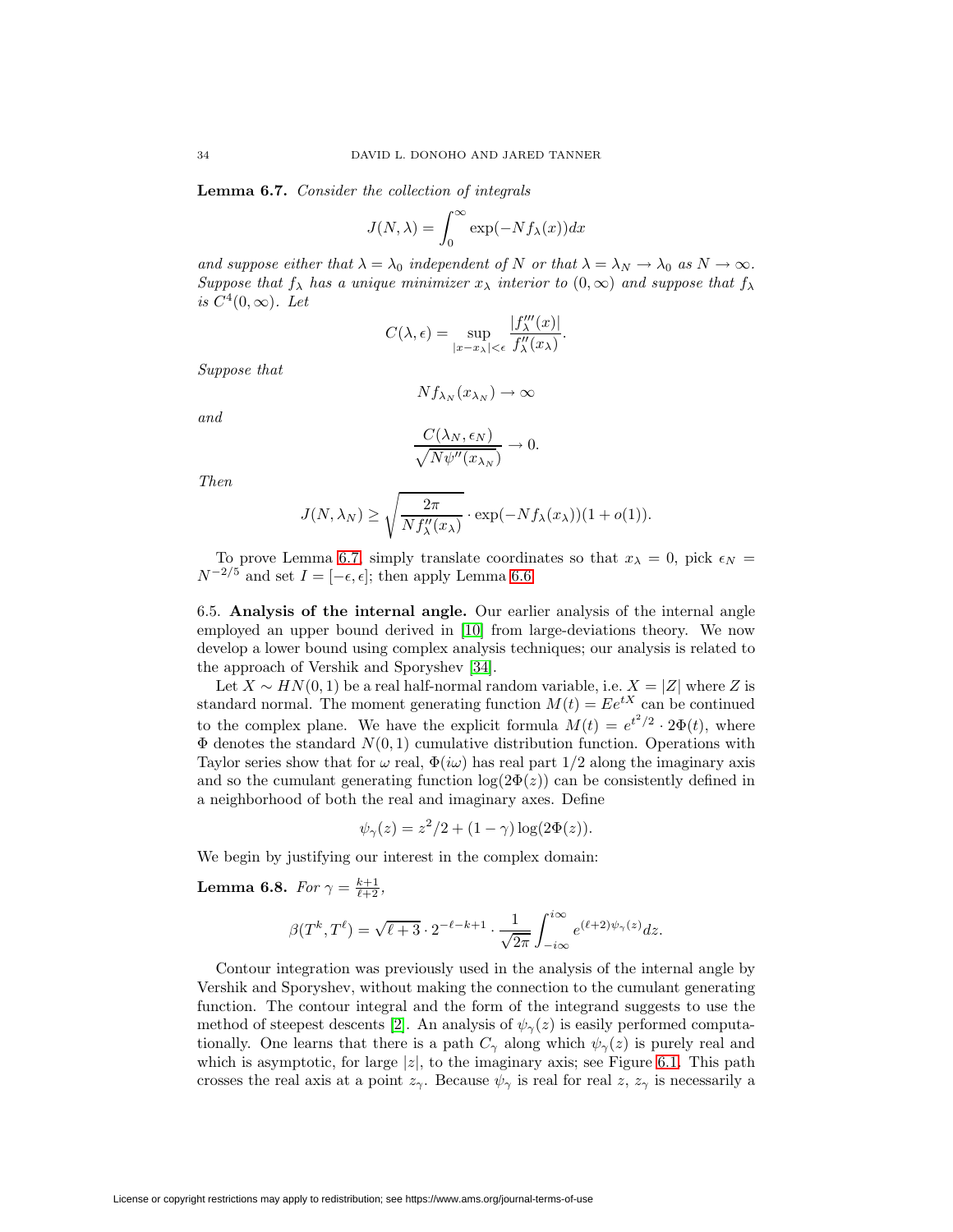

<span id="page-34-0"></span>FIGURE 6.1. Level curves for the exponent  $\psi_{\gamma}(z)$  with  $\gamma = 3/8$ : real (a) and imaginary (b) components. The path  $C_{\gamma}$  along which  $\psi_{\gamma}(z)$  is purely real is overlaid as the wider black line. Panel (b) additionally overlays the level curves with the imaginary part of  $\psi_{\gamma}(z)$  being equal to  $-\pi$  (green) and  $\pi$  (blue). The path  $C_{\gamma}$  lies between these hyperbolae and the imaginary axis, allowing the deformation in [\(6.9\)](#page-34-1) without necessitating branch cuts. The saddlepoint,  $z_{3/8} \approx -0.907 + i0$ , is indicated by the red circle in panel (b).

saddlepoint of  $\psi_{\gamma}$ . Within the region bounded by the imaginary axis and  $C_{\gamma}$ ,  $\psi_{\gamma}$ is analytic, and so we have the identity

(6.9) 
$$
\int_{-i\infty}^{i\infty} e^{(\ell+2)\psi_{\gamma}(z)} dz = \int_{C_{\gamma}} e^{(\ell+2)\psi_{\gamma}(z)} dz,
$$

provided the orientation of the path  $C_{\gamma}$  is chosen properly. Parametrizing by arclength, the contour integral can be rewritten purely in terms of real variables:

<span id="page-34-1"></span>
$$
\int_{-\infty}^{\infty} e^{(\ell+2)\tilde{\psi}_{\gamma}(t)} dt
$$

where  $\psi(t) = \psi_{\gamma}(z(t))$ ; this of course is in the form of a Laplace integral. Taking into account that

$$
\tilde{\psi}_{\gamma}(0) = \psi_{\gamma}(z_{\gamma}), \qquad \tilde{\psi}_{\gamma}''(0) = \psi_{\gamma}''(z_{\gamma})
$$

and that  $\tilde{\psi}_{\gamma}(t)$  is  $C^4(-\infty,\infty)$ , we immediately have

**Lemma 6.9.** Let  $\gamma$  be fixed in (0,1). Then  $\psi_{\gamma}(z)$  has a saddlepoint  $z_{\gamma}$  on the negative real axis and

$$
\int_{-i\infty}^{i\infty} e^{(\ell+2)\psi_{\gamma}(z)}dz = \sqrt{\frac{2\pi}{(\ell+2)\psi_{\gamma}''(z_{\gamma})}} \cdot \exp\{(\ell+2)\psi_{\gamma}(z_{\gamma})\} \cdot (1+o(1)), \quad \ell \to \infty.
$$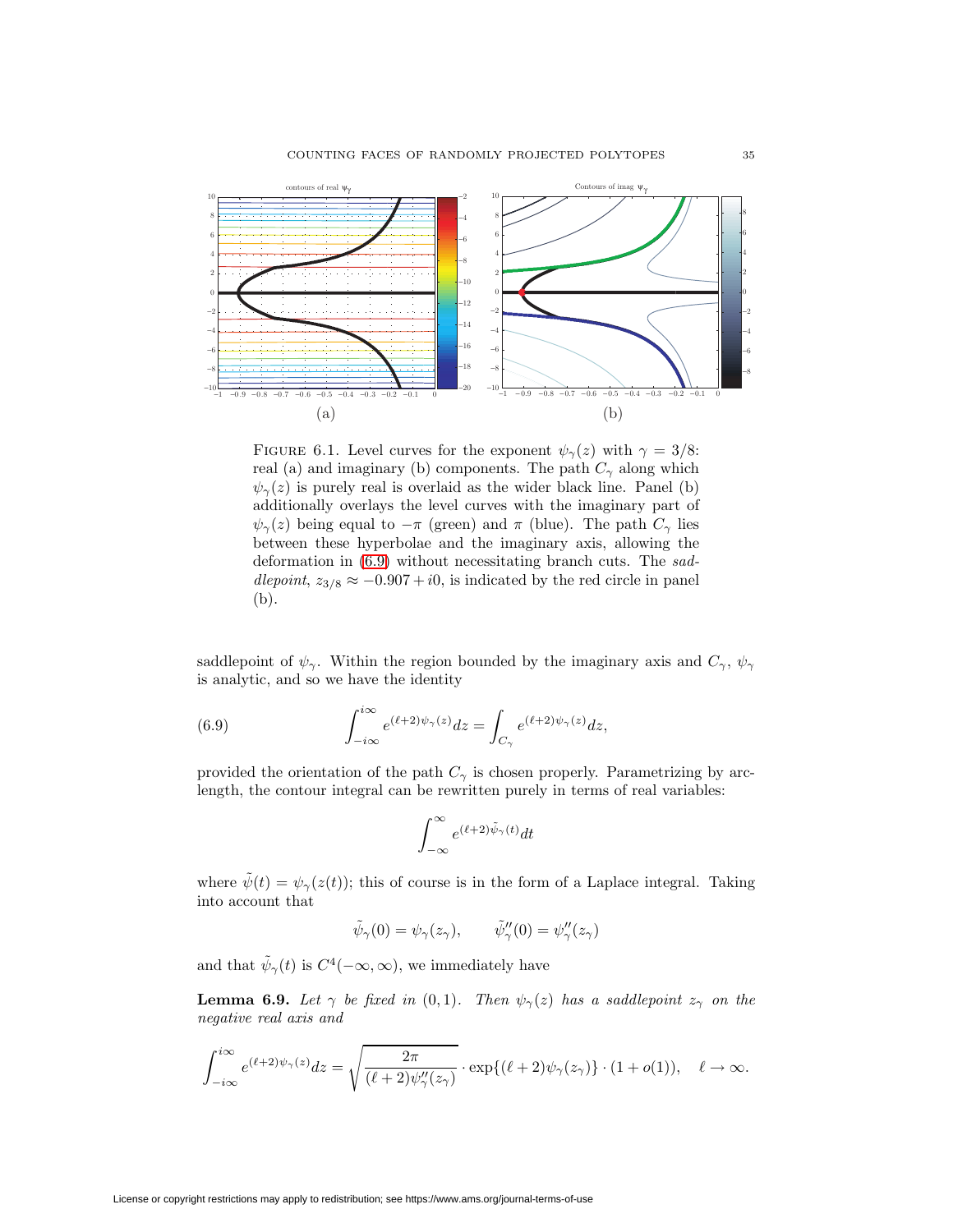Actually, however, we are interested in the case where  $\gamma$  is changing slightly with *n*, i.e.  $\gamma = \gamma_n = \frac{k_n+1}{\ell_n+2}$ , and we need a stronger result. We note that the third and fourth derivatives of  $\tilde{\psi}_{\gamma}(t)$  near  $t = 0$  are bounded locally uniformly in  $\gamma$ . We conclude

**Lemma 6.10.** Fix  $c > 0$ . Let  $\gamma_n = \frac{k_n+1}{\ell_n+2}$ . In the proportional growth setting, we have

$$
\int_{-i\infty}^{i\infty} e^{(\ell_n+2)\psi_{\gamma_n}(z)} dz = \sqrt{\frac{2\pi}{(\ell+2)\psi_{\gamma_n}''(z_{\gamma_n})}} \exp\{(\ell_n+2)\psi_{\gamma_n}(z_{\gamma_n})\} \cdot (1+o(1)), \quad n \to \infty,
$$

with the term  $o(1)$  uniform in  $n \leq \ell_n \leq n + c\sqrt{n}$ .

To complete the evaluation of the asymptotics of the internal angle, we need

## <span id="page-35-0"></span>**Lemma 6.11.**

$$
\psi''_{\gamma}(z_{\gamma}) = 1 - z_{\gamma}^{2} \cdot \frac{\gamma}{1 - \gamma}.
$$

Let  $\xi_{\gamma}(y)$  denote the function introduced earlier in connection with the internal angle. Then

<span id="page-35-1"></span>
$$
\psi_{\gamma}(z_{\gamma}) = -(1 - \gamma) \cdot \xi_{\gamma}(y_{\gamma}).
$$

We conclude that

(6.10) 
$$
\beta(T^k, T^{\ell}) \ge c_2 \cdot \exp\left(-N\Psi_{int}^{\star}\left(\frac{\ell+1}{N}, \frac{k+1}{\ell+1}\right)\right).
$$

The result [\(6.2\)](#page-30-4) follows.

## 6.6. **Proof of Lemmas [6.8](#page-33-0) and [6.11.](#page-35-0)**

6.6.1. Proof of Lemma [6.8](#page-33-0). B¨or¨oczky and Henk gave the formula

(6.11) 
$$
\beta(T^k, T^{\ell}) = \theta^{(m-1)/2} \cdot \sqrt{(m-1)\alpha + 1} \cdot \pi^{-m/2} \cdot \alpha^{-1/2} \cdot J(m, \theta),
$$

<span id="page-35-2"></span>where

(6.12) 
$$
\theta = k + 1, \quad \alpha = 1/(k+2), \quad m = \ell - k + 1,
$$

and

$$
J(m,\theta) = \frac{1}{\sqrt{\pi}} \int_{-\infty}^{\infty} e^{-\lambda^2} \left( \int_{0}^{\infty} \exp(-\theta v^2 + 2iv\lambda) dv \right)^m d\lambda.
$$

Note that

$$
\int_0^\infty \exp(-\theta v^2 + 2iv\lambda) dv = \frac{\sqrt{\pi}}{2\sqrt{\theta}} \cdot E e^{i\sqrt{\frac{2}{\theta}}\lambda X},
$$

where X is standard half normal,  $X = |Z|$ ,  $Z \sim N(0, 1)$ . Using now the cumulant generating function of the half-normal,

$$
\Lambda(z) = \log E e^{zX},
$$

we write

$$
J(m,\theta) = \frac{\pi^{m/2 - 1/2}}{2^m \theta^{m/2}} \cdot \int_{-\infty}^{\infty} e^{(i\lambda)^2} e^{m\Lambda(i\sqrt{\frac{2}{\theta}}\lambda)} d\lambda.
$$

Now change variables  $\omega = \sqrt{\frac{2}{\theta}}\lambda$ , and write

$$
J(m,\theta) = \frac{\pi^{m/2-1/2}}{2^m \theta^{m/2}} \cdot \sqrt{\frac{\theta}{2}} \int_{-\infty}^{\infty} e^{\theta(i\omega)^2/2} e^{m\Lambda(i\omega)} d\omega.
$$

License or copyright restrictions may apply to redistribution; see https://www.ams.org/journal-terms-of-use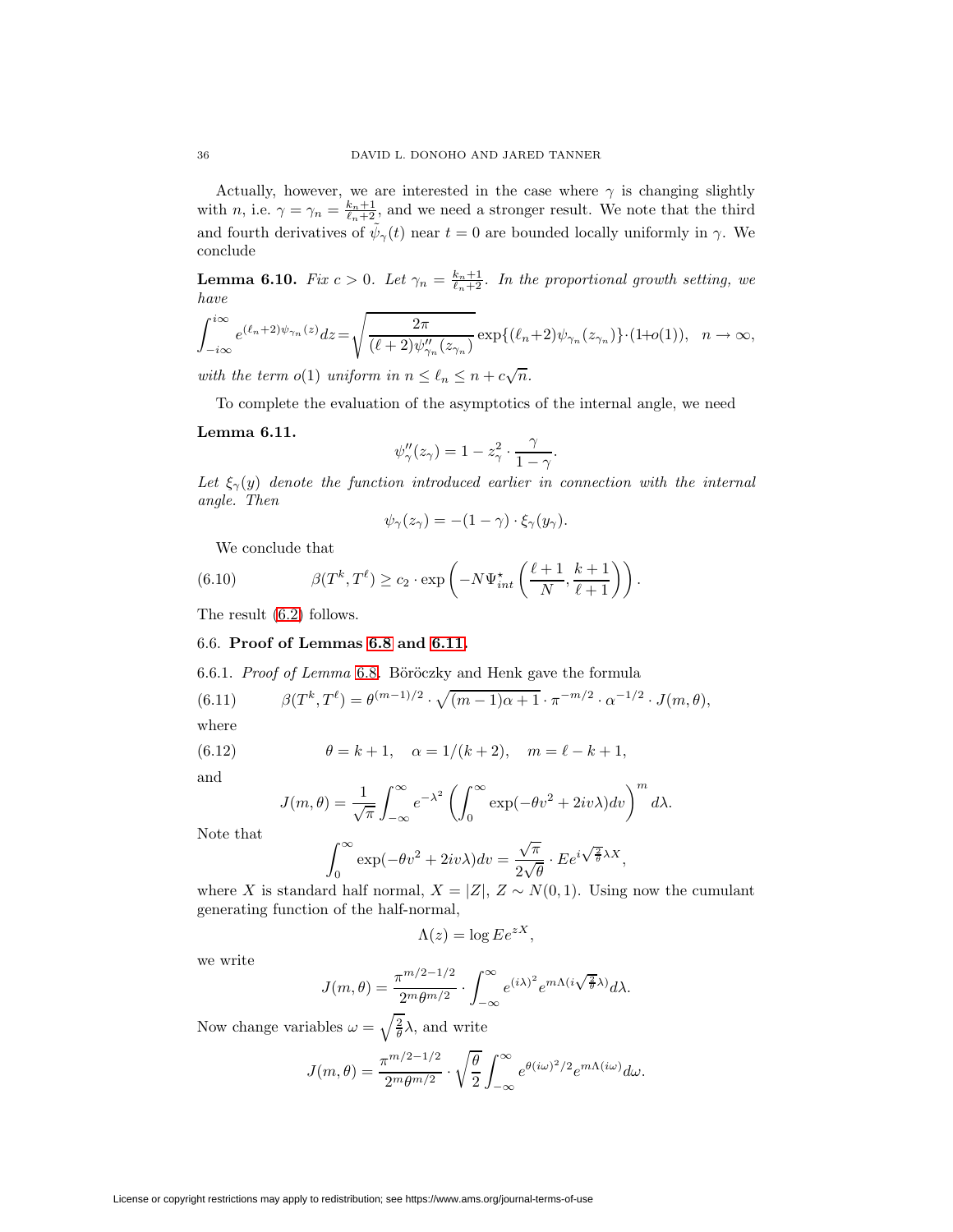Recalling  $(6.11)$ – $(6.12)$  and noting that

$$
\theta = k + 1,
$$
  $((m + 1)\alpha + 1)/\alpha = \ell + 3,$ 

we have

$$
\beta(T^k, T^{\ell}) = \sqrt{\ell+3} \cdot 2^{-m} \cdot \frac{1}{\sqrt{2\pi}} \cdot \int_{-\infty}^{\infty} e^{-(k+1)\omega^2/2 + (\ell-k+1)\Lambda(i\omega)} d\omega.
$$

The cumulant generating function of the half-normal obeys  $\Lambda(s) = e^{s^2/2} \cdot 2\Phi(s)$ . Setting  $\gamma = \frac{k+1}{\ell+2}$ , the exponent can be rewritten as  $(\ell+2)\psi_{\gamma}(z)$ .

6.6.2. Proof of Lemma [6.11](#page-35-0). Note that

$$
\Lambda'(z) = \phi(z)/\Phi(z),
$$

where  $\psi$  is the standard normal density and  $\Phi$  is the standard normal cumulative distribution function. Hence from  $\psi_{\gamma}'(z) = z + (1 - \gamma)\phi(z)/\Phi(z)$  and  $\psi_{\gamma}(z_{\gamma}) = 0$ we have

(6.13) 
$$
-z_{\gamma}/(1-\gamma) = \phi(z_{\gamma})/\Phi(z_{\gamma}).
$$

We also have

$$
\psi_{\gamma}''(z) = 1 + (1 - \gamma) \left[\frac{\phi'}{\Phi} - \frac{\phi^2}{\Phi^2}\right]
$$

and  $\phi' = (-z)\phi$ . Hence

$$
\psi''_{\gamma}(z_{\gamma}) = 1 - z_{\gamma}^{2} \cdot \frac{\gamma}{1 - \gamma}.
$$

This proves half the lemma.

For the other half of the lemma, we need to establish a connection between the values of  $\psi_{\gamma}(z_{\gamma}) = z_{\gamma}^{2}/2 + (1 - \gamma)\Lambda(z_{\gamma})$  and  $\xi_{\gamma}(y_{\gamma})$ , where

$$
\xi_{\gamma}(y) = \frac{1-\gamma}{\gamma}y^2/2 + \Lambda^*(y).
$$

Here  $\Lambda^*(x) = \max_s s x - \Lambda(s)$  is the classical Fenchel-Legendre transform of the cumulant generating function on the real axis. It is worth reviewing Sections 6.4 and 6.5 of [\[10\]](#page-51-5). The definition of  $\Lambda^*$  sets up a one-one relationship between variables  $(y, s)$ , where  $y = y(s)$  and  $s = s(y)$ , so that

$$
\Lambda^*(y) = s(y)y - \Lambda(s).
$$

Hence

$$
\xi_\gamma(y_\gamma)=s(y_\gamma)y_\gamma-\Lambda(s_\gamma)+\frac{1-\gamma}{\gamma}y_\gamma^2/2.
$$

Formula (6.12) in [\[10\]](#page-51-5) reads

$$
\frac{1-\gamma}{\gamma}y_{\gamma}=-s_{\gamma};
$$

this implies

$$
\xi_{\gamma}(y_{\gamma}) = -\frac{\gamma}{1-\gamma} s_{\gamma}^{2}/2 - \Lambda(s_{\gamma})
$$
  
=  $-\frac{\gamma}{1-\gamma} s_{\gamma}^{2}/2 - s_{\gamma}^{2}/2 - \log(2\Phi(s_{\gamma}))$   
=  $-\frac{1}{1-\gamma} s_{\gamma}^{2}/2 - \log(2\Phi(s_{\gamma})).$ 

We note – parenthetically – that the variable  $s$  is in this subsection the argument to a cumulant generating function, and elsewhere in the paper, the same symbol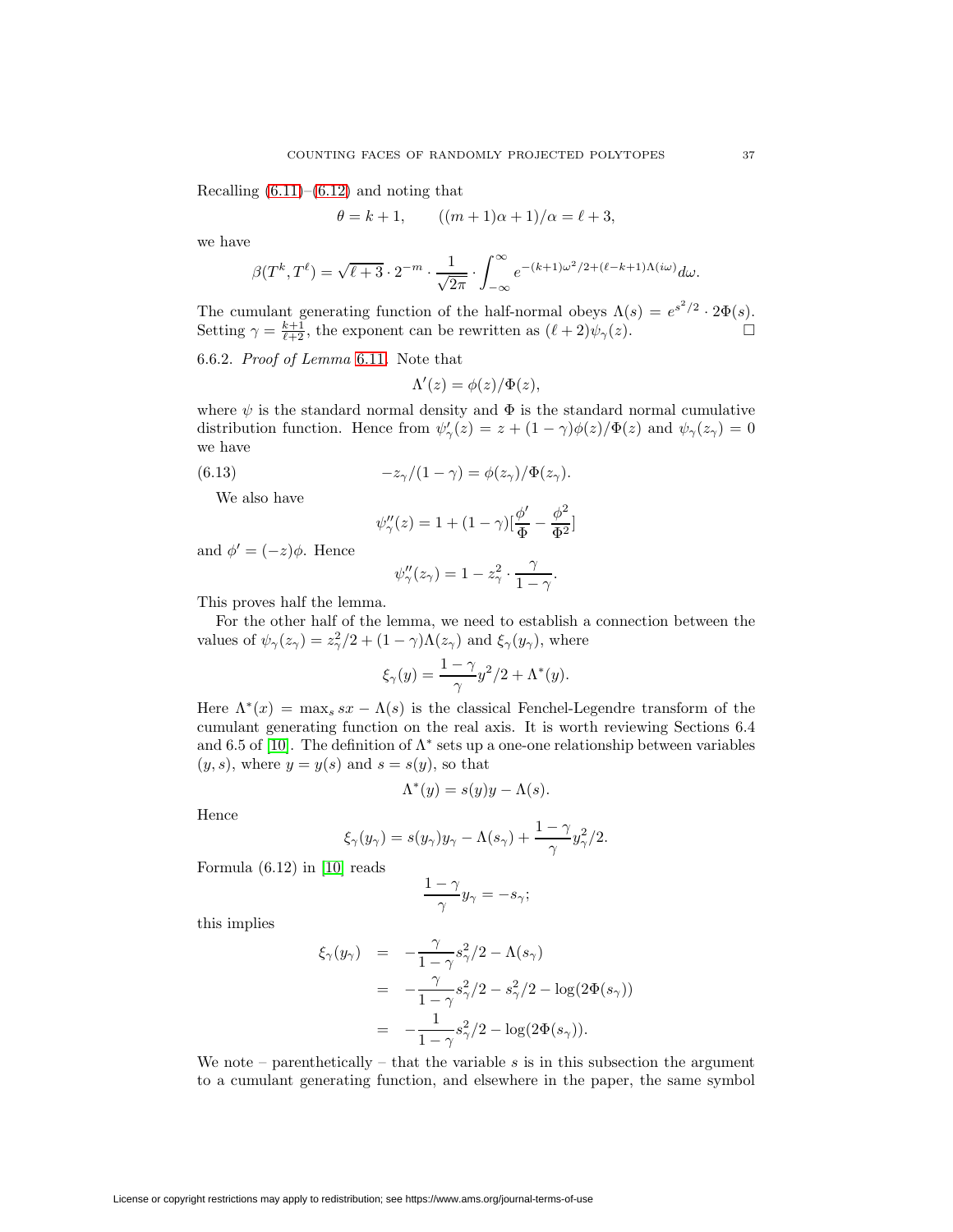denotes the negative of this same quantity. Moreover the dual relationship between s, y variables is expressed through  $\Lambda'(s_\gamma) = y_\gamma$ . We compute that  $\psi_\gamma(s_\gamma + i0) = 0$ , i.e.  $z_{\gamma} = s_{\gamma} + i0$ . In words, the saddlepoint value  $z_{\gamma}$  is identical to the dual variable  $s_{\gamma}$ . Finally we have

$$
-\Psi_{int}(\nu,\gamma) = -(\xi_{\gamma}(y_{\gamma}) + \log_e(2)) \cdot \nu \cdot (1-\gamma) = (\psi_{\gamma}(z_{\gamma}) + \log_e(2)(1-\gamma)) \cdot \nu.
$$

Compare also Section 6.5 of [\[10\]](#page-51-5).  $\Box$ 

## 7. Discussion

In this section, we first show how the applications  $(1.1)$ – $(1.4)$  follow from Theo-rems [1.2](#page-7-0)[–1.6.](#page-8-2) We next consider the performance of these rules at finite  $n$ . Finally we discuss extensions, open questions, and relations to other work.

<span id="page-37-0"></span>7.1. **Convex hulls of Gaussian point clouds. Proof of (1.1).** In the 1950's, David Gale [\[17\]](#page-51-14) introduced an important extremal property of polytopes; the following is now classical:

**Definition 7.1** ([\[19,](#page-51-10) Chapter 7]). A convex polytope  $P$  is called k-neighborly if every subset of  $k + 1$  vertices spans a k-face of P.

By mere face counting, we can determine whether a polytope is  $k$ -neighborly. In this section, put for short  $T = T^{N-1}$ .

**Lemma 7.2** ([\[19,](#page-51-10) Chapter 7]). Let  $P = AT$ . Suppose that

- $P$  has  $N$  vertices,
- P has  $\binom{N}{k+1}$  k-faces.

Then P is k-neighborly.

Combining Theorems [1.3](#page-7-4) and [1.6](#page-8-2) we have

**Corollary 7.1.** Let  $(k_n, n, N_n)$  be a sequence of triples with n tending to  $\infty$  and  $N_n$  growing subexponentially with n. Fix  $\epsilon > 0$  and suppose that

$$
k_n < (1 - \epsilon) \cdot \frac{n}{2e \cdot \log(N_n/(n \cdot 2\sqrt{\pi}))}, \quad n > n_0.
$$

Let A be a random  $n \times N$  matrix with iid  $N(0, 1/n)$  entries. Define the event

$$
\Omega(k, n, N) = \{ P = AT \text{ is } k\text{-neighborly} \}.
$$

Then

$$
P(\Omega(k_n, n, N_n)) \to 1, \text{ as } n \to \infty.
$$

In words, with overwhelming probability for large n,  $P = AT$  is at least  $k_n$ neighborly.

This is simply (1.1) in another language. To see why, note that, for each  $k > 1$ , a k-neighborly polytope is also  $k - 1$ -neighborly. If  $a_1, \ldots, a_N$  are vertices of  $\mathcal{A} = \text{conv}(a_1, \ldots a_N)$ , then k-neighborliness of  $\mathcal{A}$  is equivalent to the following k simultaneous properties:

- every pair  $(a_i, a_j)$  spans an edge of A,
- $\bullet$  ...
- every  $k + 1$ -tuple  $(a_{i_1}, \ldots, a_{i_k})$  spans a k-face of A.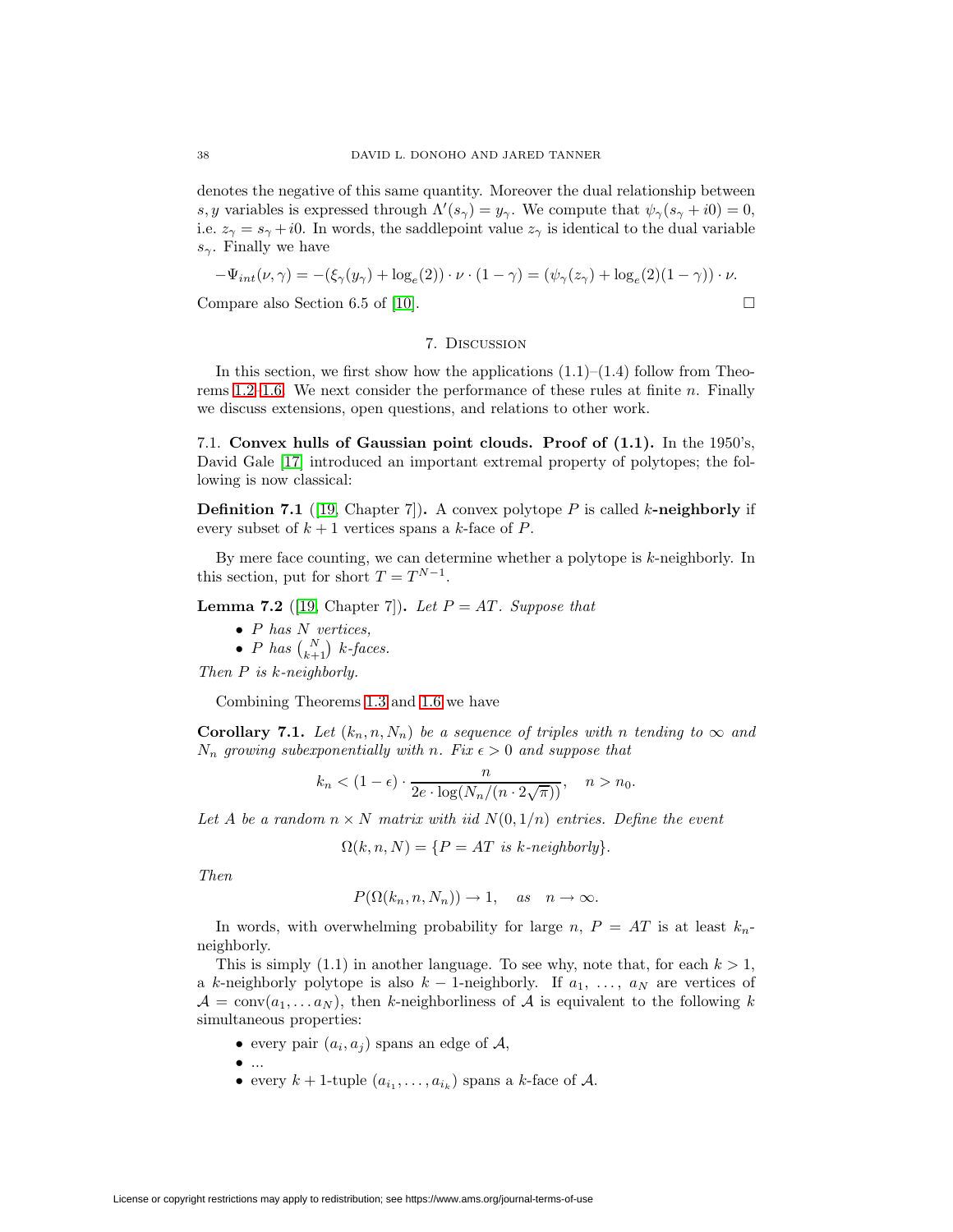This is precisely the condition mentioned in Section 1.1.1 with the substitutions  $x_i \leftrightarrow a_i$ ,  $\mathcal{A} \leftrightarrow \mathcal{X}$ ,  $n \leftrightarrow d$ , and  $N \leftrightarrow n$ .

To conclude, we note that  $P = AT$  has N vertices with probability 1, those vertices are simply the columns of A, and so  $P = \text{conv}(a_1, \ldots, a_N)$ . Invoking now the above corollary, we obtain the conclusion  $(1.1)$ .

<span id="page-38-0"></span>7.2. **Correcting all patterns of** k **or fewer errors. Proof of (1.4).** A convex polytope is centrosymmetric if it has 2N vertices made of N antipodal pairs. Neighborliness per se does not apply to centrosymmetric polytopes; instead one needs the following notion (see e.g. [\[19,](#page-51-10) Chapter 8]).

**Definition 7.3.** A centrosymmetric convex polytope P with vertices  $\pm a_1, \ldots, \pm a_N$ is called **centrally** k-neighborly if every subset of  $k + 1$  vertices not including an antipodal pair spans a k-face of P.

By face counting, we can determine whether a polytope is centrally  $k$ -neighborly. In this section, put for short  $C = C^N$ .

**Lemma 7.4** ([\[10,](#page-51-5) Lemma 1]). Let  $P = AC$ . Suppose that

- P has 2N vertices and
- *P* has  $2^{k+1} \cdot {N \choose k+1}$  k-faces.

Then P is centrally k-neighborly.

Combining Theorems [1.5](#page-7-3) and [1.6,](#page-8-2) we have

**Corollary 7.2.** Let  $(k_n, n, N_n)$  be a sequence of triples with n tending to  $\infty$  and  $N_n$  growing subexponentially with n. Fix  $\epsilon > 0$  and suppose that

$$
k_n < (1 - \epsilon) \cdot \frac{n}{2e \cdot \log(N_n/(n \cdot \sqrt{\pi}))}, \quad n > n_0.
$$

Let A be a random  $n \times N$  matrix with iid  $N(0, 1/n)$  entries. Then  $P = AC$  is a random centrosymmetric polytope. Define the event

 $\Omega(k,n,N) = \{P = AC \text{ is centrally } k\text{-neighborly}\}.$ 

Then

 $P(\Omega(k_n,n,N_n)) \to 1$ , as  $n \to \infty$ .

In words, with overwhelming probability for large n,  $P = AC$  is at least  $k_n$ centrally neighborly.

We now relate central  $k$ -neighborliness to  $(1.4)$ . Recall the optimization problem

$$
\lim_{x} \|x\|_1 \text{ subject to } y = Ax.
$$

<span id="page-38-1"></span>Call the solution  $x_1$ ; it obviously depends on y and A.

**Theorem 7.5** ([\[11\]](#page-51-15)). The following statements about an  $n \times N$  matrix A are equivalent.

- The polytope AC has 2N vertices and is centrally k-neighborly.
- For every problem instance  $y = Ax_0$  where  $x_0 \in \mathbb{R}^N$  has at most k nonzeros, the solution  $x_1$  to the corresponding instance of  $(P_1)$  is unique and is equal to  $x_0$ .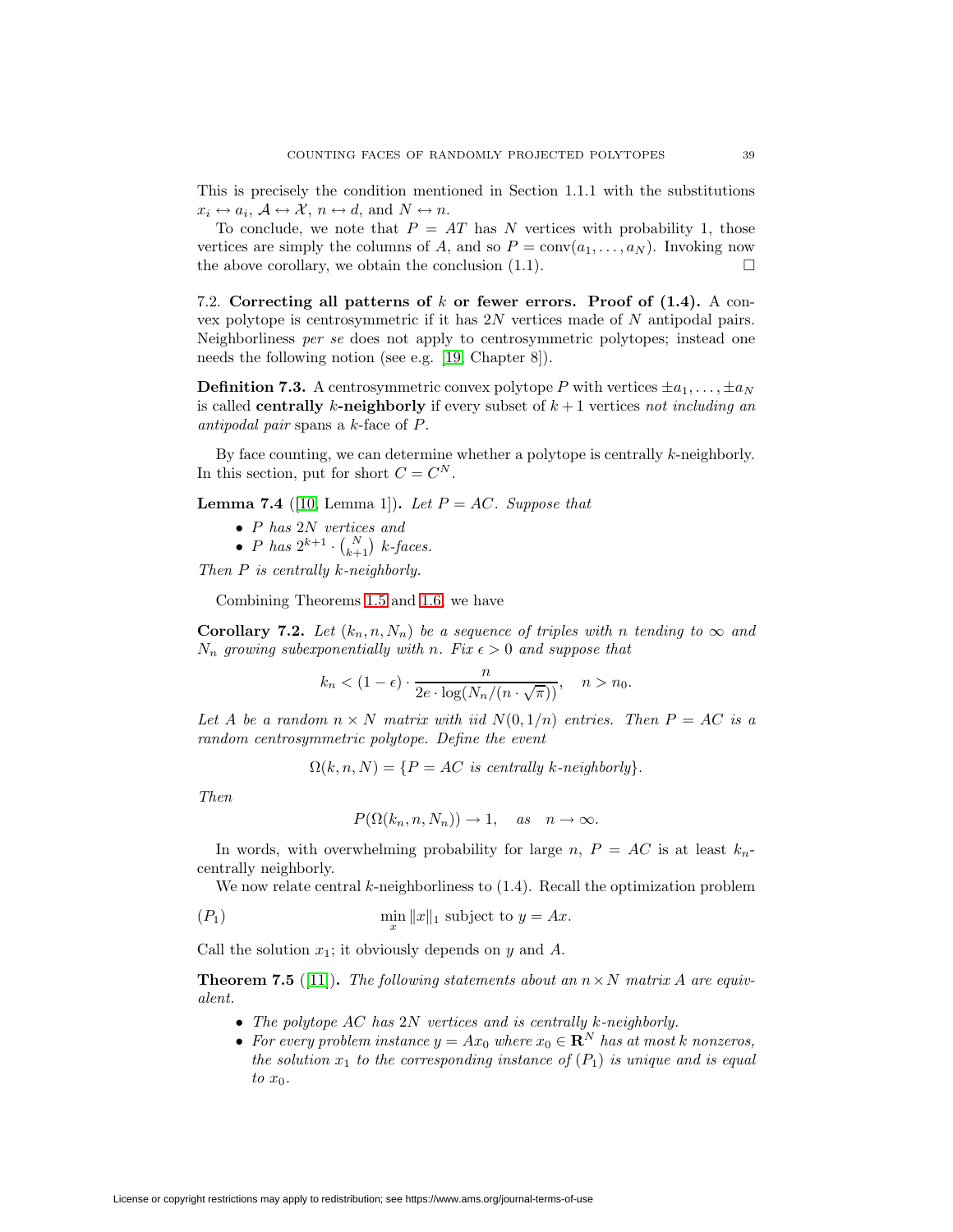To apply this, recall the setting of Section [1.1.3.](#page-2-1) The encoding matrix  $B$  mentioned there was obtained as follows: a random orthogonal matrix  $U$  is generated, and B makes up  $N - n$  rows of this matrix. The checksum matrix A makes up the other n rows of U.

Given received data  $w \in \mathbb{R}^N$ , form the generalized checksum  $y = Aw \in \mathbb{R}^n$ . Then solve the instance of  $(P_1)$  defined by  $(y, A)$ . Define the reconstruction  $u_1 =$  $B(w-x_1)$ . Inequality (1.4) now follows from the above and the following:

*Claim.* If AC is centrally k-neighborly and if the error vector  $z$  has at most  $k$ nonzeros, one has perfect error-correction:

 $u = u_1$ .

*Proof.* The received message  $w = B<sup>T</sup> u + z$  where the error vector z has, by hypothesis, nonzeros in at most  $\check{k}$  positions. Since  $AB^T = 0$ ,  $y = Az$ . Invoking Theorem [7.5,](#page-38-1) we have  $x_1 = z$ . Hence  $B(w - x_1) = B(w - z) = BB^T u + z - z = u$ .

<span id="page-39-0"></span>7.3. **How many projections? Proof of (1.2).** We first transform the "how many questions" problem into face counting.

**Definition 7.6.** The random  $n \times N$  matrix A will be called *orthant-symmetric* if, for every signed permutation  $\Pi$  and for every measurable  $\Omega \subset \mathbf{R}^{n \times N}$ ,

$$
P\{A \in \Omega\} = P\{A\Pi \in \Omega\}.
$$

<span id="page-39-2"></span>**Theorem 7.7** ([\[11\]](#page-51-15)). Let A be an orthant symmetric random  $n \times N$  matrix. Let  $x_0$  be a fixed vector with k nonzeros. Form a random problem instance  $(y, A)$  of  $(P_1)$ , where  $y = Ax_0$ . Let  $x_1$  denote the solution of this instance of  $(P_1)$ .

$$
P\{x_1 = x_0\} \ge \frac{Ef_{k-1}(AC)}{f_{k-1}(C)}.
$$

Theorems [1.4](#page-7-2) and [1.6](#page-8-2) imply the following precise version of (1.2).

<span id="page-39-3"></span>**Corollary 7.3.** Let  $(k_n, n, N_n)$  be a sequence of triples with n tending to  $\infty$  and  $N_n$  growing subexponentially with n. Fix  $\epsilon > 0$  and suppose that

(7.1) 
$$
k_n < (1 - \epsilon) \cdot \frac{n}{2 \cdot \log(N_n/n)}, \quad n > n_0.
$$

Then

<span id="page-39-1"></span>
$$
\frac{Ef_{k-1}(AC)}{f_{k-1}(C)} \to 1, \quad n \to \infty.
$$

In words, for  $(k, n, N)$  obeying the asymptotics  $(7.1)$ , an overwhelming fraction of the  $k-1$  faces F of C induce  $k-1$  faces AF of AC.

 $P = AT$  is at least  $k_n$ -neighborly.

7.4. **Correcting random patterns of** k **errors or fewer. Proof of (1.3).** Let  $||z||_0$  count the number of nonzeros in z.

**Definition 7.8.** The random vector z is a symmetric k-sparse random vector if

- $P\{z \in \Omega\} = P\{-z \in \Omega\}$  for all measurable sets  $\Omega$  and
- $P\{\|z\|_0 \leq k\} = 1.$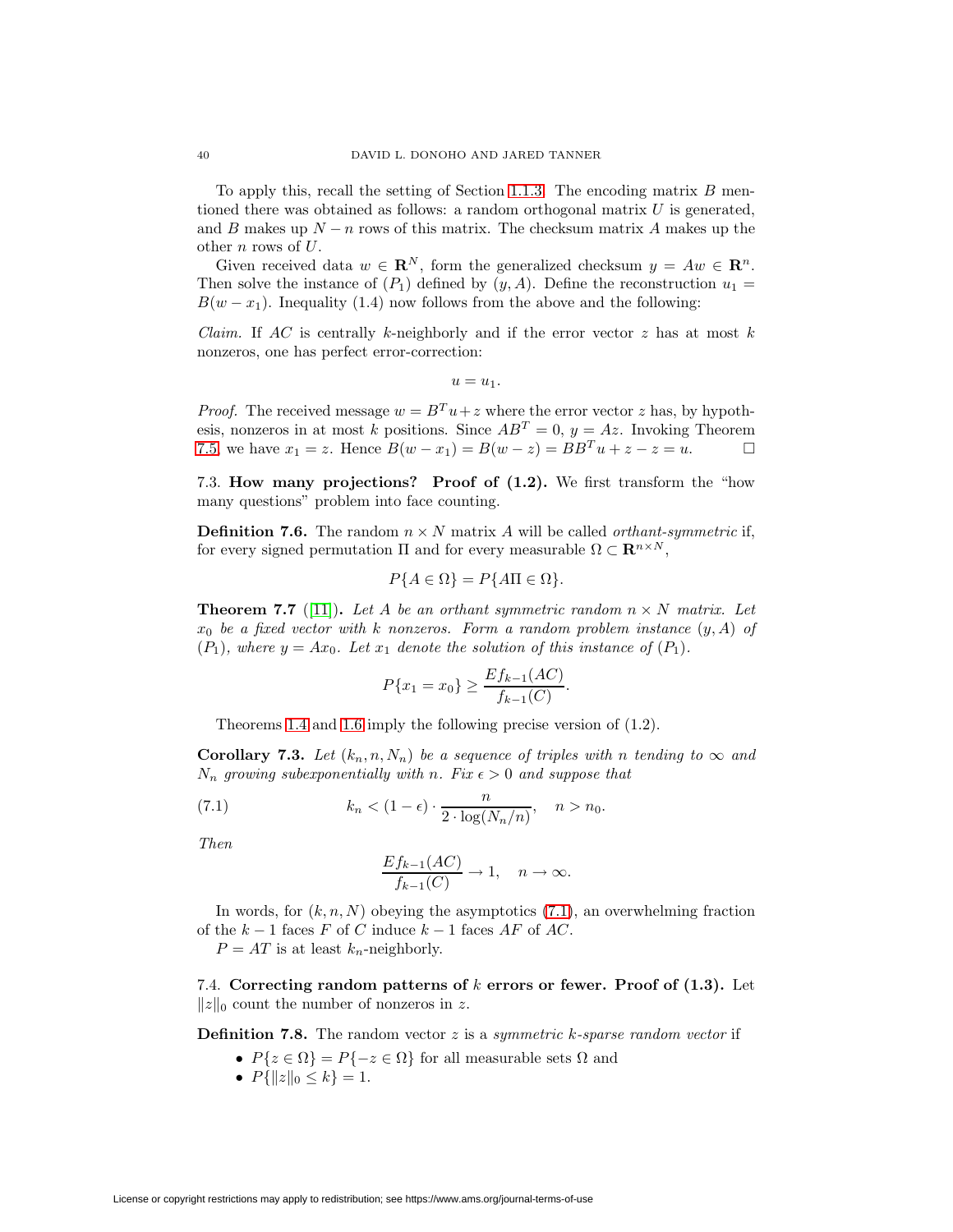Suppose that the received message  $w = B<sup>T</sup> u + z$  where u is arbitrary and z is a symmetric  $k$ -sparse random vector stochastically independent of  $A, B$ . Define  $y = A\mu$  and consider the resulting instance of  $(P_1)$ . Then, conditional on each fixed realization of z, put  $x_0 := z$  and apply Theorem [7.7](#page-39-2) to get that

$$
E\{f_{k-1}(AC)|z\} \ge (1-\epsilon)f_{k-1}(C)
$$

implies

$$
P\{x_1 = z|z\} \ge 1 - \epsilon.
$$

By independence of  $z$  and  $A$ ,

$$
E\{f_{k-1}(AC)|z\} = Ef_{k-1}(AC).
$$

<span id="page-40-0"></span>Apply now Corollary [7.3](#page-39-3) to infer  $(1.3)$ 

7.5. **Empirical results.** The phenomena uncovered by Theorems [1.2](#page-7-0) and [1.4](#page-7-2) can be observed empirically. For a given  $(\delta, \rho)$  pair, pick a large N, generate a random A of dimensions  $n = |\delta N|$  by N, and check whether for  $k = |\rho \cdot n|$ , a randomly chosen k-face F of Q yields a projected simplex  $AF$  that is also a face of  $AQ$ ; here  $Q = T^{N-1}$  or  $Q = C^N$ . This can be verified by linear programming.

Let F be a  $k-1$ -face of  $Q = T^{N-1}$  or  $C^N$ . Then the elements of F have nonzeros in only k coordinates. If  $Q = T^{N-1}$ , the nonzeros are nonnegative; if  $Q = C^N$ , the nonzeros have a definite sign pattern particular to the interior of  $F$ . In the following result, let  $\chi_F$  denote the barycenter of the face F, and let  $(\mathcal{P})$  denote problem  $(P_1)$  if  $Q = C^N$  or problem  $(LP)$  if  $Q = T^{N-1}$ , where

$$
(LP) \tmin 1'x \text{ subject to } y = Ax, \ x \ge 0.
$$

**Theorem 7.9** ([\[11,](#page-51-15) [13\]](#page-51-16))**.** Let  $Q = T^{N-1}$  or  $C^N$ . The following statements about a face F of Q are equivalent.

- $AF$  is a face of  $AO$ .
- Let  $y_F = A\chi_F$ . Then  $\chi_F$  is the unique solution of the instance of  $(\mathcal{P})$ defined by  $(y_F, A)$ .

Thus, to check Theorems [1.2](#page-7-0) and [1.4,](#page-7-2) one checks that for a randomly-generated vector  $x_0$  with k nonzeros, the corresponding vector  $y = Ax_0$  generates an instance of either (LP) or (P<sub>1</sub>) uniquely solved by  $x_0$ ; (LP) corresponds to  $x_0 \geq 0$  and  $Q = T^{N-1}$  whereas  $(P_1)$  corresponds to  $x_0$  with entries of either sign and  $Q = C^N$ . If such uniqueness holds, we call that experiment a success. Theorems [1.2](#page-7-0) and [1.4](#page-7-2) imply that for  $k$  below a given threshold, success is very likely while above that threshold, success is very unlikely.

We conducted 44,000 such experiments with the common value  $N = 10,000$ , exploring the  $(\delta, \rho)$  domain as follows. We considered  $n = 10, 15, 20, \ldots, 100$ ; for each value of  $n$ , eleven values of the sparsity,  $k$ , were chosen near the asymptotic thresholds,  $n \cdot |2 \log(\delta)|^{-1}$ . At each combination of k and n, two hundred random problem instances were generated.

Figures [7.1\(](#page-42-0)a)–(c) summarize our results. A region of the  $(\delta, \rho)$  plane is decorated with a shaded attribute depicting the fraction of successful experiments. Figure [7.1\(](#page-42-0)a) shows the simplex case, along with the threshold  $\rho_W^+(\delta)$  and its asymptotic approximant,  $|2 \log(\delta)|^{-1}$ . Figure [7.1\(](#page-42-0)b) shows the cross-polytope case, with the threshold  $\rho_W^{\pm}(\delta)$  and the approximant,  $|2 \log(\delta)|^{-1}$ . To better highlight the (subtle) difference between the simplex and cross-polytope cases, Figure [7.1\(](#page-42-0)c) shows the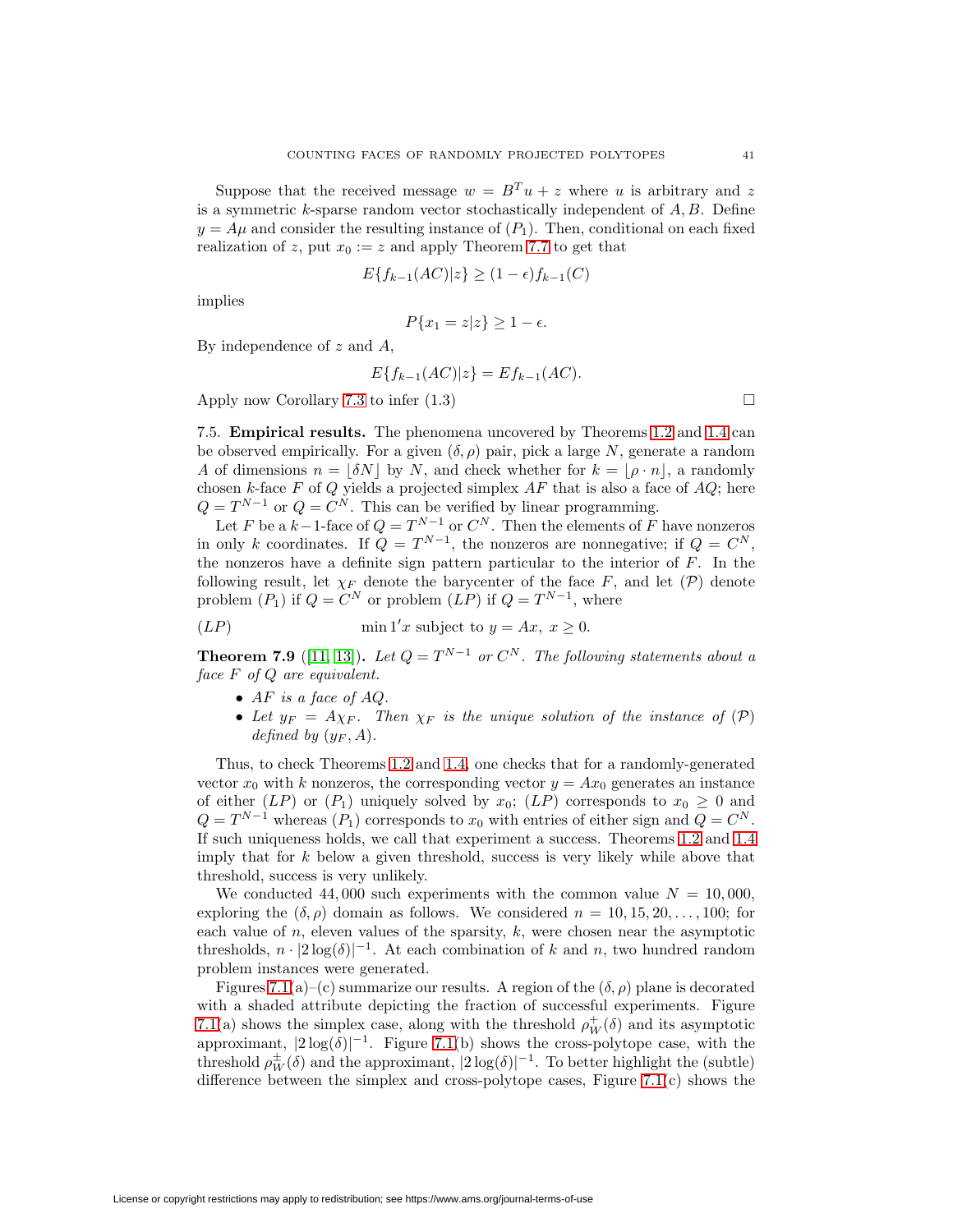fraction of cases where the simplex experiments were successful and the crosspolytope experiments were not.

Figures [7.1\(](#page-42-0)a) and (b) display a remarkable match between the thresholds  $\rho_W^+(\delta)$ ,  $\rho_W^{\pm}(\delta)$  and their asymptotic approximations,  $|2 \log(\delta)|^{-1}$ . Both curves track the observed empirical phase transition. This empirical transition is of course not a true discontinuity, because we are working with finite problem size  $N = 10,000$ ; instead it is a relatively abrupt change. Still, some relatively sharp distinctions can be made; there is a definite region where the simplex experiment is typically successful but the cross-polytope experiment is not – see Figure [7.1\(](#page-42-0)c).

For  $\delta$  near 1/100 the empirical transitions at  $N = 10,000$  show a clear agreement with the theoretical thresholds  $\rho_W(\delta)$  and the  $|2 \log(\delta)|^{-1}$  asymptotic approximant. Fixing the region  $\delta \in [1/1000, 1/100]$  explored in Figure [7.1](#page-42-0) and increasing N offers better resolution in  $k/n$ ; the sharper empirical transition is again in agreement with the theoretical thresholds.

7.6. **Relation to other work.** We discussed face-counting related work in the body of the text as the opportunity arose. We now mention several categories of related literature.

7.6.1. How neighborly can a polytope be? Theorems [1.3,](#page-7-4) [1.5,](#page-7-3) and [1.6](#page-8-2) imply the following. For  $N \gg n$ , both large, and N subexponential in n, there exist polytopes P which are

•  $k$ -neighborly with

$$
k \sim \frac{n}{2e\log(N/(n\cdot\sqrt{\pi}))};
$$

indeed, simply take  $P = AT^{N-1}$  where A has Gaussian i.i.d. entries; • centrally  $k$ -neighborly with

$$
k \sim \frac{n}{2e \log(N/(n \cdot 2\sqrt{\pi}))};
$$

indeed, simply take  $P = AC^N$  where A has Gaussian i.i.d. entries.

Recently, the problem of showing the existence of high-dimensional neighborly polytopes has attracted a resurgence of interest. After fundamental work in the 1950's–1970's starting with D. Gale [\[17,](#page-51-14) [18\]](#page-51-17) and extending through P. McMullen and G.C. Shephard [\[27\]](#page-51-18) and R. Schneider [\[31\]](#page-52-1), the subject was very quiet. Now, as Schneider wrote one of us, "the subject has come to life again". Our own work [\[12,](#page-51-4) [13,](#page-51-16) [10,](#page-51-5) [11\]](#page-51-15) carefully studied the questions of neighborliness and central neighborliness of projections of random polytopes in the proportional growth setting. Our attempt was to characterize the exact location of the asymptotic phase transitions associated with strong and weak neighborliness. Linial and Novik [\[25\]](#page-51-8) gave exponential bounds on the probability that  $AC^N$  is centrally neighborly; note that Rudelson and Vershynin's work [\[29\]](#page-51-7) came earlier and implies similar bounds by duality. Both [\[25,](#page-51-8) [29\]](#page-51-7) use a geometric functional analysis approach which gave inequalities akin to

(7.2) 
$$
P\{f_k(AC) \neq f_k(C)\} \leq \psi_1 \exp(-\psi_2 n), \qquad n > n_0,
$$

valid for  $k < cn/\log(N/n)$  with unspecified constants.

Other authors apparently sought simply to obtain a formula showing a threshold of the form  $k \leq cn/\log(N/n)$ , which is indeed the qualitatively correct formula.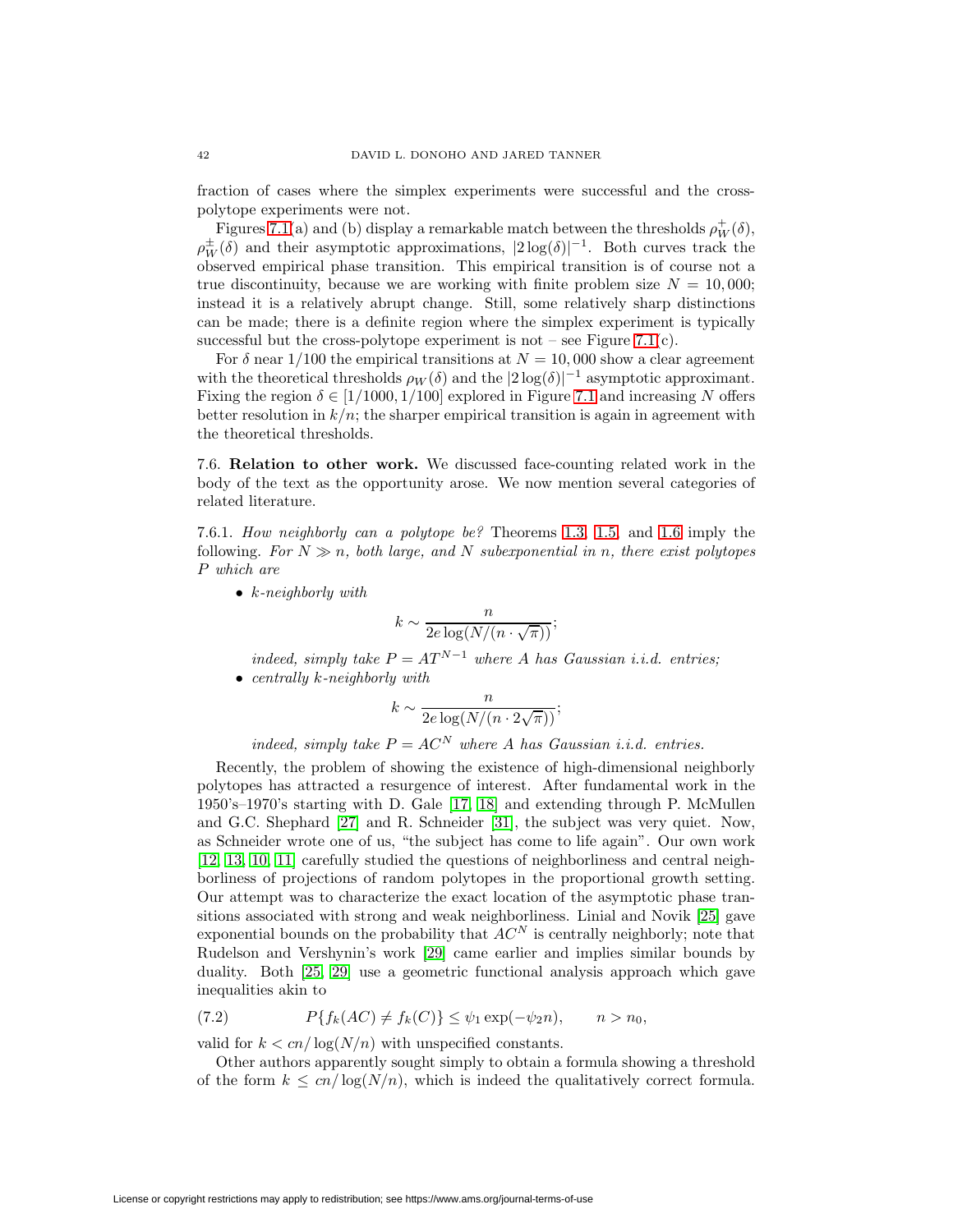

<span id="page-42-0"></span>Figure 7.1. Panel (a): success fraction, simplex; panel (b): success fraction, cross-polytope; panel (c): fraction successful for simplex but not for cross-polytope.  $N = 10,000$ .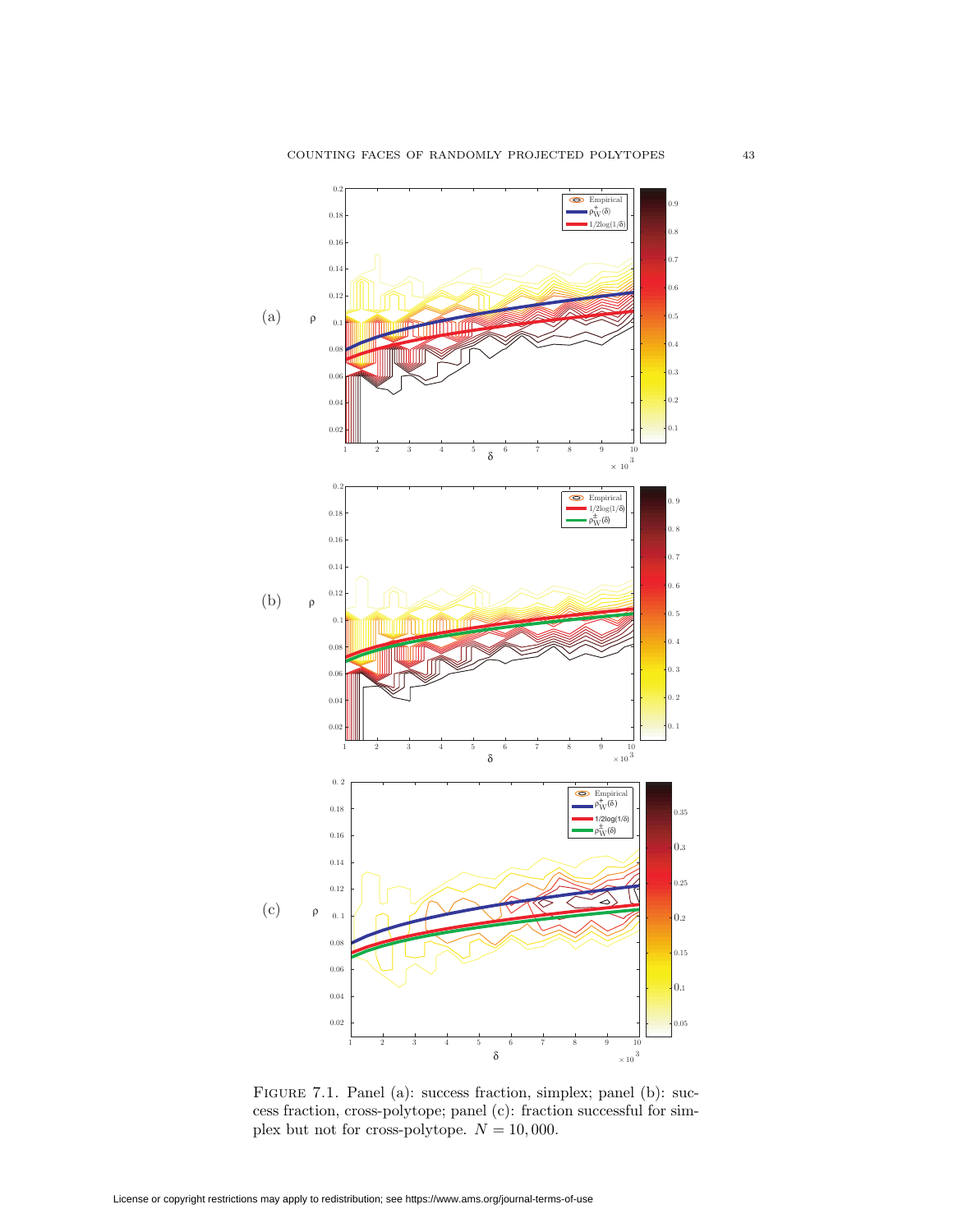Our work serves to advance a viewpoint with three concepts: (a) phase diagram; (b) existence of sharp phase transitions; (c) precise location of phase transitions. At the same time the inequalities developed here will be shown elsewhere to give bounds on finite, i.e.  $N$ , probabilities that are much stronger than bounds currently available from the best known bounds of the form currently available from threshold relations obtained by other methods,  $k \leq cn/\log(N/n)$ . However, if the reader just wants a simple argument showing that no transition can occur for  $k \leq cn/\log(N/n)$ , then we recommend the admirably short proof of Rudelson and Vershynin, [\[30\]](#page-52-2).

7.6.2. How many projections are needed to recover a k-sparse object? One reason that study of neighborliness "has come to life again" is the surprising implications for speeding up key processes in medical imaging and proteomics. The general idea, often labeled compressed sensing [\[8\]](#page-51-9) is that images, spectra, and other real-world objects are highly compressible and that this compressibility makes it possible to reconstruct such objects accurately from relatively few carefully chosen generalized samples. In effect Section 1.1.2 has described an abstract model of compressed sensing.

In the application scenario,  $x_0$  represents the coefficients of an image to be acquired and the rows of A represent a random set of of linear combinations (measurements) which will be used to reconstruct  $x_0$ . In effect, we are saying that if  $x_0$ has N pixels but only  $k \ll N$  nonzeros in (say) a wavelet basis and if k and N are large, then we only need  $n$  measurements, where

$$
n \ge 2k \log(N/n)(1 + o(1)).
$$

In contrast,  $N$  is the 'standard' number of samples; the point is that for objects which are k-sparse with k small, we can easily have  $n \ll N$  if  $x_0$  is highly sparse. (In fact real objects will not exhibit such strict sparsity (k zeros and  $N - k$  nonzeros) but because the  $(P_1)$  has an  $\ell_1$  stability property [\[8\]](#page-51-9), we can pretend that this is so without distorting the problem.)

The interested reader may pursue the papers of Candès and collaborators  $[4, 6]$  $[4, 6]$ , other theoretical work [\[29,](#page-51-7) [21,](#page-51-19) [32\]](#page-52-3) and much recent applied work [\[33,](#page-52-4) [15\]](#page-51-20).

The quantitative approach developed here is precise about how much data would be needed. Most of the cited theoretical work is qualitative, often leaving the constants unspecified. An important point: in Section 1.1.2 and in (1.2) we are studying the equivalent of weak central neighborliness. We argued in Section [7.5](#page-40-0) that this is the empirically relevant notion; we repeat here that ordinary (strong) central neighborliness is simply not empirically observable. Nevertheless, most authors have effectively studied implications of ordinary (strong) central neighborliness. That notion is hard to analyze and appears to indicate a far more pessimistic view of what is possible than what one actually observes in practice.

7.6.3. Fast decoding of error-correcting codes. In general, decoding of linear errorcorrecting codes is NP-hard [\[16\]](#page-51-21). However, fast decoding of specific error-correcting codes has been an object of great practical and theoretical attention over the last 10 years, with great advances in turbo codes and in LDPC codes (Gallager codes). We proposed in Section 1.1.3 above a simple scheme for fast decoding of random linear codes over **R** using  $(P_1)$ . The scheme we proposed is equivalent to one proposed by Candès and Tao [\[5\]](#page-51-22) and studied further by Rudelson and Vershynin [\[29\]](#page-51-7). Using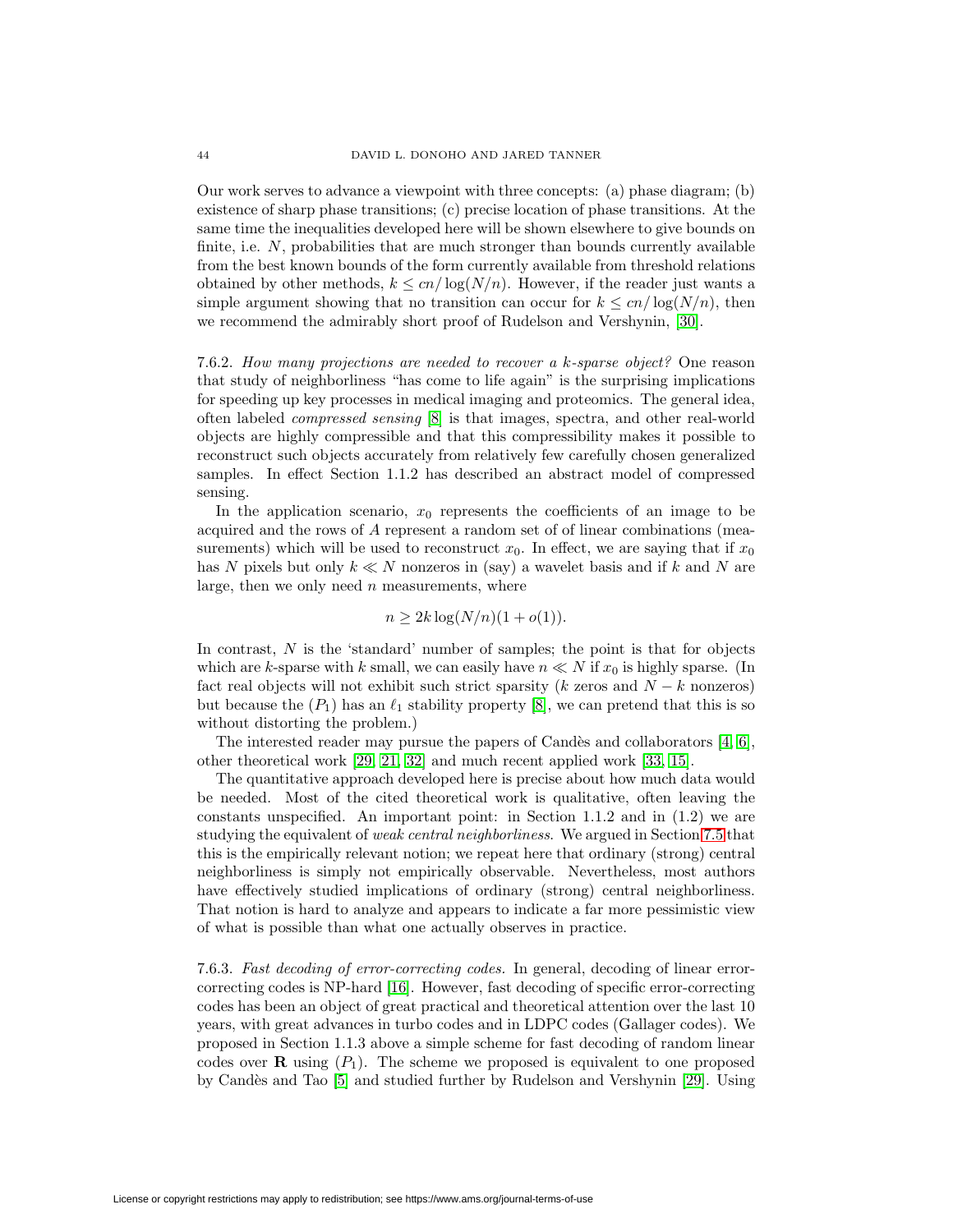the notation of our Section 1.1.3, their decoder solves the  $\ell_1$ -minimization problem

$$
\min_{u} \|w - B^{T}u\|_{1},
$$

yielding the reconstruction  $u_1$ , say. The equivalence of such minimization with the one proposed in Section [1.1.3](#page-2-1) is shown in [\[11,](#page-51-15) Section 8].

It is of course crucial to know how many errors such a scheme can correct. The theoretical literature (Cand`es and Tao/Rudelson and Vershynin) gives qualitative results, saying that one can correct at least  $cn/\log(N/n)$  errors, with c left unspecified, or else specified as a constant which seems much smaller than what would be expected based on a comparison of those papers' results with the results obtained here.

The problem solved in those visionary papers is to show existence of integervalued matrix pairs  $A, B$  allowing block coding of messages of length  $m$  as blocks of length  $N$ , such that all patterns of at most  $k$  errors can be corrected; here  $n = N - m$ . Our results here change the problem so that A and B are generated by partitioning a uniformly distributed random projection matrix (n.b. not with integer-valued entries); with this change, we get a precise asymptotic formula  $k =$  $n\rho_S^{\pm}(n/N)(1+o_{\underline{p}}(1))$ . For the case  $N \gg n$  we have proven the formula  $\rho_S^{\pm}(n/N) \sim$  $n \rho_S(n/m)(1+\nu_p(1))$ <br>1/2e log( $N/(n\sqrt{\pi})$ ).

If we change the problem again slightly so that the goal is to correct nearly all rather than all error patterns, then for the case of long block codes, we get a precise asymptotic formula  $k = n \rho_W^{\pm}(n/N)(1 + o_P(1))$ . For the case  $N \gg n$  we have proven the formula  $\rho_W^{\pm}(n/N) \sim 1/2 \log(N/n)$ .

Conceivably, such results for the "changed problems" we just mentioned may be better than for the original problem; i.e. the situation for general random matrices may be more optimistic than for matrices with integer entries. However, our empirical results with Rademacher random matrices indicate that our formula  $n\rho_W^{\pm}(n/N)$ accurately describes the integer-valued case as well, i.e. accurately describes the number of errors which can typically be corrected by such random matrices with integer-valued entries.

#### Appendix. Proofs of key lemmas

A.1. **Proof of Lemma [4.1.](#page-19-5)** We develop [\(4.7\)](#page-19-6) in two stages. Initially, we derive the asymptotic behavior of  $s_\gamma$  as  $\gamma \to 0$ ; we then substitute that into equation [\(2.20\)](#page-14-4). To motivate our approximation of  $s_{\gamma}$ , we use an asymptotic series for  $R(s)$ appropriate for the regime of s large,

$$
R(s) := se^{s^2/2} \int_s^{\infty} e^{-y^2/2} dy = 1 - \frac{1}{s^2} + \frac{1 \cdot 3}{s^4} - \frac{1 \cdot 3 \cdot 5}{s^6} + \frac{1 \cdot 3 \cdot 5 \cdot 7}{s^8} + \cdots
$$

This is derived as follows. The ratio  $R(s) = s \cdot Mills(s)$  for  $s > 0$ , where  $Mills(s)$ is the usual Mills ratio for the normal distribution. The corresponding asymptotic series for the Mills ratio is developed in [\[24,](#page-51-12) Secs. 5.37,5.38]; H. Ruben [\[28\]](#page-51-23) credits this series to Laplace.

In [\[24,](#page-51-12) Eq.  $(5.106)$ ] it is shown that the error in truncating the series for  $Mills( )$ at the s-th term is at most as large as the s-th term itself. Here  $R(\cdot)$  inherits this property.

It is now convenient to define  $L(s, \gamma) := R(s) - 1 + \gamma$  and note that  $s_{\gamma}$  is defined by  $L(s_\gamma, \gamma) = 0$ .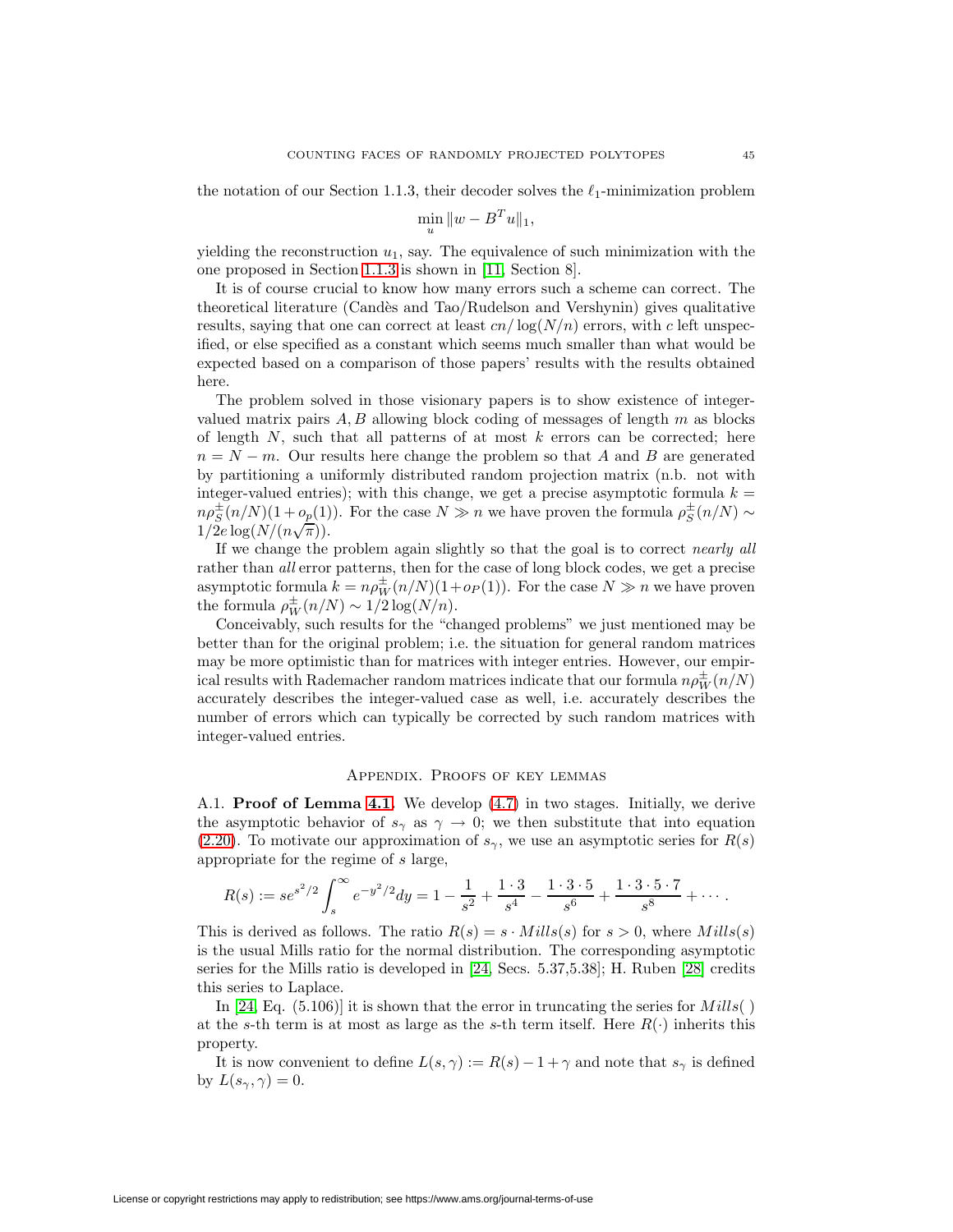Keeping the first two terms in the series expansion for  $R(s)$  and applying the bounds from [\[24,](#page-51-12) Eq. (5.106)] yields  $L(s, \gamma) = \gamma - s^{-2} + 3s^{-4} + \mathcal{O}(s^{-6})$ , which suggests the approximation,

(A.1) 
$$
s_{\gamma} \approx \tilde{s}_{\gamma} := \gamma^{-1/2} - \frac{3}{2} \gamma^{1/2}.
$$

To quantify the error in this approximation, invoke the mean value theorem; given a smooth function  $F(x)$ , there is always a point  $w \in [\min(x, y), \max(x, y)]$ satisfying

<span id="page-45-2"></span>(A.2) 
$$
F(y) = F(x) + (y - x) \frac{d}{dy} F(y)_{|y=w}.
$$

Hence we can bound  $|y - x|$  if we have suitable bounds on  $|F(y) - F(x)|$  and  $\frac{d}{dy}F(y)|_{y=w}$ . Apply this principle to  $F(s) = L(s, \gamma)$  about  $s_{\gamma}$ , getting

(A.3) 
$$
|\tilde{s}_{\gamma} - s_{\gamma}| \leq \left| L(\tilde{s}_{\gamma}, \gamma) \left/ \frac{\partial}{\partial s} L(s, \gamma) \right|_{s=s_{mid}} \right|,
$$

for some point  $s_{mid} \in [\min(s_{\gamma}, \tilde{s}_{\gamma}), \max(s_{\gamma}, \tilde{s}_{\gamma})].$ 

The following bounds follow from [\[24,](#page-51-12) Eq. (5.106)]:

(A.4) 
$$
1 - s^{-2} + \frac{5}{2}s^{-4} < R(s) < 1 - s^{-2} + 3s^{-4} \quad \text{for} \quad s > \sqrt{30},
$$

yielding in turn

(A.5) 
$$
|L(\tilde{s}_{\gamma}, \gamma)| < \frac{1}{2}\gamma^2, \quad \text{for} \quad \gamma < 1/30.
$$

To bound the denominator, note that

∂

<span id="page-45-1"></span><span id="page-45-0"></span>
$$
\frac{\partial}{\partial s}L(s,\gamma) = [s + s^{-1}] \cdot R(s) - s,
$$

which is a positive decreasing function of  $s$ ; this attains its lower bound on the interval  $s \in [\min(s_\gamma, \tilde{s}_\gamma), \max(s_\gamma, \tilde{s}_\gamma)]$  at one of the endpoints  $\{s_\gamma, \tilde{s}_\gamma\}$ . At  $\tilde{s}_\gamma$  we again make use of the lower bound on the Mills ratio in equation [\(A.4\)](#page-45-0),

$$
\frac{\partial}{\partial s} L(s,\gamma)_{|s=\tilde{s}_{\gamma}} = [\tilde{s}_{\gamma} + \tilde{s}_{\gamma}^{-1}]R(\tilde{s}_{\gamma}) - \tilde{s}_{\gamma}
$$
\n
$$
> [\tilde{s}_{\gamma} + \tilde{s}_{\gamma}^{-1}](1 - \tilde{s}_{\gamma}^{-2} + \frac{5}{2}\tilde{s}_{\gamma}^{-4}) - \tilde{s}_{\gamma}
$$
\n
$$
= \frac{3}{2}\tilde{s}_{\gamma}^{-3} + \frac{5}{2}\tilde{s}_{\gamma}^{-5} > \frac{3}{2}\gamma^{3/2}.
$$
\n(A.6)

For the lower bound at  $s_\gamma$  we assume  $|\tilde{s}_\gamma - s_\gamma| \leq \frac{1}{2}\gamma^{1/2}$  (which we will verify momentarily), which gives the upper bound  $s_{\gamma} \leq \gamma^{-1/2} - \gamma^{1/2}$ . From this we have the lower bound,

$$
\frac{\partial}{\partial s} L(s,\gamma)_{|s=s_{\gamma}} = [s_{\gamma} + s_{\gamma}^{-1}] \cdot (1-\gamma) - s_{\gamma} = (1-\gamma)s_{\gamma}^{-1} - \gamma s_{\gamma} \geq (1-\gamma) \cdot \frac{1}{\gamma^{-1/2} - \gamma^{1/2}} - \gamma(\gamma^{-1/2} - \gamma^{1/2}) = \gamma^{3/2}.
$$

Using these bounds in display [\(A.3\)](#page-45-1), we have

(A.7) 
$$
|s_{\gamma} - \tilde{s}_{\gamma}| \le \frac{1}{2} \gamma^{1/2}
$$
, for  $\gamma \le 1/30$ ,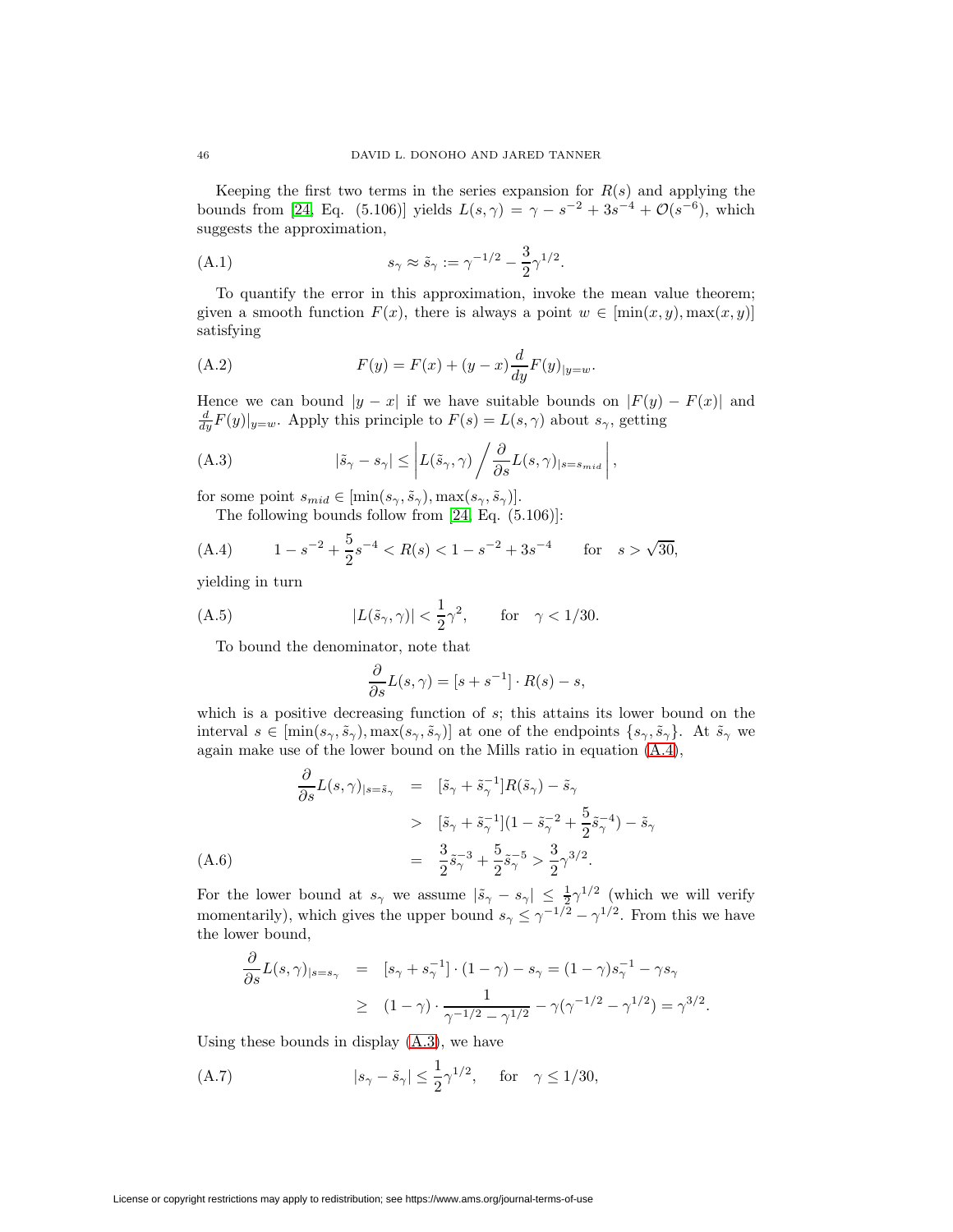which justifies the earlier claim that  $|s_{\gamma}-\tilde{s}_{\gamma}| \leq \frac{1}{2}\gamma^{1/2}$ . For the following calculations the following estimate suffices:

(A.8) 
$$
s_{\gamma} = \gamma^{-1/2} + r_1(\gamma)
$$
, with  $|r_1(\gamma)| \le 2\gamma^{1/2}$ , for  $\gamma \le 1/30$ .  
Conplied with (2.30), this gives (4.7) and hence Lemma 4.1.

Combined with  $(2.20)$ , this gives  $(4.7)$  and hence Lemma [4.1.](#page-19-5)

A.2. **Proof of Lemma [4.2.](#page-21-3)** We first motivate our approximation for  $x_{\nu}$ , which solves  $2xQ(x)/q(x)=1-\nu^{-1}$ . The truncated asymptotic series

$$
\frac{2xQ(x)}{q(x)} = 2\pi^{1/2}xe^{x^2} - 1 + \mathcal{O}(x^{-2}), \quad x \to \infty,
$$

suggests approximating  $x_{\nu}$  as the solution to

(A.9) 
$$
xe^{x^2} - \frac{1}{2}\pi^{-1/2}\nu^{-1} = 0;
$$

this is exactly of the form [\(4.9\)](#page-20-1) with  $z = z^+ := (2\nu\sqrt{\pi})^{-1}$ . Our approach for approximate solution of [\(4.9\)](#page-20-1), carried out to two stages, yields the approximant  $x_{\nu}$ , obeying

(A.10) 
$$
\tilde{x}_{\nu}^{2} := \log z^{+} - \frac{1}{2} \log \log z^{+}.
$$

Our claim that  $\tilde{x}_\nu$  accurately approximates  $x_\nu$  as  $\nu \to 0$ , as stated in Lemma [4.2,](#page-21-3) will be supported by arguments similar to those used in proving Lemma [4.1.](#page-19-5)

<span id="page-46-0"></span>Let

(A.11) 
$$
J(x,\nu) := 2xe^{x^2} \int_{-\infty}^x e^{-y^2} dy + 1 - \nu^{-1},
$$

whose level curve  $J(x_\nu, \nu) = 0$  defines  $x_\nu$ . To bound the error in the approximation,  $\tilde{x}_{\nu}$ , we again use the mean value approach [\(A.2\)](#page-45-2), getting

(A.12) 
$$
|\tilde{x}_{\nu} - x_{\nu}| \leq \left| J(\tilde{x}_{\nu}, \nu) \middle/ \frac{\partial}{\partial x} J(x, \nu) \right|_{x = x_{mid}} \right|,
$$

for some point  $x_{mid} \in [\min(x_{\nu}, \tilde{x}_{\nu}), \max(x_{\nu}, \tilde{x}_{\nu})]$ . The magnitude of  $J(\tilde{x}_{\nu}, \nu)$  can be bounded by

<span id="page-46-1"></span>
$$
|J(\tilde{x}_{\nu}, \nu)| = -J(\tilde{x}_{\nu}, \nu) = -2\pi^{1/2}\tilde{x}_{\nu}e^{\tilde{x}_{\nu}^{2}} + \nu^{-1} + r_{6}(\nu)
$$
  
\n
$$
\leq -2\pi^{1/2}\tilde{x}_{\nu}e^{\tilde{x}_{\nu}^{2}} + \nu^{-1}, \qquad \nu < 1/10,
$$
  
\n(A.13)  
\n
$$
= \nu^{-1}\left[1 - \left(1 - \frac{1}{2}\frac{\log\log z^{+}}{\log z^{+}}\right)^{1/2}\right]
$$

$$
\text{(A.14)} \quad \leq \quad \nu^{-1} \frac{3}{8} \frac{\log \log z^+}{\log z^+}
$$

where the transition from the first to second line utilizes  $r_6(\nu) := 2\tilde{x}_{\nu}e^{\tilde{x}_{\nu}^2}\int_x^{\infty}e^{-y^2}dy$  $1 \leq 0$  for  $\nu < 1/10$ .

Turning to the denominator in [\(A.12\)](#page-46-0), we observe that on the half-line  $x \geq 0$ the derivative is a positive increasing function,

$$
\frac{\partial}{\partial x}J(x,\nu) = 2x + 2(1 + 2x^2)e^{x^2} \int_{-\infty}^x e^{-y^2} dy
$$
\n
$$
(A.15) = \frac{1 + 2x^2}{x} [J(x,\nu) + \nu^{-1}] - x^{-1};
$$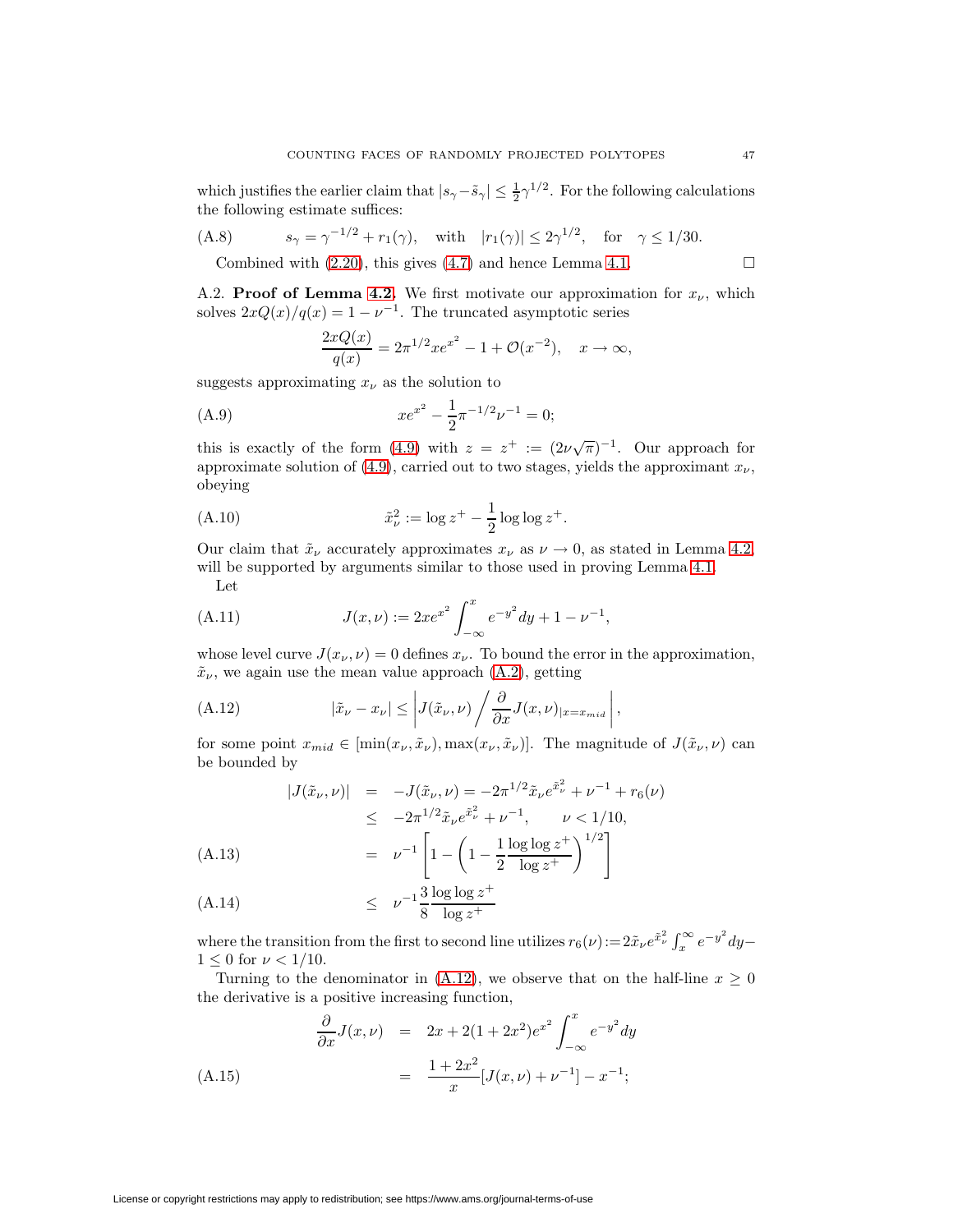<span id="page-47-0"></span>a lower bound for  $\partial J/\partial x$  over  $[\min(x_\nu, \tilde{x}_\nu), \max(x_\nu, \tilde{x}_\nu)]$  is attained at one of the endpoints  $x_{\nu}$  or  $\tilde{x}_{\nu}$ . At  $x_{\nu}$  a simple lower bound is

(A.16) 
$$
\frac{\partial}{\partial x} J(x,\nu)_{|x=x_{\nu}} = \frac{1+2x_{\nu}^2}{x_{\nu}} \nu^{-1} - x_{\nu}^{-1} \ge 2x_{\nu} \nu^{-1} \text{ for } \nu \le 1.
$$

A similar lower bound holds at  $\tilde{x}_{\nu}$ ,

<span id="page-47-1"></span>
$$
\frac{\partial}{\partial x} J(x, \nu)_{|x = \tilde{x}_{\nu}} = \frac{1 + 2\tilde{x}_{\nu}^2}{\tilde{x}_{\nu}} [J(\tilde{x}_{\nu}, \nu) + \nu^{-1}] - \tilde{x}_{\nu}^{-1}
$$
\n
$$
\geq \frac{1 + 2\tilde{x}_{\nu}^2}{\tilde{x}_{\nu}} \nu^{-1} \left[ 1 - \frac{1}{2} \frac{\log \log z^{+}}{\log z^{+}} \right] - \tilde{x}_{\nu} \qquad \text{[by (A.13)]}
$$
\n
$$
= \tilde{x}_{\nu} \nu^{-1} + \tilde{x}_{\nu} \nu^{-1} \left[ 1 + (\log z^{+})^{-1} - \frac{\log \log z^{+}}{\log z^{+}} - \nu \right]
$$
\n(A.17)\n
$$
\geq \tilde{x}_{\nu} \nu^{-1} \quad \text{for } \nu \leq 1/4.
$$

<span id="page-47-2"></span>Combining [\(A.16\)](#page-47-0) and [\(A.17\)](#page-47-1),

(A.18) 
$$
\frac{\partial}{\partial x} J(x,\nu)_{|x=x_{mid}} \geq \nu^{-1} \min(x_{\nu},\tilde{x}_{\nu});
$$

although crude, this is sufficient for later purposes.

<span id="page-47-3"></span>Shortly we will prove there is  $\nu_0 > 0$  such that

(A.19) 
$$
\min(x_{\nu}, \tilde{x}_{\nu}) \ge \frac{3}{4}\tilde{x}_{\nu}, \qquad 0 < \nu < \nu_0.
$$

Substituting [\(A.14\)](#page-46-1) and [\(A.18\)](#page-47-2) into equation [\(A.12\)](#page-46-0) gives

(A.20) 
$$
|x_{\nu} - \tilde{x}_{\nu}| \leq \frac{1}{2} \tilde{x}_{\nu}^{-1} \frac{\log \log z^{+}}{\log z^{+}}.
$$

Lemma [4.2](#page-21-3) follows by simple substitution of terms.

We now show [\(A.19\)](#page-47-3). Recall that  $\int_{-\infty}^{\infty} e^{-y^2} dy = \sqrt{\pi}$ . Hence on  $x \ge 0$ ,  $J(x,\nu) \le$  $\tilde{J}(x,\nu) := 2\sqrt{\pi}xe^{x^2} + 1 - \nu^{-1}$ . As  $J(x,\nu)$  is monotone increasing on  $(0,\infty)$ , it follows that  $\tilde{J}(x', \nu) < 0$  implies  $x_{\nu} > x'$ .

<span id="page-47-4"></span>We now show that if  $0 < a < 1$ , then

$$
(A.21)\qquad \qquad \tilde{J}(a\tilde{x}_{\nu},\nu) < 0
$$

for v sufficiently small. Setting  $a = 3/4$ , this will imply  $J(\frac{3}{4}\tilde{x}_{\nu}, \nu) < 0$  for all sufficiently small  $\nu$ , and so, for such  $\nu$ ,  $\min(x_{\nu}, \tilde{x}_{\nu}) \geq \frac{3}{4} \tilde{x}_{\nu}$ ; [\(A.19\)](#page-47-3) follows.

Proceed thus:

$$
\tilde{J}(a\tilde{x}_{\nu}, \nu) = 2\sqrt{\pi} \cdot \frac{a\sqrt{\log(z^{+}) - \frac{1}{2}\log\log z^{+}}}{\log(z^{+})^{a^{2}/2}} \cdot (z^{+})^{a^{2}} + 1 - \nu^{-1}
$$
\n
$$
= 2\sqrt{\pi}a \cdot \log(\nu^{-1})^{(1-a^{2})/2}(1+o(1)) \cdot \nu^{-a^{2}} + 1 - \nu^{-1}
$$
\n
$$
= o(\nu^{-1}) + 1 - \nu^{-1}, \quad \nu \to 0.
$$

Inequality  $(A.21)$  follows.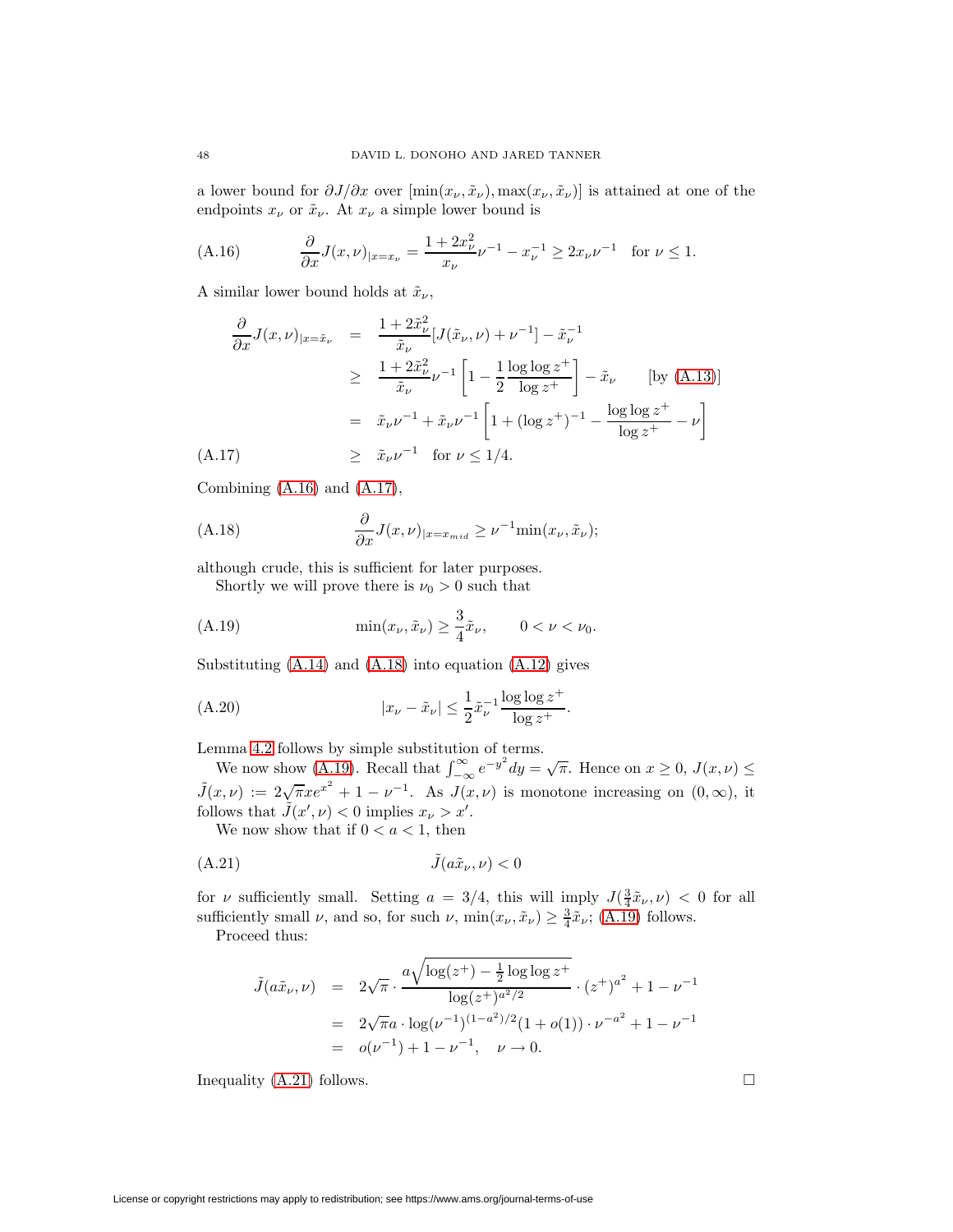<span id="page-48-2"></span>A.3. **Proof of Lemma [4.4.](#page-22-5)** We will show that

(A.22) 
$$
M[\frac{\partial}{\partial \nu} \Psi_{net}^+] (\delta, r_S^+ (\delta)) \leq \frac{1}{2} \log \left( \frac{2e}{\tau} \right) + o(1), \quad \delta \to 0.
$$

Because  $\tau > 2e$ , the leading term on the RHS is a negative constant, showing that for small enough  $\delta$  the function  $\Psi_{net}^+$  is monotone decreasing in  $\nu$  on the admissible domain, implying the assertions of the lemma. Now

<span id="page-48-0"></span>
$$
\frac{\partial}{\partial \nu} \Psi_{net}^+(\nu, \gamma) = \frac{\partial}{\partial \nu} (\Psi_{com}^+ - \Psi_{int}^+ - \Psi_{ext}^+)
$$
\n(A.23) = log  $x_\nu$  +  $\frac{1}{2}$  log(4 $\pi$ ) +  $H(\gamma)$  - (1 -  $\gamma$ )  $\left[ \log \left( \frac{y_\gamma}{\gamma} \right) + \frac{1}{2} \log(2\pi) + \frac{\gamma - 1}{2\gamma} y_\gamma^2 \right].$ 

Over the interval  $\nu \in [\delta, 1)$ , the first component,  $\log x_{\nu}$ , is largest at  $\nu = \delta$ . Applying Lemma [4.2,](#page-21-3) we have

$$
\log x_{\nu} \le \log x_{\delta} = \frac{1}{2} \log \log z_{\delta}^{+} + \log \left( \left[ 1 - \frac{1}{2} \frac{\log \log z_{\delta}^{+}}{\log z_{\delta}^{+}} \right]^{1/2} + r_{3}(\delta) (\log z_{\delta}^{+})^{-1/2} \right)
$$
  
(A.24) 
$$
< \frac{1}{2} \log \log z_{\delta}^{+} \quad \text{for} \quad \delta < 1/50.
$$

The RHS of [\(A.23\)](#page-48-0) is an increasing function of  $\gamma$ , maximized at  $\gamma = r_S^+(\delta)$ . Using Lemma [4.1,](#page-19-5) gives, for all  $\gamma$  small enough,

<span id="page-48-1"></span>
$$
H(\gamma) - (1 - \gamma) \left[ \log \left( \frac{y_{\gamma}}{\gamma} \right) + \frac{1}{2} \log(2\pi) + \frac{\gamma - 1}{2\gamma} y_{\gamma}^2 \right]
$$
  
(A.25)  

$$
< \frac{1}{2} \log \gamma + \frac{1}{2} \log(e/2\pi) + 6\gamma - \frac{1}{2}\gamma \log \gamma
$$

$$
= \frac{1}{2} \log \left[ \frac{e}{2\pi \tau \log z_{\delta}^+} \right] + \mathcal{O}\left( \frac{\log \log z_{\delta}^+}{\log z_{\delta}^+} \right), \quad \delta \to 0.
$$

Combining  $(A.23-(A.25))$  $(A.23-(A.25))$  $(A.23-(A.25))$  yields  $(A.22)$ .

<span id="page-48-5"></span>
$$
\Box
$$

A.4. **Proof of Lemma [4.5.](#page-22-6)** It is sufficient to show that for some  $\gamma_0 > 0$ 

(A.26) 
$$
\frac{\partial}{\partial \gamma} \Psi_{net}^{\star}(\nu, \gamma) > \nu/2, \quad \nu \in [\delta, 1), \quad 0 < \gamma < \gamma_0.
$$

Now

<span id="page-48-3"></span>
$$
\frac{\partial}{\partial \gamma} \Psi_{net}^{\star}(\nu, \gamma) = \nu \left[ \gamma^{-1} - 2 \log \gamma + \log(y_{\gamma}) + \frac{\gamma^2 - 1}{2\gamma^2} y_{\gamma}^2 + \log(1 - \gamma) + \frac{1}{2} \log(2\pi) + 1 + (1 - \gamma)^2 \left( \frac{y_{\gamma}}{\gamma} - \frac{1}{y_{\gamma}(1 - \gamma)} \right) \frac{d}{d\gamma} y_{\gamma} \right].
$$
\n(A.27)

<span id="page-48-4"></span>Lower bounds for each but the last term follow either directly or from Lemma [4.1.](#page-19-5) For  $\gamma < 1/10$ ,  $y_{\gamma}$  satisfies

(A.28) 
$$
y_{\gamma} \ge \frac{\gamma^{1/2}}{1-\gamma} - 4\gamma^{3/2} > \gamma^{1/2} (1-3\gamma)
$$

and

$$
y_{\gamma} \le \frac{\gamma^{1/2}}{1-\gamma} + 4\gamma^{3/2} < \gamma^{1/2}(1+6\gamma),
$$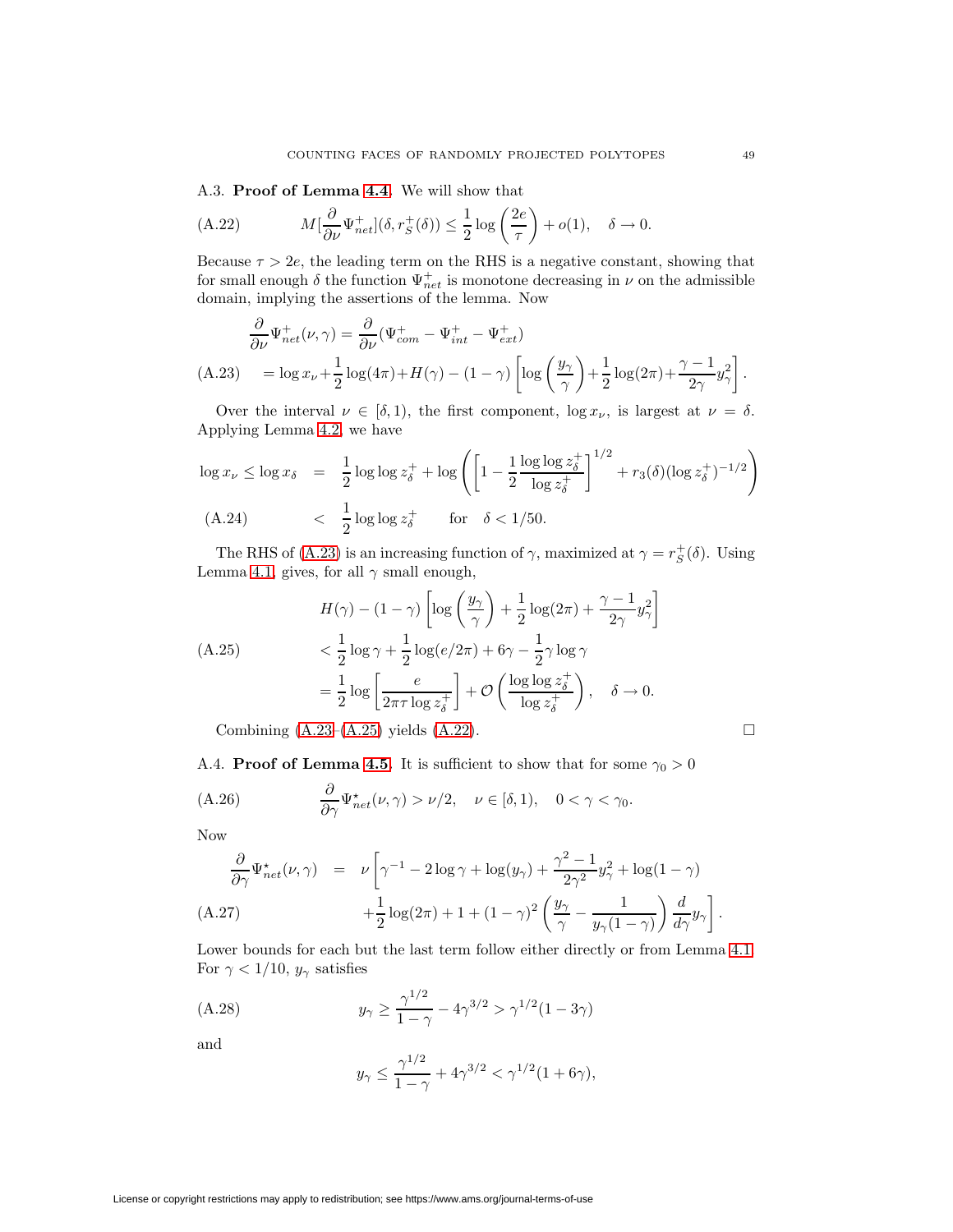from which follow both

$$
\log y_{\gamma} > \frac{1}{2} \log \gamma - 4\gamma
$$

and

$$
\frac{\gamma^2-1}{2\gamma^2}y_{\gamma}^2 > \frac{-1}{2\gamma}(1+6\gamma)^2(1-\gamma^2)\frac{-1}{2\gamma}(1+16\gamma),
$$

respectively. The last term in [\(A.27\)](#page-48-3) requires estimating

$$
\frac{d}{d\gamma}y_{\gamma} = \frac{s_{\gamma}}{(1-\gamma)^2} \left[1 - \frac{\gamma(\gamma-1)}{\gamma s_{\gamma}^2 + \gamma - 1}\right].
$$

From [\(A.28\)](#page-48-4)

$$
\gamma(\gamma - 1) > \gamma s_{\gamma}^2 + \gamma - 1 > 4\gamma^2 - 3\gamma > 4\gamma(\gamma - 1)
$$

<span id="page-49-0"></span>yielding

(A.29) 
$$
0 < \frac{d}{d\gamma} y_{\gamma} < \frac{3}{4} \frac{s_{\gamma}}{(1 - \gamma)^2} < \frac{3}{4} \gamma^{-1/2} + \gamma^{1/2},
$$

for  $\gamma \leq 1/30$ . As the above quantity is positive, a lower bound for the last term in [\(A.27\)](#page-48-3) is obtained with a lower bound on its multiplicative factor,

$$
(1-\gamma)^2\left(\frac{y_\gamma}{\gamma}-\frac{1}{y_\gamma(1-\gamma)}\right)>-8\gamma^{1/2}(1-\gamma)^2
$$

which is obtained from [\(A.28\)](#page-48-4). With [\(A.29\)](#page-49-0) we arrive at

<span id="page-49-2"></span>
$$
(1-\gamma)^2\left(\frac{y_\gamma}{\gamma}-\frac{1}{y_\gamma(1-\gamma)}\right)\frac{d}{d\gamma}y_\gamma > -6-8\gamma \quad \text{for} \quad \gamma < 1/30.
$$

Combining these bounds, we have that

(A.30) 
$$
\frac{\partial}{\partial \gamma} \Psi_{net}^{\star}(\nu, \gamma) > \nu \left[ \frac{1}{2} \gamma^{-1} + \frac{3}{2} \log(1/\gamma) - 13 - 14\gamma \right];
$$

for  $\gamma$  < 1/30, the term in brackets exceeds 1/2. Inequality [\(A.26\)](#page-48-5) follows.  $\Box$ 

<span id="page-49-1"></span>

A.5. **Proof of Lemma [4.6.](#page-23-7)** We will show that over the admissible domain,

(A.31) 
$$
\frac{\partial}{\partial \nu} (\Psi_{net}^+ - \Psi_{face}^+) < \left[\frac{1}{2}\log\left(\frac{2e}{\tau}\right) - \frac{1}{\tau} + o(1)\right], \quad \delta \to 0.
$$

As  $\tau > 2$ , this proves Lemma [4.6.](#page-23-7) For sufficiently small  $\delta$ , we have the inequality

$$
\frac{\partial}{\partial \nu} (\Psi_{net}^+ - \Psi_{face}^+) = \frac{\partial}{\partial \nu} (\Psi_{net}^+) + \gamma \log \nu + \gamma \log \gamma - \gamma \log (1 - \nu \gamma)
$$
\n
$$
< \log x_{\nu} + \gamma \log \nu + \frac{1}{2} \log \gamma + \frac{1}{2} \log (2e) + 8\gamma + \frac{1}{2} \gamma \log \gamma
$$
\n(A.32)\n
$$
:= \Omega(\nu, \gamma),
$$

say. We will show that

$$
M[\Omega](\delta, r_W^+(\delta)) < \left[\frac{1}{2}\log\left(\frac{2e}{\tau}\right) - \frac{1}{\tau}\right], \quad 0 < \delta < \delta_0;
$$

License or copyright restrictions may apply to redistribution; see https://www.ams.org/journal-terms-of-use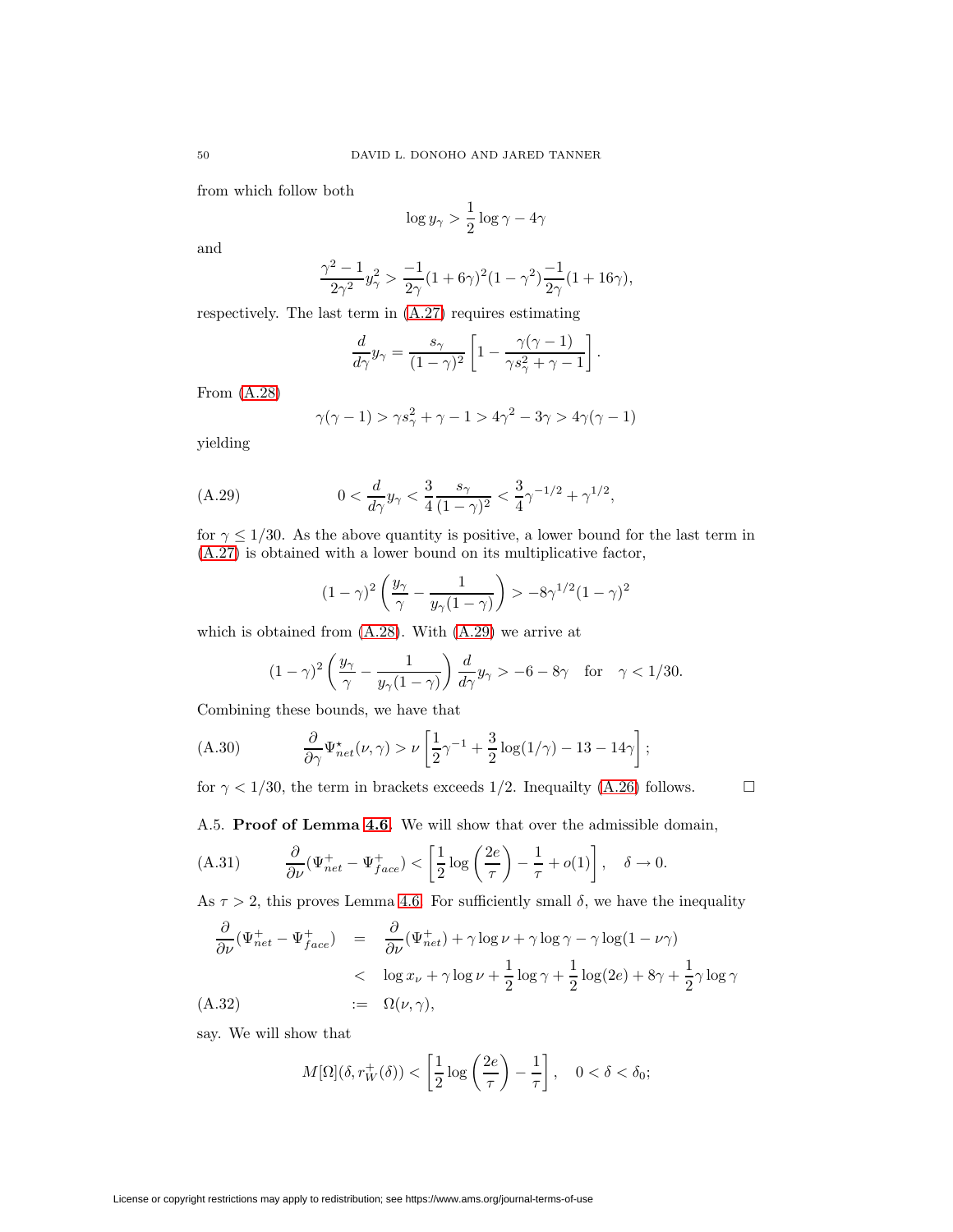this implies [\(A.31\)](#page-49-1). We first note that

$$
\frac{\partial}{\partial \gamma} \Omega(\nu, \gamma) = \log \nu + \frac{17}{2} + \frac{1}{2} \log \gamma + \frac{1}{2} \gamma^{-1}
$$
  
\n
$$
\geq \log \delta + \frac{17}{2} + \frac{1}{2} \log(\gamma) + \frac{1}{2} \gamma^{-1}
$$
  
\n(A.33) 
$$
\geq \left[ \frac{\tau}{2} - 1 \right] \log(1/\delta) - \frac{1}{2} \log \log(1/\delta) + \frac{17}{2} - \frac{1}{2} \log(\tau)
$$

which for any  $\tau > 2$  becomes arbitrarily large as  $\delta$  approaches zero. As a result,  $\Omega(\nu, \gamma)$  obtains its maximum where  $\gamma$  is largest within the admissible domain, i.e. at  $\gamma = r_W^+(\delta)$ . To find the overall maximum, we now examine the  $\nu$  direction along  $\gamma = r_W^+(\delta)$ :

<span id="page-50-4"></span>(A.34) 
$$
\frac{\partial}{\partial \nu} \Omega(\nu, \gamma) = \frac{\frac{\partial}{\partial \nu} x_{\nu}}{x_{\nu}} + \frac{\gamma}{\nu} = \nu^{-1} \left[ \frac{1}{\tau \log 1/\delta} - \frac{1}{1 + 2x_{\nu}^2 - \nu} \right].
$$

From Lemma [4.2](#page-21-3) it follows that for any  $\tau > 2$ , for  $\delta$  sufficiently small,

 $\tau \log(1/\delta) > 2 \log(1/\delta) > 2x_{\delta}^2 + 1 - \delta > 2x_{\nu}^2 + 1 - \nu$ 

for  $\nu \in [\delta, 1]$ . As a result [\(A.34\)](#page-50-4) is negative for  $\delta$  sufficiently small, indicating that the maximum of  $\Omega(\nu, \gamma)$  over the domain of interest is obtained at  $(\delta, r_W^+(\delta))$ . Moreover,

$$
\Omega(\nu,\gamma) \le \Omega(\delta,\rho) < \frac{1}{2}\log\left(\frac{2e}{\tau}\right) - \frac{1}{\tau} + \mathcal{O}\left(\frac{\log\log z^+}{\log z^+}\right), \quad \delta \to 0,
$$
\ngiving (A.31).

A.6. **Proof of Lemma [4.7.](#page-23-8)** From [\(A.30\)](#page-49-2) and

$$
\frac{\partial}{\partial \gamma} \Psi_{face}^+(\nu, \gamma) = -\nu \left[ \log \gamma + \log \nu - \log(1 - \nu \gamma) \right]
$$

we have the lower bound,

$$
\frac{\partial}{\partial \gamma} (\Psi_{net}^+ - \Psi_{face}^+)(\nu, \gamma) > \nu \left[ \frac{1}{2} \gamma^{-1} + \log \nu + \frac{1}{2} \log(1/\gamma) - 13 - 14\gamma \right]
$$
  
>  $\delta \left[ \left( \frac{\tau}{2} - 1 \right) \log(1/\delta) + \frac{1}{2} \log \log(1/\delta) - 13 + \frac{1}{2} \log \tau - 14[\tau \log(1/\delta)]^{-1} \right];$ 

with the last inequality due to  $\gamma \leq r_W^+(\delta)$ . For any  $\tau > 2$  the above bound is positive for  $\delta$  sufficiently small.

### **REFERENCES**

- <span id="page-50-0"></span>1. Fernando Affentranger and Rolf Schneider, Random projections of regular simplices, Discrete Comput. Geom. **7** (1992), no. 3, 219–226. M[R1149653 \(92k:52008\)](http://www.ams.org/mathscinet-getitem?mr=1149653)
- <span id="page-50-2"></span>2. Norman Bleistein and Richard A Handelsman, Asymptotic expansions of integrals, Dover, New York, 1986. M[R863284 \(89d:41049\)](http://www.ams.org/mathscinet-getitem?mr=863284)
- <span id="page-50-1"></span>3. Károly Böröczky, Jr. and Martin Henk, Random projections of regular polytopes, Arch. Math. (Basel) **73** (1999), no. 6, 465–473. M[R1725183 \(2001b:52004\)](http://www.ams.org/mathscinet-getitem?mr=1725183)
- <span id="page-50-3"></span>4. Emmanuel J. Candès, Justin Romberg, and Terence Tao, Robust uncertainty principles: Exact signal reconstruction from highly incomplete frequency information, IEEE Trans. Inform. Theory **52** (2006), no. 2, 489–509. M[R2236170 \(2007e:94020\)](http://www.ams.org/mathscinet-getitem?mr=2236170)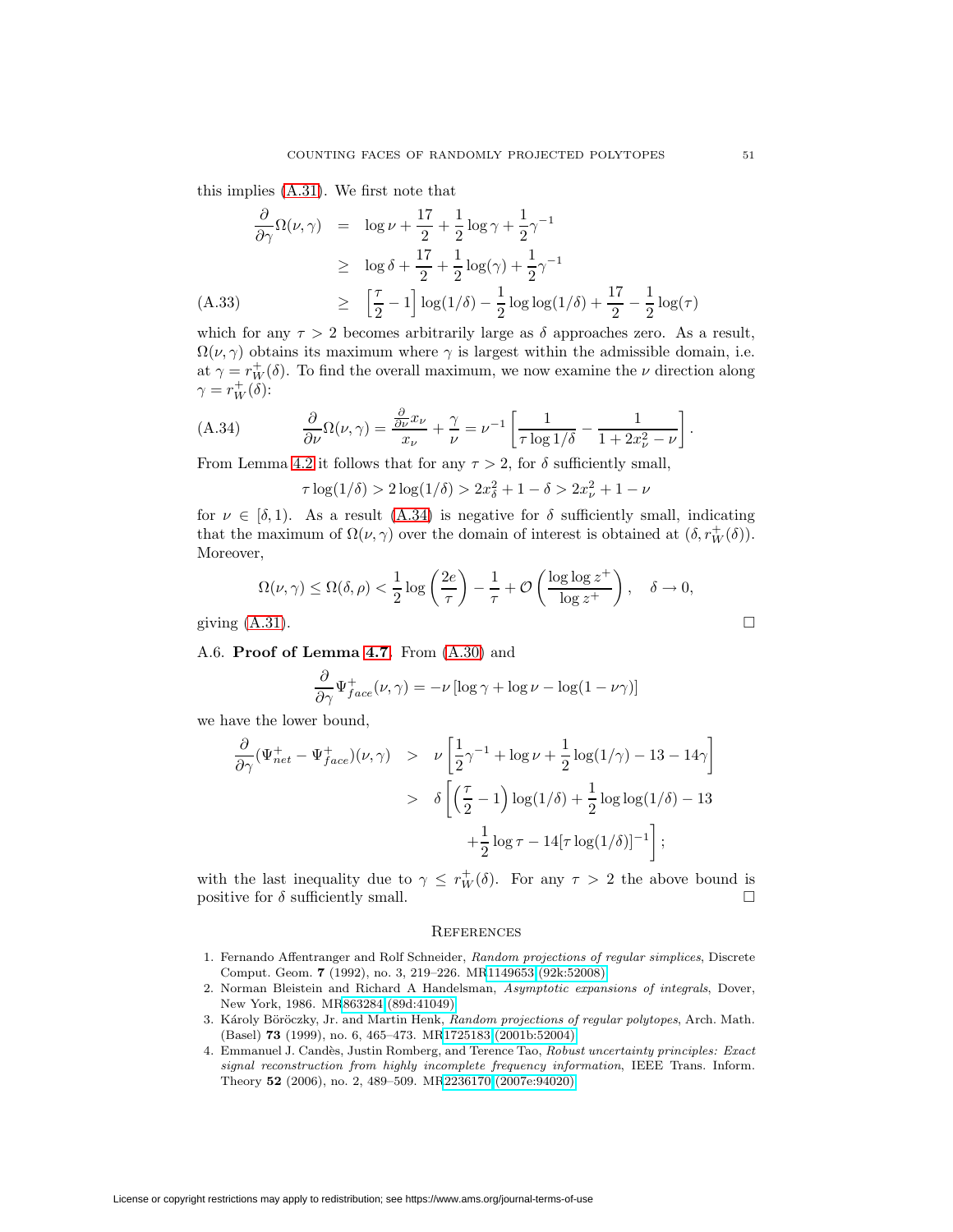- <span id="page-51-22"></span>5. Emmanuel J. Candès and Terence Tao, *Decoding via linear programming*, IEEE Trans. Inform. Theory **51** (2005), no. 12, 4203– 4215. M[R2243152 \(2007b:94313\)](http://www.ams.org/mathscinet-getitem?mr=2243152)
- <span id="page-51-6"></span>6. Superson team optimal signal recovery from random projections and universal encoding strategies, IEEE. Trans. Info. Thry. **52** (2006), 5406 –5425. M[R2300700](http://www.ams.org/mathscinet-getitem?mr=2300700)
- <span id="page-51-13"></span>7. E. W. Cheney, Introduction to approximation theory, Chelsea, New York, 1982. M[R1656150](http://www.ams.org/mathscinet-getitem?mr=1656150) [\(99f:41001\)](http://www.ams.org/mathscinet-getitem?mr=1656150)
- <span id="page-51-9"></span>8. David L. Donoho, Compressed sensing, IEEE. Trans. Info. Thry. **52** (2006), no. 4, 1289–1306. M[R2241189 \(2007e:94013\)](http://www.ams.org/mathscinet-getitem?mr=2241189)
- <span id="page-51-3"></span> $\Box$ , For most large systems of underdetermined equations, the minimum  $\ell^1$ -norm solution is the sparsest solution, Comm. Pure Appl. Math. **59** (2006), no. 7, 907–934. M[R2222440](http://www.ams.org/mathscinet-getitem?mr=2222440) [\(2006m:65079\)](http://www.ams.org/mathscinet-getitem?mr=2222440)
- <span id="page-51-5"></span>10.  $\_\_\_\_\$  High-dimensional centrally-symmetric polytopes with neighborliness proportional to dimension, Disc. Comput. Geometry **35** (2006), no. 4, 617–652. M[R2225676 \(2007h:52012\)](http://www.ams.org/mathscinet-getitem?mr=2225676)
- <span id="page-51-15"></span>11.  $\_\_\_\$ , Neighborly polytopes and sparse solutions of underdetermined linear equations, Technical report Stanford University, Department of Statistics, # 2005-04 (2005).
- <span id="page-51-4"></span>12. David L. Donoho and Jared Tanner, Neighborliness of randomly-projected simplices in high dimensions, Proc. Natl. Acad. Sci. USA **102** (2005), no. 27, 9452–9457. M[R2168716](http://www.ams.org/mathscinet-getitem?mr=2168716)
- <span id="page-51-16"></span>13.  $\_\_\_\_\$ garse nonnegative solutions of underdetermined linear equations by linear programming, Proc. Natl. Acad. Sci. USA **102** (2005), no. 27, 9446–9451. M[R2168715 \(2006d:90089\)](http://www.ams.org/mathscinet-getitem?mr=2168715)
- 14.  $\Box$ , Finite dimensional phase transition for the expected number of randonly-projected simplices and cross-polytopes, preprint (2007).
- <span id="page-51-20"></span>15. M. F. Duarte, M.B. Wakin, and R.G. Baraniuk, Fast reconstruction of piecewise smooth signals from random projections, Proceedings SPARS 05, Rennes, France, 2005.
- <span id="page-51-21"></span>16. E.R. Berlekamp, R.J. McEliece, and H.C.A. van Tilborg, On the inherent intractability of certain coding problems, IEEE Trans. Info. Thry. **24** (1978), 384 –386. M[R0495180 \(58:13912\)](http://www.ams.org/mathscinet-getitem?mr=0495180)
- <span id="page-51-14"></span>17. David Gale, Neighboring vertices on a convex polyhedron, Linear inequalities and related system, Annals of Mathematics Studies, no. 38, Princeton University Press, Princeton, N.J., 1956, pp. 255–263. M[R0085552](http://www.ams.org/mathscinet-getitem?mr=0085552)
- <span id="page-51-17"></span>18. , Neighborly and cyclic polytopes, Proc. Sympos. Pure Math., Vol. VII, Amer. Math. Soc., Providence, R.I., 1963, pp. 225–232. M[R0152944 \(27:2915\)](http://www.ams.org/mathscinet-getitem?mr=0152944)
- <span id="page-51-10"></span>19. Branko Grünbaum, Convex polytopes, second ed., Graduate Texts in Mathematics, vol. 221, Springer-Verlag, New York, 2003, prepared and with a preface by Volker Kaibel, Victor Klee and Günter M. Ziegler. M[R1976856](http://www.ams.org/mathscinet-getitem?mr=1976856)
- <span id="page-51-1"></span>20. P. Hall, J.S. Marron, and A. Neeman, Geometric representation of high dimensional low sample size data, J. Roy. Stat. Soc. B **67** (2005), 427–444. M[R2155347](http://www.ams.org/mathscinet-getitem?mr=2155347)
- <span id="page-51-19"></span>21. Jarvis Haupt and Robert A. Nowak, Signal reconstruction from noisy randomized projections with applications to wireless sensing, Tech. report, Electrical Engineering, University of Wisconsin, 2005.
- <span id="page-51-2"></span>22. J. Hoffman-Jorgensen, J.A. Wellner, and M.B. Marcus, High-dimensional probability III, Birkhauser, Boston, 2004. M[R2033877 \(2004j:60005\)](http://www.ams.org/mathscinet-getitem?mr=2033877)
- <span id="page-51-0"></span>23. Irene Hueter, Limit theorems for the convex hull of random points in higher dimensions, Trans. Amer. Math. Soc. **351** (1999), no. 11, 4337–4363. M[R1670156 \(2000a:52008\)](http://www.ams.org/mathscinet-getitem?mr=1670156)
- <span id="page-51-12"></span>24. M. Kendall, A. Stuart, and J.K. Ord, Kendall's advanced theory of statistics, Edward Arnold, London, 1991.
- <span id="page-51-8"></span>25. Nathan Linial and Isabella Novik, How neighborly can a centrally symmetric polytope be?, Disc. Comput. Geometry **36** (2006), no. 2, 273 – 281. M[R2252105 \(2007f:52027\)](http://www.ams.org/mathscinet-getitem?mr=2252105)
- <span id="page-51-11"></span>26. Jiri Matousek, Lectures on discrete geometry, Graduate Texts in Mathematics, vol. 212, Springer-Verlag, New York, 2002. M[R1899299 \(2003f:52011\)](http://www.ams.org/mathscinet-getitem?mr=1899299)
- <span id="page-51-18"></span>27. Peter McMullen and Geoffrey C. Shephard, Diagrams for centrally symmetric polytopes, Mathematika **15** (1968), 123–138. M[R0238180 \(38:6456\)](http://www.ams.org/mathscinet-getitem?mr=0238180)
- <span id="page-51-23"></span>28. Harold Ruben, On the geometrical moments of skew-regular simplices in hyperspherical space, with some applications in geometry and mathematical statistics, Acta Math. **103** (1960), 1–23. M[R0121713 \(22:12447\)](http://www.ams.org/mathscinet-getitem?mr=0121713)
- <span id="page-51-7"></span>29. M. Rudelson and R. Vershynin, Geometric approach to error-correcting codes and reconstruction of signals, Tech. report, Department of Mathematics, University of California, Davis, 2005. M[R2206919 \(2006j:94116\)](http://www.ams.org/mathscinet-getitem?mr=2206919)